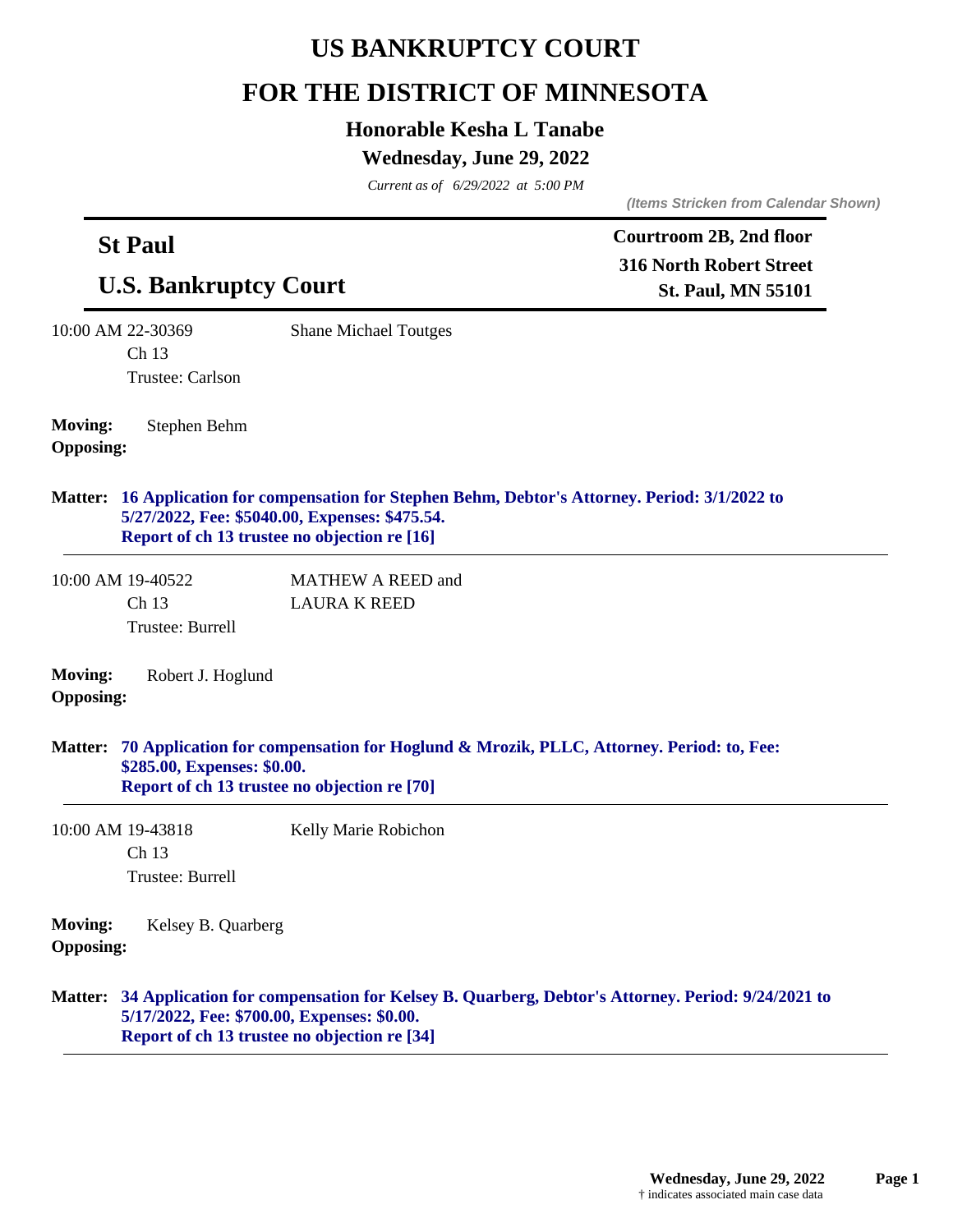| 10:00 AM 20-40308 | Heidi Jo Monroe and |
|-------------------|---------------------|
| Ch <sub>13</sub>  | Charles Dean Monroe |
| Trustee: Burrell  |                     |

**Moving:** Kelsey B. Quarberg **Opposing:**

#### **16 Application for compensation for Kelsey B. Quarberg, Debtor's Attorney. Period: 5/11/2021 to Matter: 5/17/2022, Fee: \$520.00, Expenses: \$0.00. Report of ch 13 trustee no objection re [16]**

10:00 AM 20-40857 Ch 13 Trustee: Burrell MICHAEL JOE OEHLER

**Moving:** Kelsey B. Quarberg **Opposing:**

#### **26 Application for compensation for Kelsey B. Quarberg, Debtor's Attorney. Period: 4/30/2021 to Matter: 5/17/2022, Fee: \$695.00, Expenses: \$0.00. Report of ch 13 trustee no objection re [26]**

10:00 AM 20-41022 Ch 13 Trustee: Burrell Amy Sue Rindahl and Raymond Scott Rindahl

| <b>Moving:</b>   | Kelsey B. Quarberg |
|------------------|--------------------|
| <b>Opposing:</b> |                    |

### **27 Application for compensation for Kelsey B. Quarberg, Debtor's Attorney. Period: 5/12/2021 to Matter: 5/17/2022, Fee: \$1,010.00, Expenses: \$0.00. Report of ch 13 trustee no objection re [27]**

10:00 AM 22-30548 Ch 11 HomeLiberty, Inc.

**Moving:** Steven B Nosek **Opposing: \*\*Stricken - Rescheduled 30 Application for compensation for Steven B Nosek, Debtor's Attorney. Period: 4/12/2022 to Matter: 5/31/2022, Fee: \$8,550.00, Expenses: \$1,077.38. 31 Exhibit B - Invoice re [30]**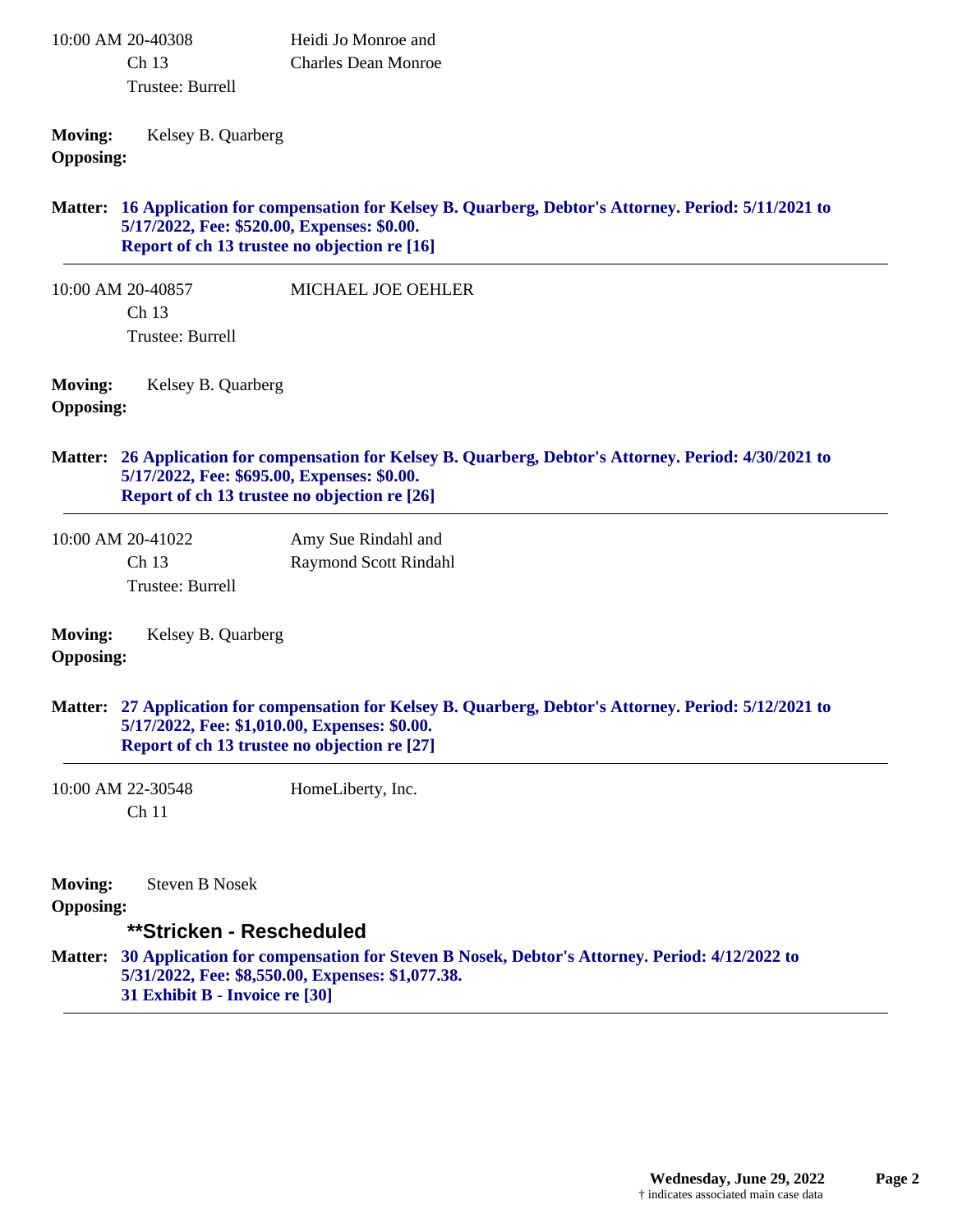# **USBC Teleconference**

| 10:30 AM 19-04140                  | $\dagger$ Ch 7                             | Garven et al v. Paczkowski |
|------------------------------------|--------------------------------------------|----------------------------|
|                                    | 19-40365                                   | Michael M Paczkowski       |
| <b>Moving:</b><br><b>Opposing:</b> | Nathan Myrum Hansen<br>Jeffrey D. Klobucar |                            |

**Matter: 10 Notice of Status Conference**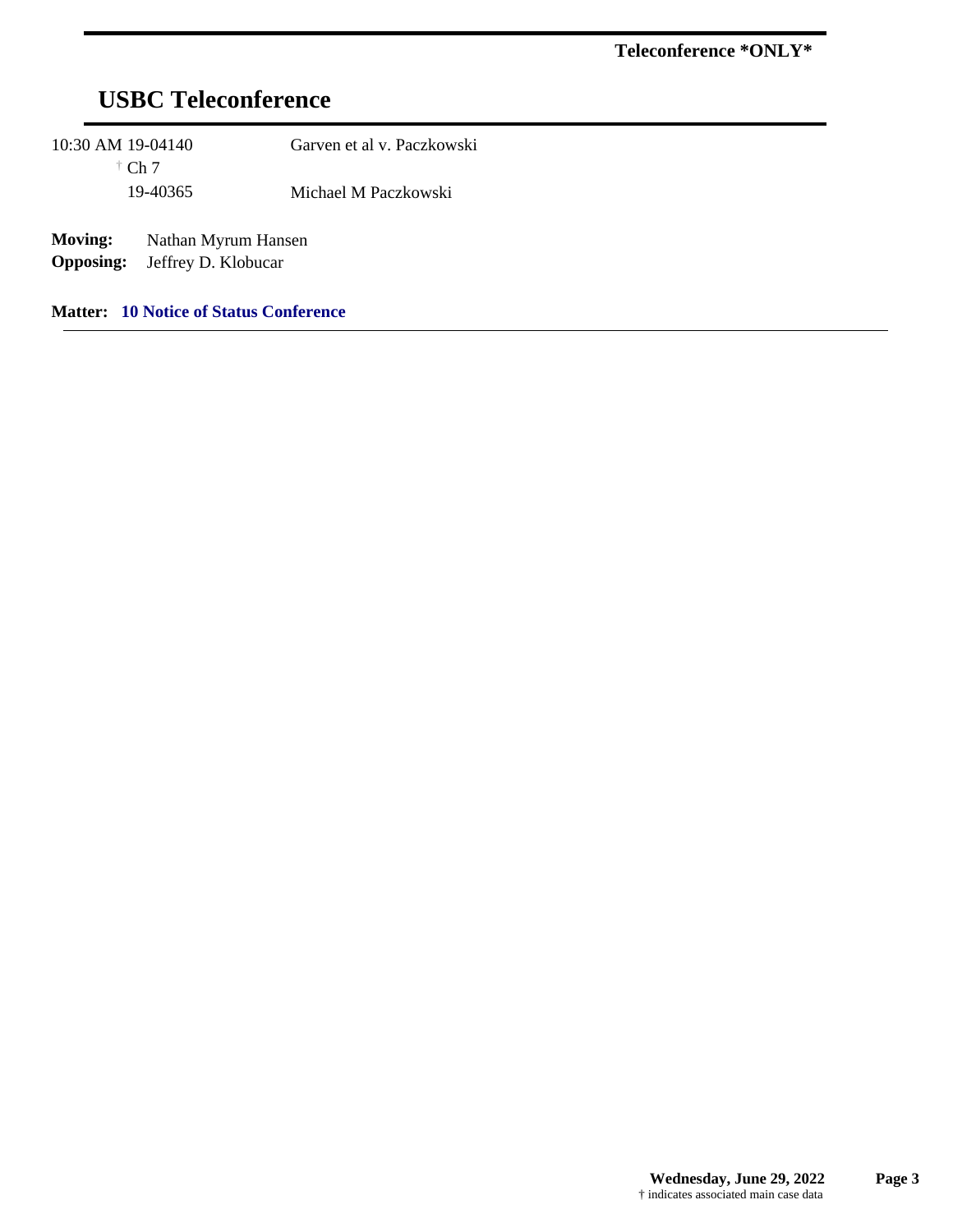## **US BANKRUPTCY COURT**

## **FOR THE DISTRICT OF MINNESOTA**

## **Honorable Kesha L Tanabe**

## **Thursday, June 30, 2022**

*Current as of 6/29/2022 at 5:00 PM*

*(Items Stricken from Calendar Shown)*

## **St Paul**

## **U.S. Bankruptcy Court**

1:30 PM 19-43857 Ch 13 Trustee: Burrell Harold Lamar Cotton and Pauline Scherisse Cotton

**Moving:** Bradley J. Halberstadt **Opposing:** Gregory J. Wald

**36 Motion for relief from stay filed by Ally Bank Matter: 37 Report of ch 13 trustee no objection re [36]**

**Courtroom 2B, 2nd floor 316 North Robert Street St. Paul, MN 55101**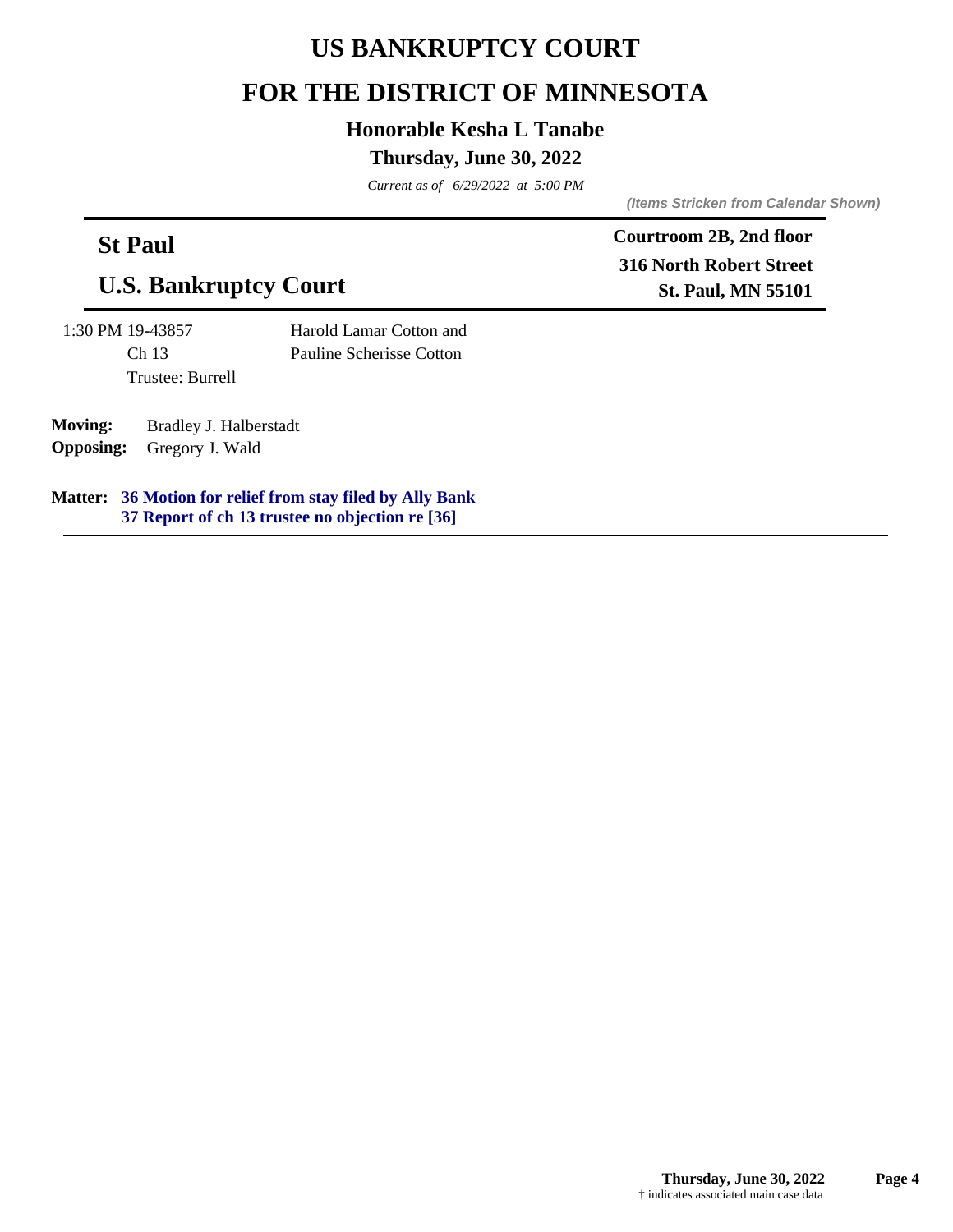# **USBC Teleconference**

1:30 PM 21-42083 Anita Marie Spading

Ch 13 Trustee: Burrell

**Moving:** Daniel M. Duffek **Opposing:** Timothy P. Tonga

**18 Motion for relief from stay filed by Financial One Credit Union Matter: 19 Report of ch 13 trustee no objection re [18]**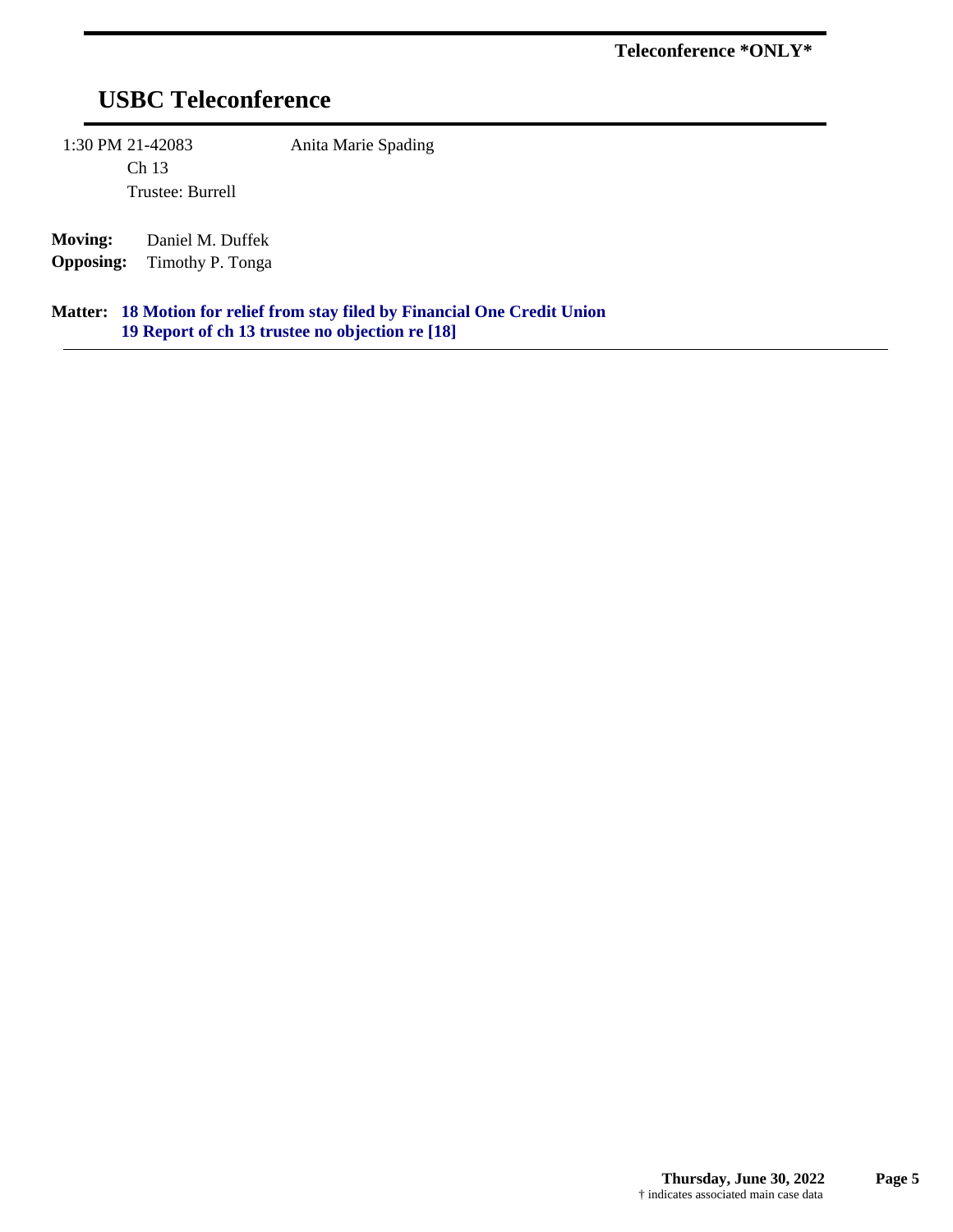## **St Paul**

## **U.S. Bankruptcy Court**

1:30 PM 21-40924 Ch 7

Charlotte Alicia Daigle

**Moving:** Orin J. Kipp

**Opposing:** Kenneth C. Edstrom

Trustee: Stermer

#### **Matter: 15 Motion for relief from stay filed by LoanDepot.com**

| 1:30 PM 21-41919 | Gregory Brenton Beaty and |
|------------------|---------------------------|
| Ch 13            | Nicole Marie Beaty        |
| Trustee: Carlson |                           |

**Moving:** Orin J. Kipp **Opposing:** Jeffrey J. Bursell

#### **32 Motion for relief from stay filed by MidFirst Bank Matter: Report of ch 13 trustee no objection re [32]**

| 1:30 PM 19-43697 | Amy Jo Nurmi and  |
|------------------|-------------------|
| Ch <sub>13</sub> | KYLE JOSEPH NURMI |
| Trustee: Carlson |                   |

### **Moving:** Joseph M. Rossman **Opposing:** William P. Kain

#### **39 Motion for relief from stay filed by Wells Fargo Bank, N.A.. Fee Amount \$188, Matter: Report of ch 13 trustee no objection re [39]**

- 1:30 PM 22-30618 Ch 7 Trustee: Sullivan Elaine Carol Batcher
- **Moving:** Joseph M. Rossman **Opposing:** Matthew M. Tande

#### **Matter: 8 Motion for relief from stay filed by Wells Fargo Bank, N.A**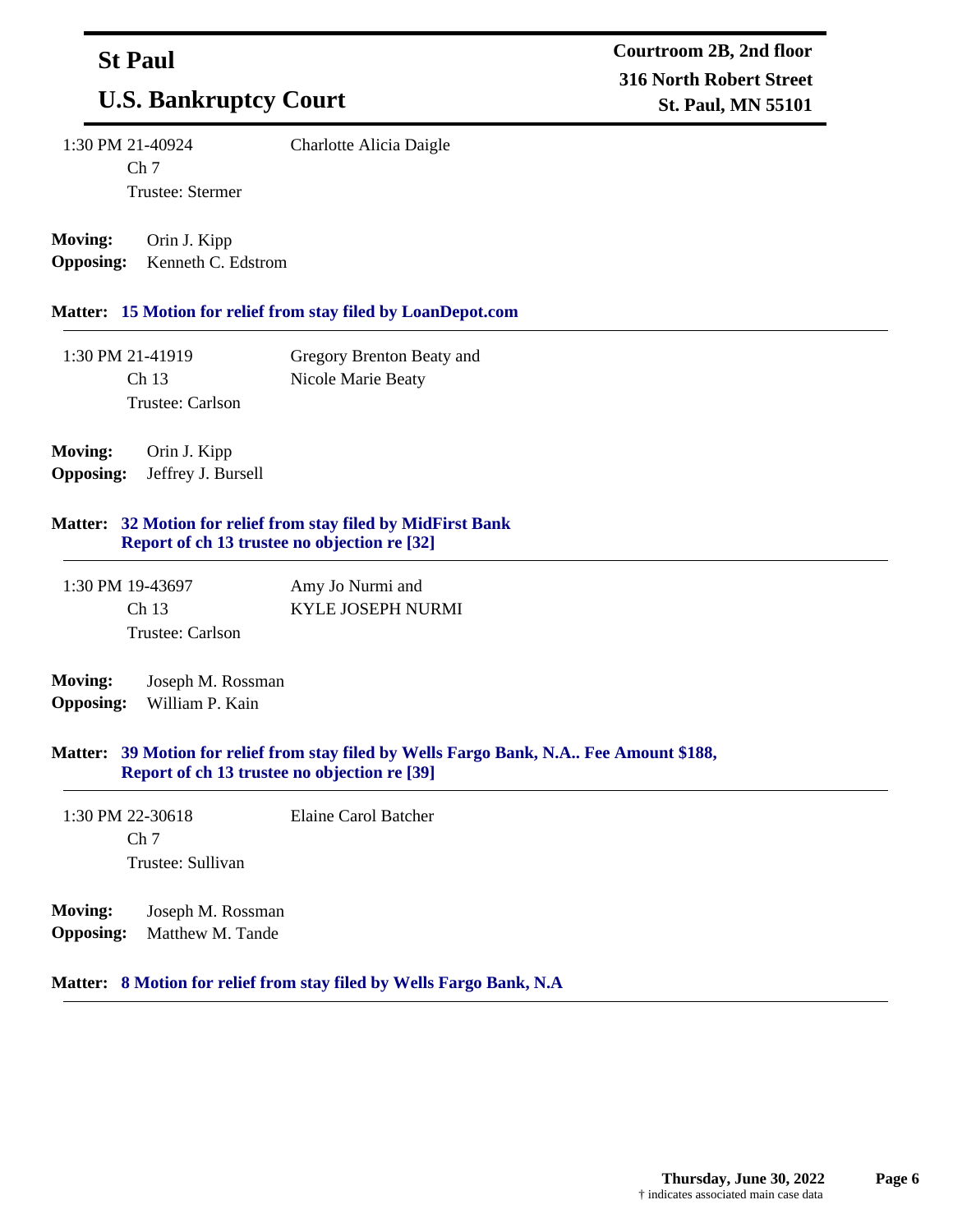**Moving:** Kevin T. Dobie

**Opposing:** John D. Lamey III

## **\*\*Stricken - Motion Withdrawn**

**38 Motion for relief from stay filed by Rushmore Loan Management Services LLC 40 Report of ch 13 trustee no objection re [38] 43 Withdrawal re [38] Matter:**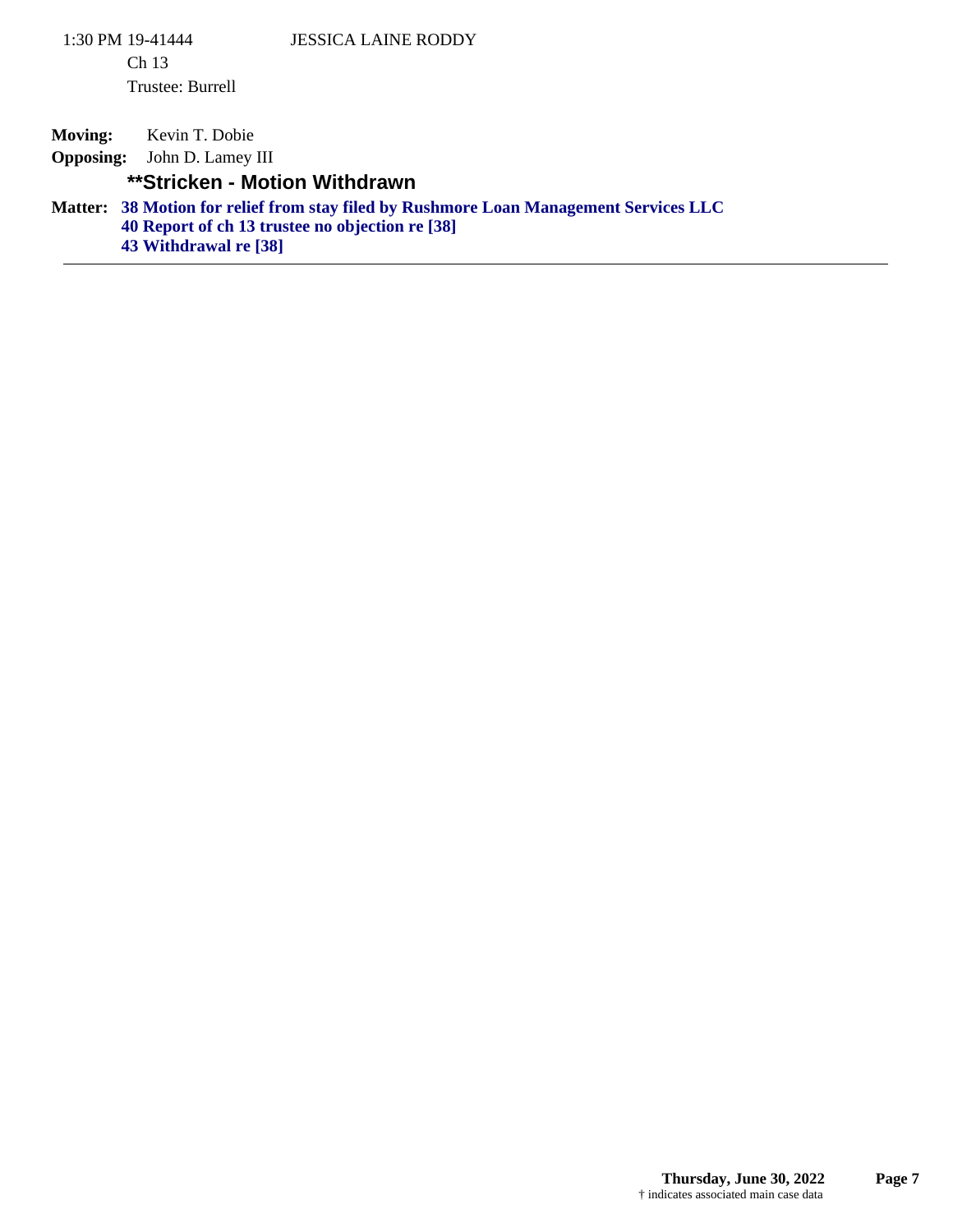# **US BANKRUPTCY COURT**

## **FOR THE DISTRICT OF MINNESOTA**

## **Honorable Kesha L Tanabe**

## **Thursday, July 7, 2022**

*Current as of 6/29/2022 at 5:00 PM*

*(Items Stricken from Calendar Shown)*

**Courtroom 2B, 2nd floor**

| <b>St Paul</b>                                                                                       |                                          | Courtroom 2B, 2nd floor<br><b>316 North Robert Street</b>             |                           |
|------------------------------------------------------------------------------------------------------|------------------------------------------|-----------------------------------------------------------------------|---------------------------|
| <b>U.S. Bankruptcy Court</b>                                                                         |                                          |                                                                       | <b>St. Paul, MN 55101</b> |
| 10:30 AM 21-40708<br><b>KAREN KAY FISHER PATTON</b><br>Ch <sub>7</sub><br><b>Trustee: Christians</b> |                                          |                                                                       |                           |
| <b>Moving:</b><br><b>Opposing:</b>                                                                   | Julia A. Christians                      |                                                                       |                           |
|                                                                                                      |                                          | Matter: 36 Motion objecting to claim(s) 4, 9 of Various creditors     |                           |
| 1:30 PM 19-42127                                                                                     |                                          | Ryan Matthew McClellan and                                            |                           |
| Ch 13                                                                                                | Trustee: Burrell                         | Nancy Marie McClellan                                                 |                           |
| <b>Moving:</b><br><b>Opposing:</b>                                                                   | Samuel R. Coleman<br>Margaret R. Henehan |                                                                       |                           |
|                                                                                                      |                                          | Matter: 23 Motion for relief from stay filed by Wells Fargo Bank, N.A |                           |
| 1:30 PM 20-40072<br>Ch 13                                                                            |                                          | Meryle Lee Dingman                                                    |                           |
|                                                                                                      | Trustee: Burrell                         |                                                                       |                           |
| <b>Moving:</b><br><b>Opposing:</b>                                                                   | Joseph M. Rossman<br>Nicole L. Anderson  |                                                                       |                           |

#### **30 Motion for relief from stay filed by Wells Fargo Bank, N.A Matter: 31 Report of ch 13 trustee no objection re [30]**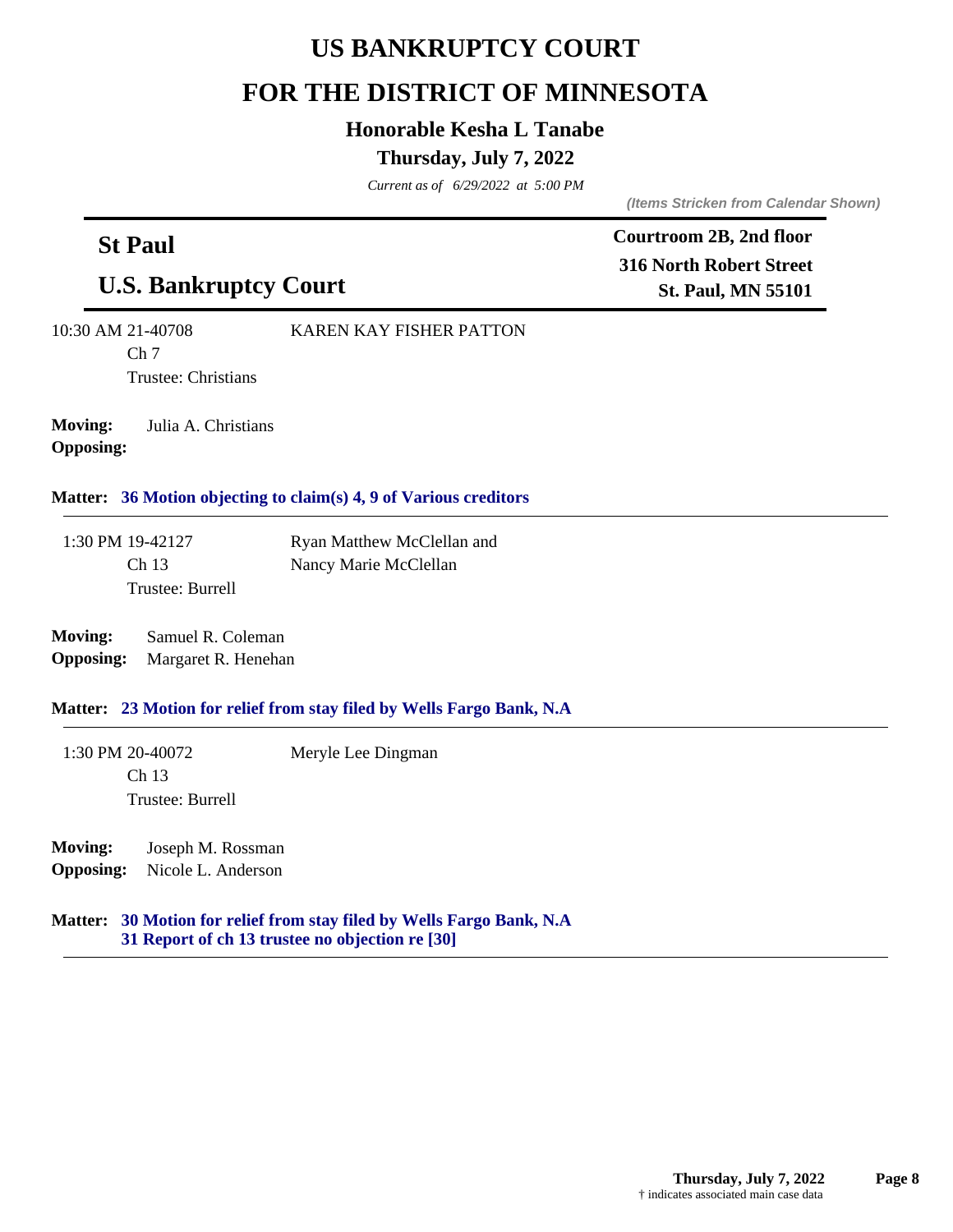# **US BANKRUPTCY COURT**

# **FOR THE DISTRICT OF MINNESOTA**

## **Honorable Kesha L Tanabe**

## **Thursday, July 14, 2022**

*Current as of 6/29/2022 at 5:00 PM*

**St Paul**

*(Items Stricken from Calendar Shown)*

**Courtroom 2B, 2nd floor**

| nt i aui<br><b>U.S. Bankruptcy Court</b>                                                                   | <b>316 North Robert Street</b><br><b>St. Paul, MN 55101</b> |  |
|------------------------------------------------------------------------------------------------------------|-------------------------------------------------------------|--|
| 10:00 AM 19-42887<br>Ashley Marie Robinson and<br>Ch 13<br>Benjamin Keith Robinson<br>Trustee: Carlson     |                                                             |  |
| <b>Moving:</b><br><b>Opposing:</b>                                                                         |                                                             |  |
|                                                                                                            | Matter: Motion to dismiss for failure to make plan payments |  |
| 10:00 AM 21-41033<br>Ch 13<br>Trustee: Carlson                                                             | Jacob Allen Vogelpohl                                       |  |
| <b>Moving:</b><br><b>Opposing:</b>                                                                         |                                                             |  |
|                                                                                                            | Matter: Motion to dismiss for failure to make plan payments |  |
| 10:00 AM 21-41033<br>Ch 13<br>Trustee: Carlson<br>Nicole L. Anderson<br><b>Moving:</b><br><b>Opposing:</b> | Jacob Allen Vogelpohl<br><b>Confirmation Hearings</b>       |  |
| <b>Matter: Confirmation Hearing</b>                                                                        |                                                             |  |
| <b>17 Modified Plan</b>                                                                                    |                                                             |  |
| 2 Plan                                                                                                     |                                                             |  |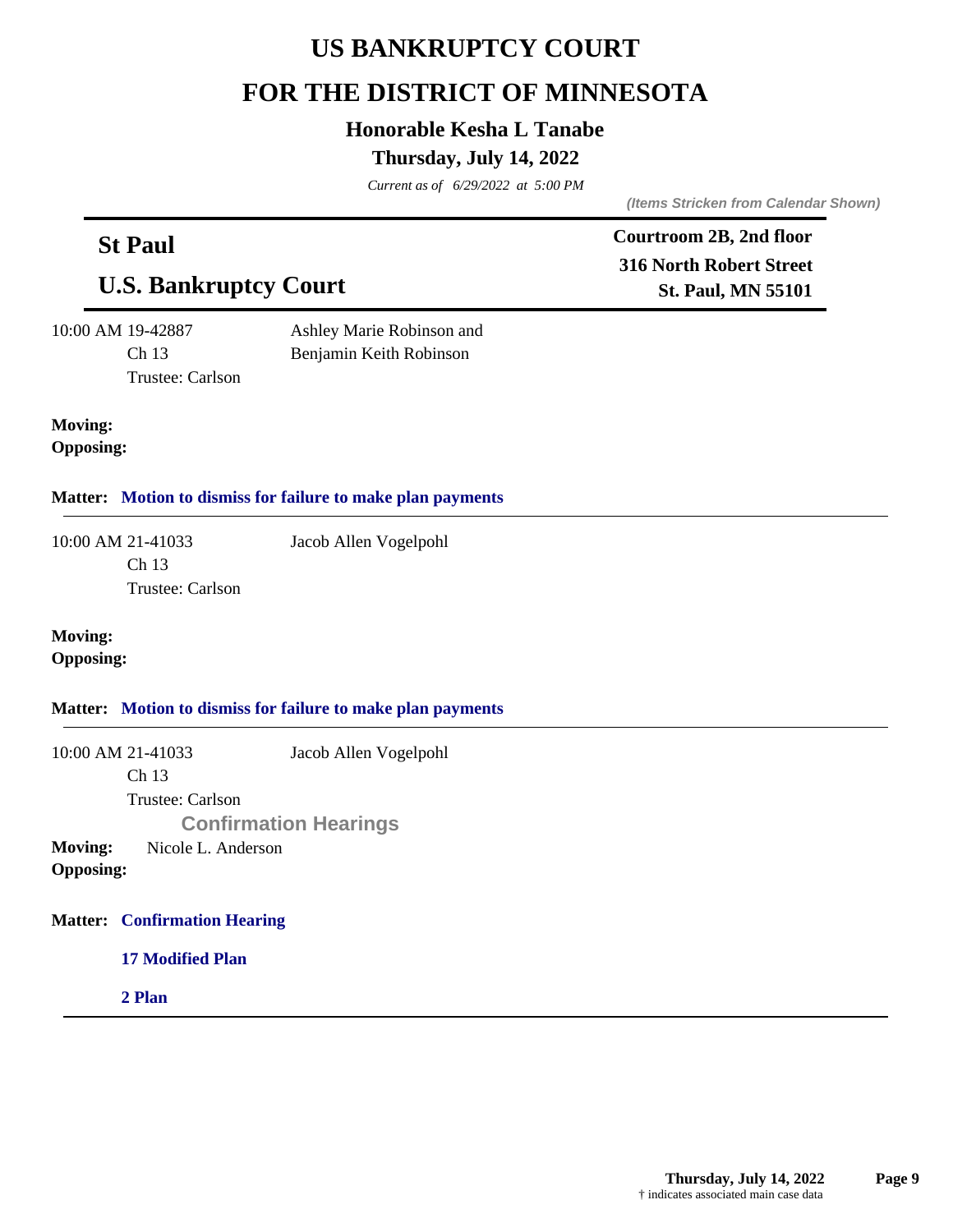10:00 AM 21-41603 Ch 13 Trustee: Carlson

#### Kimmi Jo Baumhardt

## **Moving:** Kyle Carlson **Opposing:**

#### **Matter: Motion to dismiss chapter 13 case failure to provide requested bonus information**

10:00 AM 21-42351 Ch 13 Trustee: Carlson Daniel Richard Weinmann and Jennifer Kay Weinmann **Confirmation Hearings**

**Moving:** Col M-H Ovik

**Opposing:** Samuel R. Coleman

### **Matter: Confirmation Hearing**

**22 Letter of Agreement to Continue**

**21 Letter of Agreement to Continue**

**18 Letter of Agreement to Continue**

#### **17 Letter of Agreement to Continue**

#### **16 Objection by Party Gulf Harbour Investments Corporation**

#### **2 Chapter 13 Plan**

10:00 AM 22-40157 Ch 13 Alethea Carol Pederson

Trustee: Carlson **Confirmation Hearings Moving:** Charles T Nguyen **Opposing:**

## **Matter: Confirmation Hearing AND APPLICATION FOR COMPENSATION \$3500.00**

10:00 AM 22-30319 Ch 13 Trustee: Carlson LOUIS JAMES HINTON **Confirmation Hearings Moving:** Timothy P. Tonga **Opposing:**

**Matter: Confirmation Hearing AND APPLICAITON FOR COMPENSATION \$3000.00**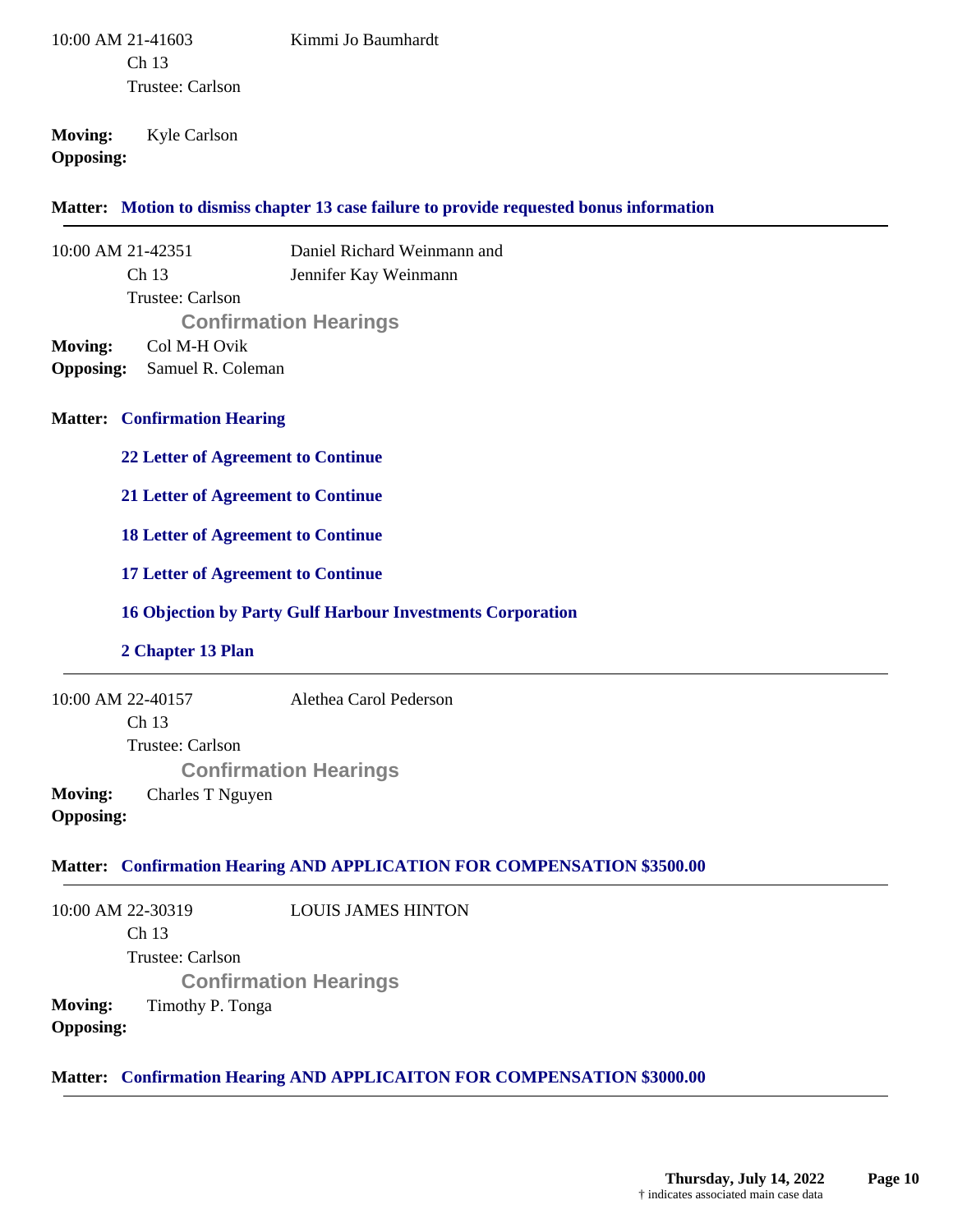| 10:00 AM 19-42887 |
|-------------------|
| Ch 13             |
| Trustee: Carlson  |

Ashley Marie Robinson and Benjamin Keith Robinson

**Moving:** Tim Theisen **Opposing:**

**Matter: Motion to confirm postconfirmation modified plan**

10:00 AM 22-30790 Ch 13 Trustee: Carlson JEREMY ALLEN LUCKHARDT and BRITTANY ANNE LUCKHARDT **Confirmation Hearings Moving:** Robert J. Hoglund **Opposing:**

### **Matter: Confirmation Hearing**

10:00 AM 22-30790 Ch 13 Trustee: Carlson JEREMY ALLEN LUCKHARDT and BRITTANY ANNE LUCKHARDT **Confirmation Hearings Moving:** Robert J. Hoglund **Opposing:**

#### **Matter: Confirmation Hearing**

10:00 AM 22-40766 Ch 13 Trustee: Carlson Dennis Otto Rosenau **Confirmation Hearings Moving:** Robert S. Thyen **Opposing:**

#### **Matter: Confirmation Hearing**

10:00 AM 19-42931 Ch 13 Trustee: Carlson STEVEN GARY SUMNER and SUSAN MARIE SUMNER

**Moving:** Kyle Carlson **Opposing:**

## **Matter: Motion to dismiss chapter 13 case failure to turnover requested tax refunds**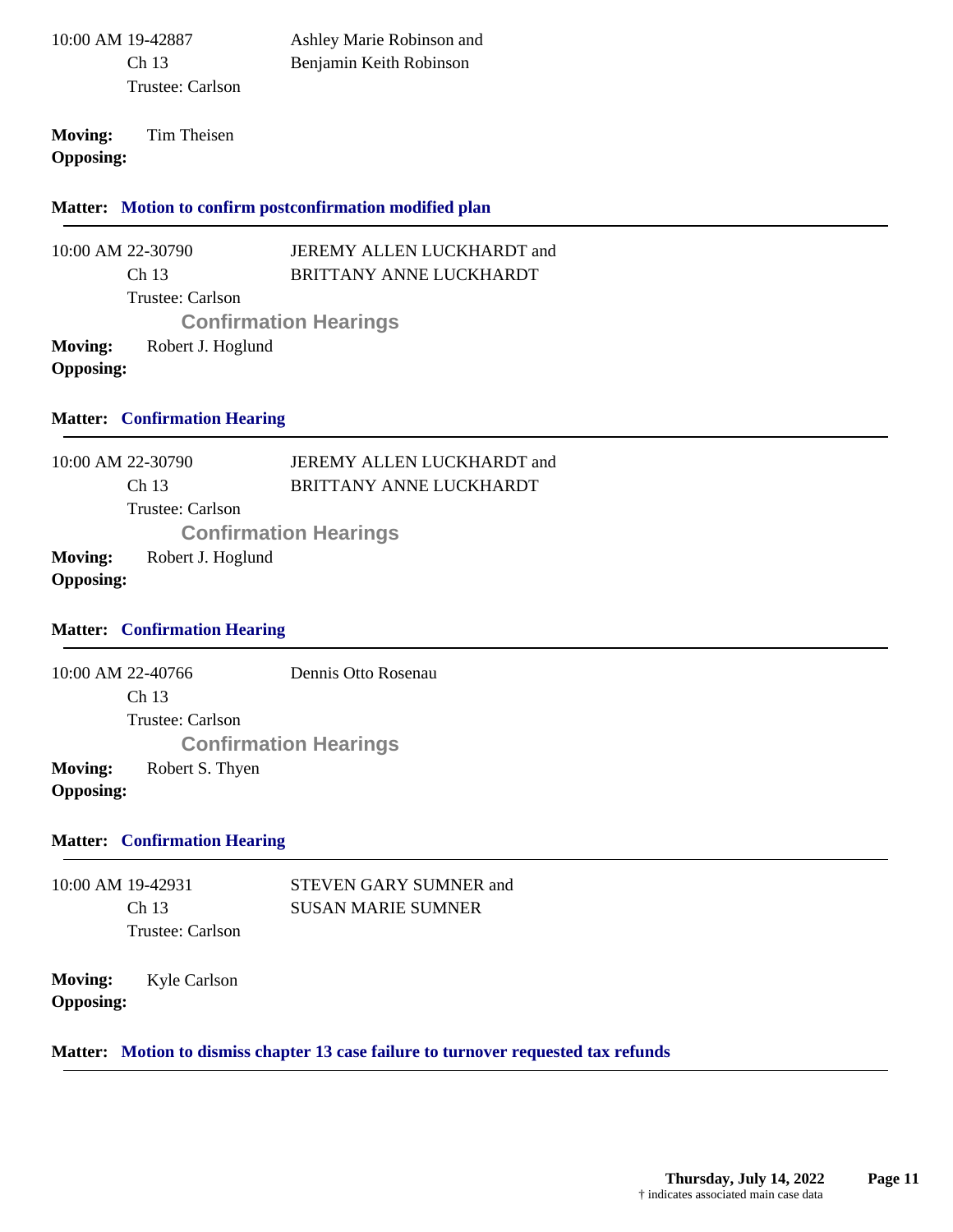#### 10:00 AM 19-40359 Ch 13 Trustee: Carlson Tana Christine Reichel

### **Moving:** Jesse A. Horoshak **Opposing:**

### **Motion to confirm postconfirmation modified plan AND APPLICATION FOR COMPENSATION Matter: \$775.30**

10:00 AM 20-40139 Ch 13 Trustee: Carlson Carl Vincent Luckett, IV

**Moving:** Jesse A. Horoshak **Opposing:**

#### **Motion to confirm postconfirmation modified plan AND APPLICATION FOR COMPENSATION Matter: \$782.20**

10:00 AM 22-30842 Ch 13 Trustee: Carlson Lyna Marie Kaskinen **Confirmation Hearings**

**Moving:** Jesse A. Horoshak **Opposing:**

## **Matter: Confirmation Hearing AND APPLICAITON FOR COMPENSATION \$3000.00**

10:00 AM 19-41438 Ch 13 Trustee: Carlson Mathew M. Simmons

**Moving:** Michael J. Sheridan **Opposing:**

**Matter: Motion to confirm postconfirmation modified plan**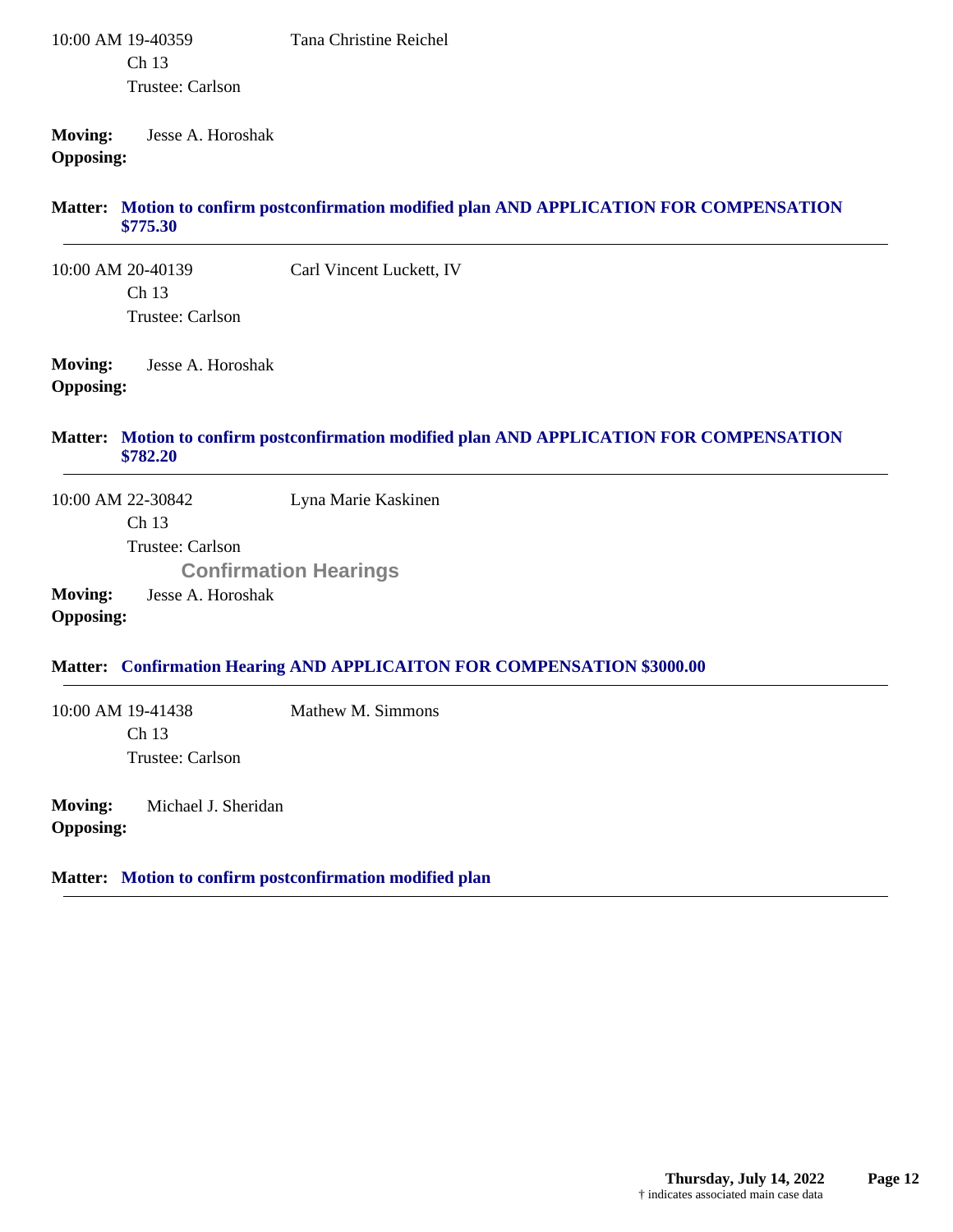# **USBC Teleconference**

10:00 AM 21-41392

Ch 13 Trustee: Carlson Megan Anne Bookey

**Moving:** Michael J. Sheridan **Opposing:**

**Matter: Motion to confirm postconfirmation modified plan**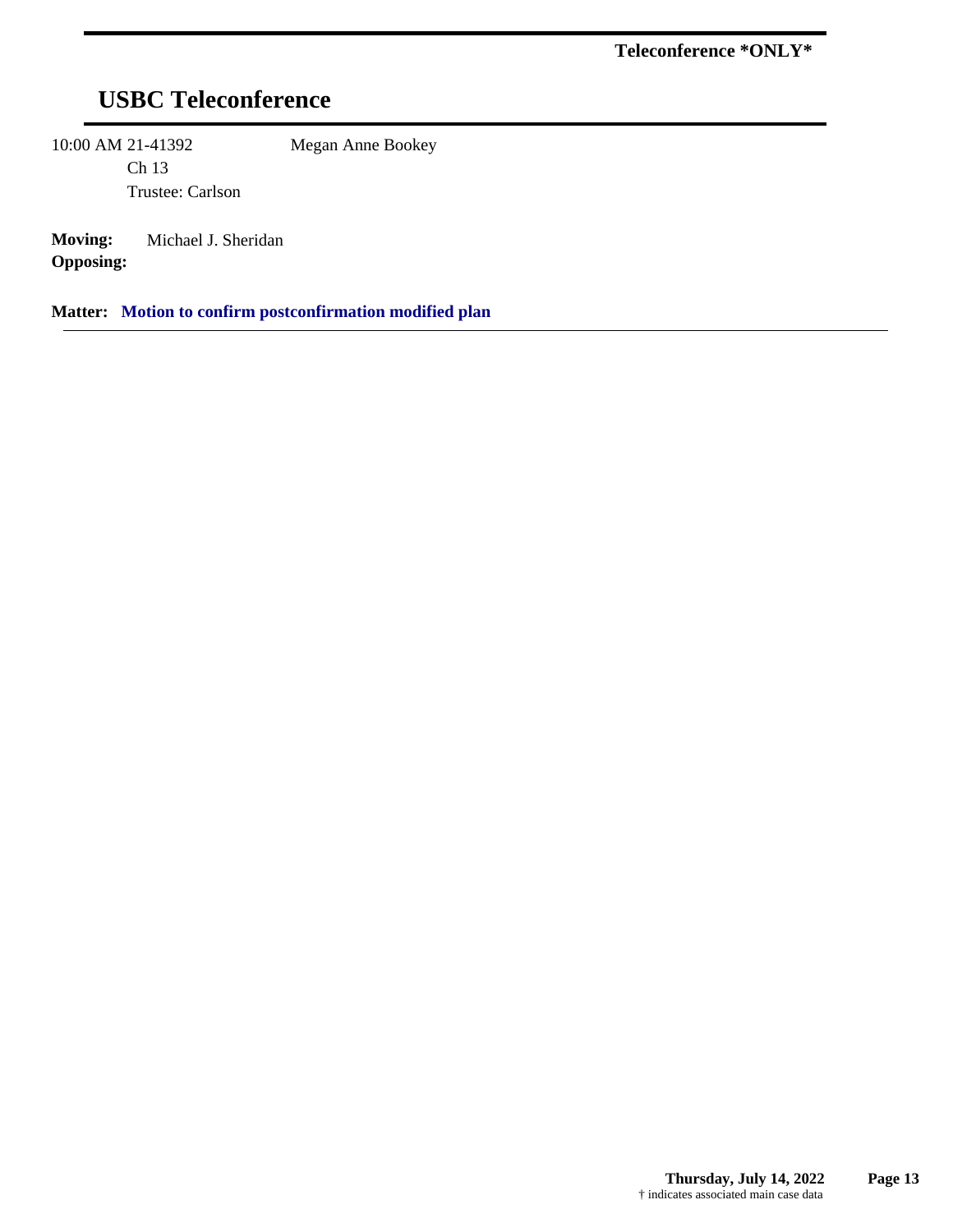## **St Paul**

# **U.S. Bankruptcy Court**

10:00 AM 22-40699

Ch 13

Nicole Lynn Beehler

Trustee: Carlson

**Confirmation Hearings**

**Moving:** Michael J. Sheridan **Opposing:**

## **Matter: Confirmation Hearing**

| 10:00 AM 19-41659 | Daena Christine Plumski and |
|-------------------|-----------------------------|
| Ch <sub>13</sub>  | Mason Gayle Blomker Plumski |
| Trustee: Carlson  |                             |

**Moving: Opposing:**

## **Matter: Motion to dismiss for failure to make plan payments**

10:00 AM 19-42267 Ch 13 Trustee: Carlson Candice Lynn Hopwood

**Moving: Opposing:**

## **Matter: Motion to dismiss for failure to make plan payments**

10:00 AM 19-43376 Ch 13 Trustee: Carlson Brooke Elizabeth Woeste and Joseph Patrick Woeste

**Moving: Opposing:**

**Matter: Motion to dismiss for failure to make plan payments**

**Courtroom 2B, 2nd floor 316 North Robert Street St. Paul, MN 55101**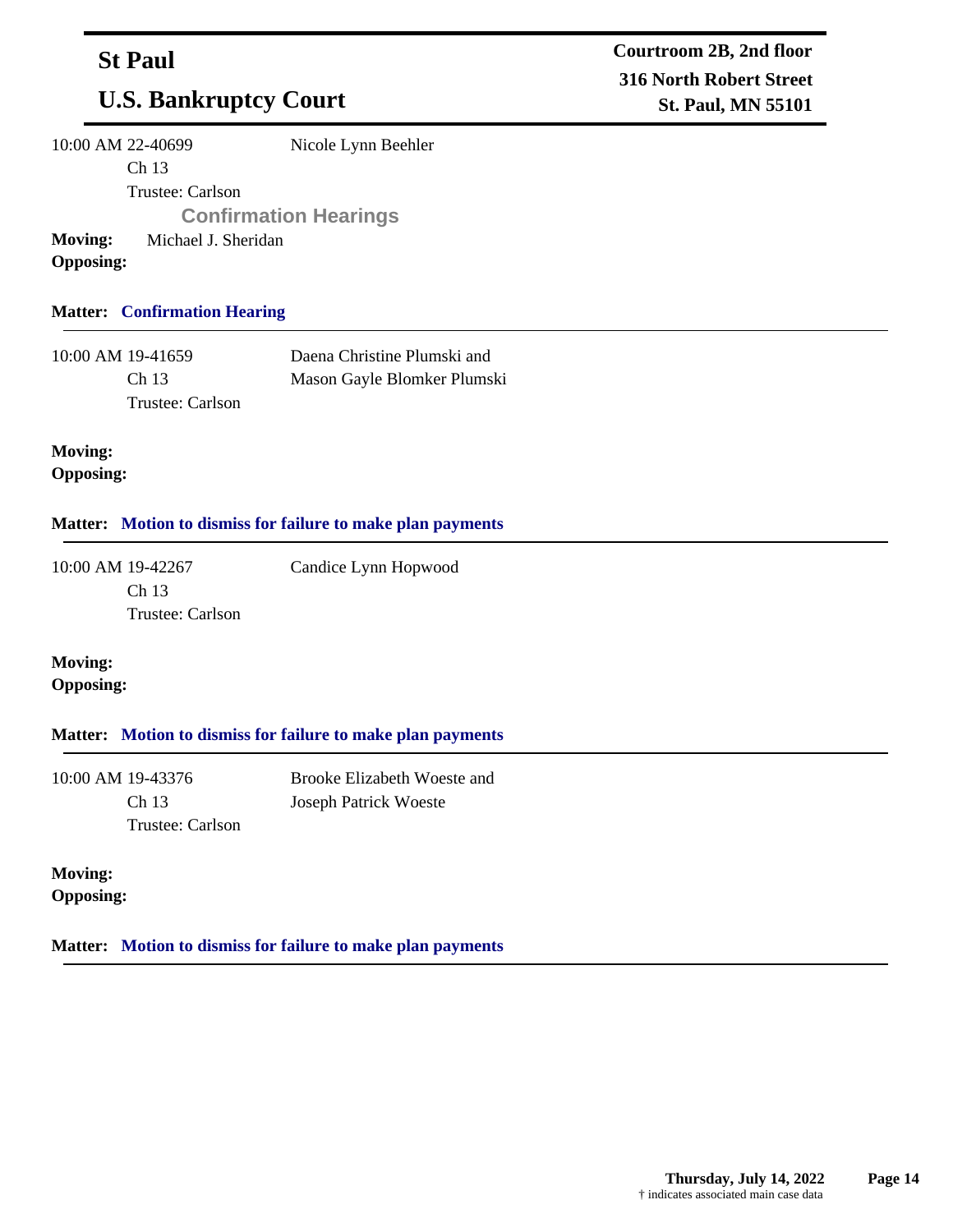10:00 AM 20-40084 Ch 13 Trustee: Carlson

### **Moving: Opposing:**

## **Matter: Motion to dismiss for failure to make plan payments** 10:00 AM 20-40790 Ch 13 Trustee: Carlson Lorina Mary Grabhorn and Jeremy Lloyd Borstad **Moving: Opposing: Matter: Motion to dismiss for failure to make plan payments** 10:00 AM 20-42174 Ch 13 Trustee: Carlson Trina Lynn Ness and Daniel Thomas Ness **Moving: Opposing: Matter: Motion to dismiss for failure to make plan payments** 10:00 AM 21-40756 Ch 13 Trustee: Carlson RANDY ROGER HUSTOFT **Moving: Opposing: Matter: Motion to dismiss for failure to make plan payments** 10:00 AM 21-41176 Ch 13 Trustee: Carlson Nicole Marie Skogman **Moving: Opposing: Matter: Motion to dismiss for failure to make plan payments**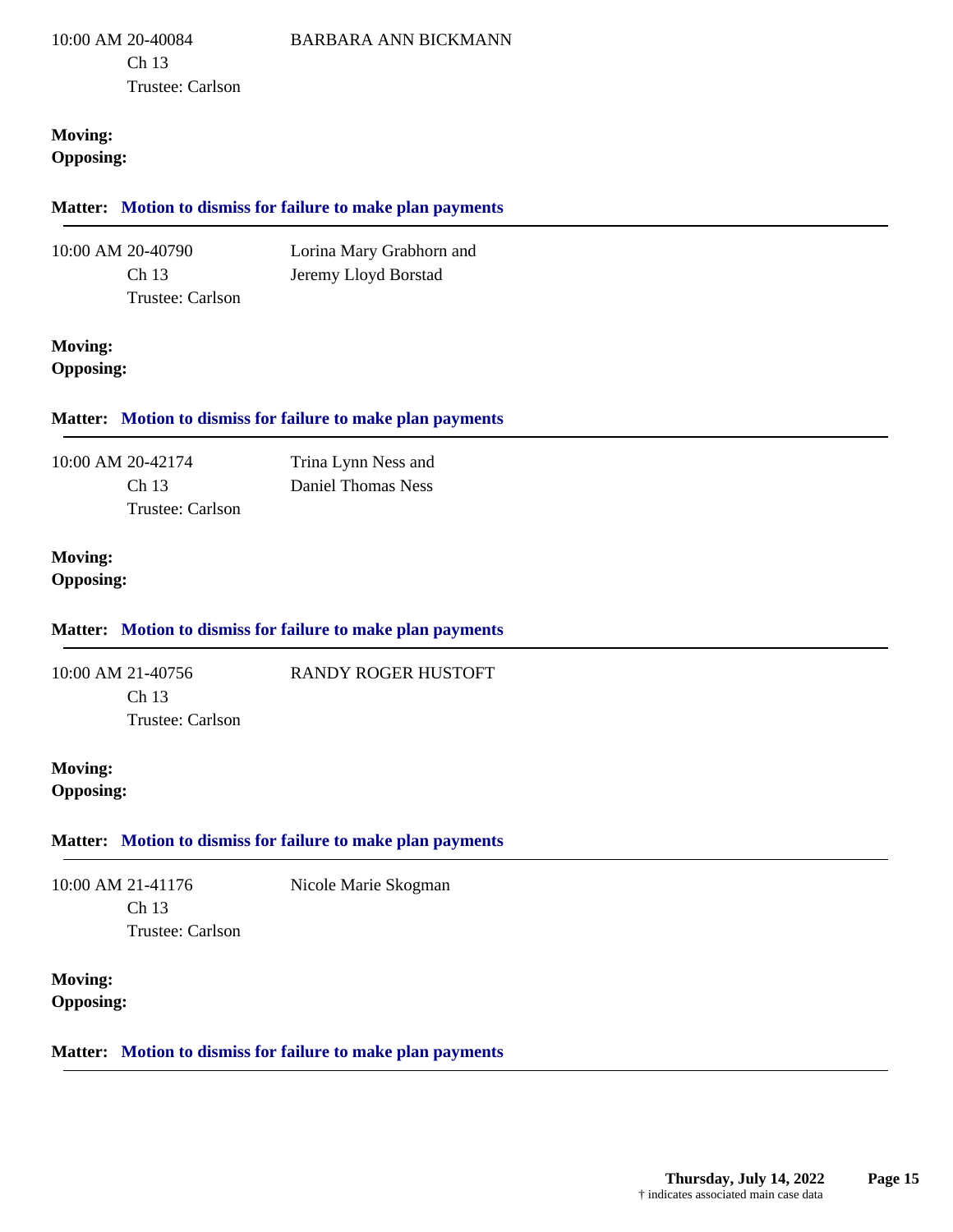|                                    | 10:00 AM 19-41582          | Kelijah Jarrod Walton and                                                                                            |  |
|------------------------------------|----------------------------|----------------------------------------------------------------------------------------------------------------------|--|
|                                    | Ch <sub>13</sub>           | Katie Ann Walton                                                                                                     |  |
|                                    | Trustee: Carlson           |                                                                                                                      |  |
|                                    |                            |                                                                                                                      |  |
| <b>Moving:</b>                     |                            |                                                                                                                      |  |
| <b>Opposing:</b>                   |                            | **Stricken from the calendar                                                                                         |  |
|                                    |                            |                                                                                                                      |  |
|                                    |                            | Matter: Motion to dismiss for failure to make plan payments                                                          |  |
|                                    | 10:00 AM 17-40205          | Mary Rose Sletta                                                                                                     |  |
|                                    | Ch 13                      |                                                                                                                      |  |
|                                    | Trustee: Carlson           |                                                                                                                      |  |
| <b>Moving:</b>                     |                            |                                                                                                                      |  |
| <b>Opposing:</b>                   |                            |                                                                                                                      |  |
|                                    |                            | **Stricken - Motion Withdrawn                                                                                        |  |
|                                    |                            | Matter: Motion to dismiss for failure to make plan payments                                                          |  |
|                                    |                            |                                                                                                                      |  |
|                                    | 10:00 AM 19-43809          | CHAD KEENAN CROUCH and                                                                                               |  |
|                                    | Ch 13                      | <b>KARLIE RAE CROUCH</b>                                                                                             |  |
|                                    | Trustee: Carlson           |                                                                                                                      |  |
| <b>Moving:</b><br><b>Opposing:</b> | Kyle Carlson               |                                                                                                                      |  |
|                                    |                            | **Stricken - Motion Withdrawn<br>Matter: Motion to dismiss chapter 13 case failure to turnover requested tax refunds |  |
|                                    |                            |                                                                                                                      |  |
|                                    | 10:00 AM 21-42120          | Lorenzo Franco, Jr. and                                                                                              |  |
|                                    | Ch 13<br>Trustee: Carlson  | Isabel Cristina Franco                                                                                               |  |
|                                    |                            |                                                                                                                      |  |
| <b>Moving:</b>                     |                            |                                                                                                                      |  |
| <b>Opposing:</b>                   |                            |                                                                                                                      |  |
|                                    |                            | **Stricken - Motion Withdrawn                                                                                        |  |
|                                    |                            | Matter: Motion to dismiss for failure to make plan payments                                                          |  |
|                                    | 10:30 AM 20-40608          |                                                                                                                      |  |
|                                    | Ch 13                      | Shalonda S. Johnson                                                                                                  |  |
|                                    | Trustee: Burrell           |                                                                                                                      |  |
|                                    |                            |                                                                                                                      |  |
| <b>Moving:</b><br><b>Opposing:</b> |                            |                                                                                                                      |  |
|                                    |                            | Matter: Motion to dismiss for failure to make plan payments                                                          |  |
|                                    | <b>45 Response re: MTD</b> |                                                                                                                      |  |

Hearing continued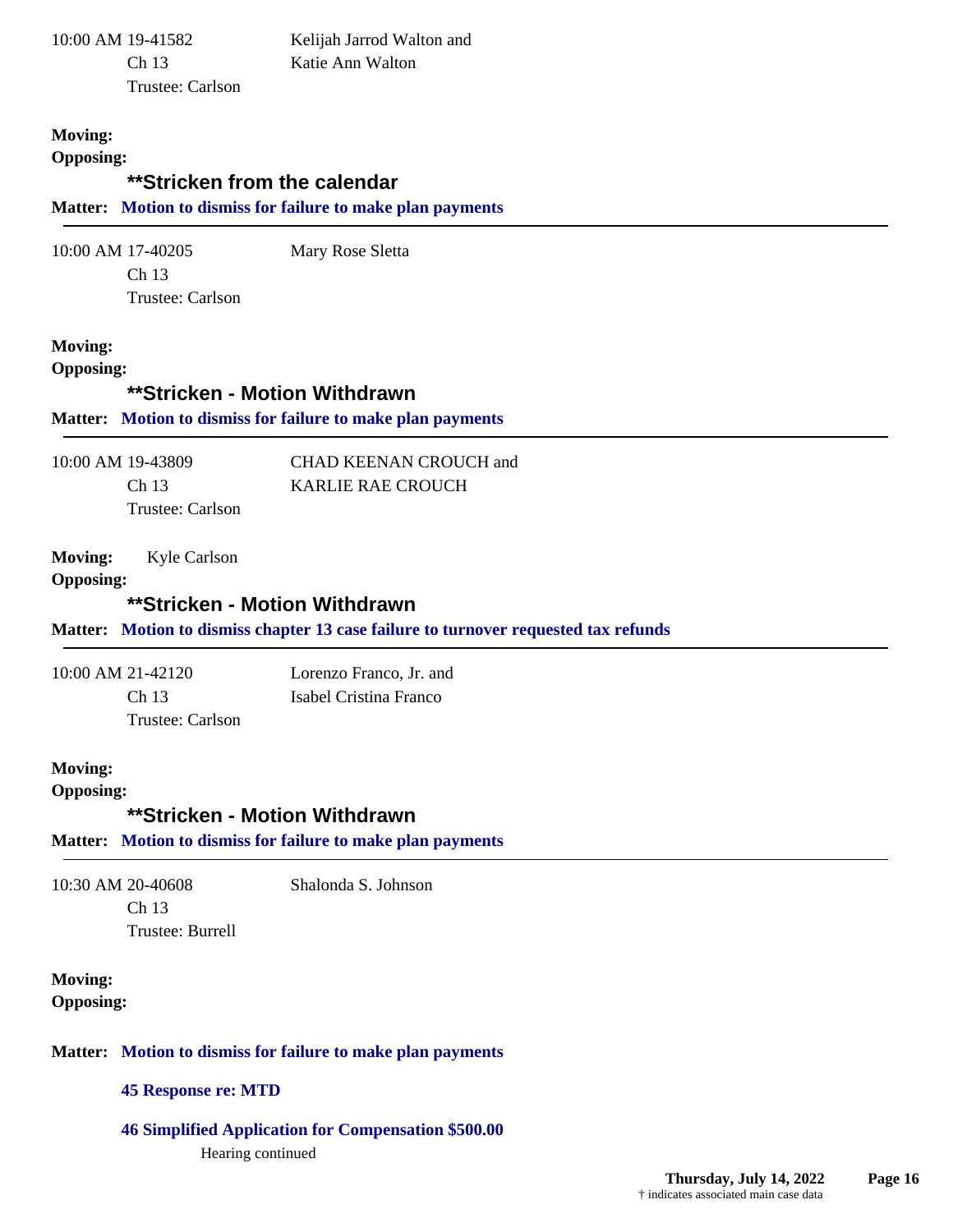### **Moving: Opposing:**

#### **Matter: Motion to dismiss for failure to make plan payments**

10:30 AM 21-41845 Ch 13 Trustee: Burrell Andrew Caleb McCoy

## **Moving:**

**Opposing:**

#### **Matter: Motion to dismiss for failure to make plan payments**

Hearing continued

10:30 AM 21-42231 Ch 13 Trustee: Burrell Anastasia Antoinette Bloodsaw **Confirmation Hearings**

**Moving:** Craig W. Andresen **Opposing:** Gregory A Burrell

## **Matter: Confirmation Hearing**

#### **42 Letter of Agreement to Continue**

- **41 Certificate of service regarding 40 Withdrawal**
- **40 Withdrawal of 9 chapter 13 plan**
- **39 Letter of agreement to continue**
- **38 Letter of agreement to continue**
- **33 Letter of agreement to continue**
- **30 Letter of agreement to continue**
- **29 Objection by PHH Mortgage**
- **28 Objection by Trustee**
- **9 Chapter 13 Plan**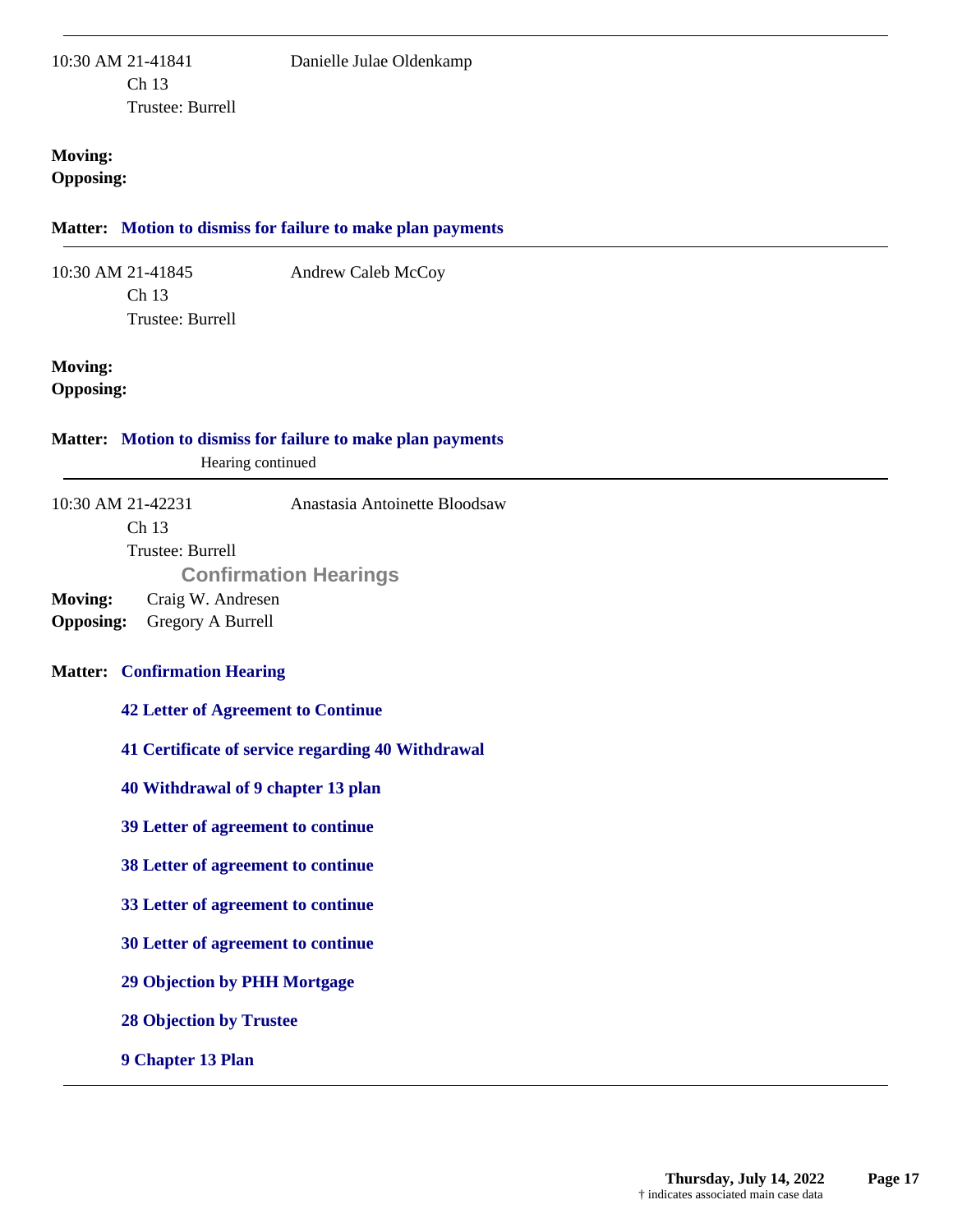10:30 AM 22-40070 DEBRA ANN RIEDEL

Ch 13

Trustee: Burrell

**Confirmation Hearings**

**Moving:** Craig W. Andresen

**Opposing:** Orin J. Kipp

## **Matter: Confirmation Hearing**

#### **29 Letter of agreement to continue**

### **24 OBJECTION BY CITIBANK, N.A. AS TRUSTEE IN TRUST FOR REGISTERED HOLDERS OF WAMA ASSET-BACKED CERTIFICATES WAMU SERIES 2007-HE2 TRUST**

10:30 AM 22-30461 Ch 13 Trustee: Burrell Steven Alan Ritchison **Confirmation Hearings**

**Moving:** Stephen Behm **Opposing:**

### **Matter: Confirmation Hearing**

| 10:30 AM 22-30181 |                  | Thomas James Wagner and      |
|-------------------|------------------|------------------------------|
|                   | Ch <sub>13</sub> | Melissa Ann Wagner           |
|                   | Trustee: Burrell |                              |
|                   |                  | <b>Confirmation Hearings</b> |
| Moving:           | Gregory J. Wald  |                              |
| <b>Opposing:</b>  |                  |                              |

#### **Matter: Confirmation Hearing**

10:30 AM 22-30632 Ch 13 Trustee: Burrell Trina Kathleen Zieman **Confirmation Hearings Moving:** Gregory J. Wald **Opposing:**

## **Matter: Confirmation Hearing**

10:30 AM 21-42343 Ch 13 Trustee: Burrell PAMELA JEAN HOOVER **Confirmation Hearings Moving:** Robert J. Hoglund **Opposing:**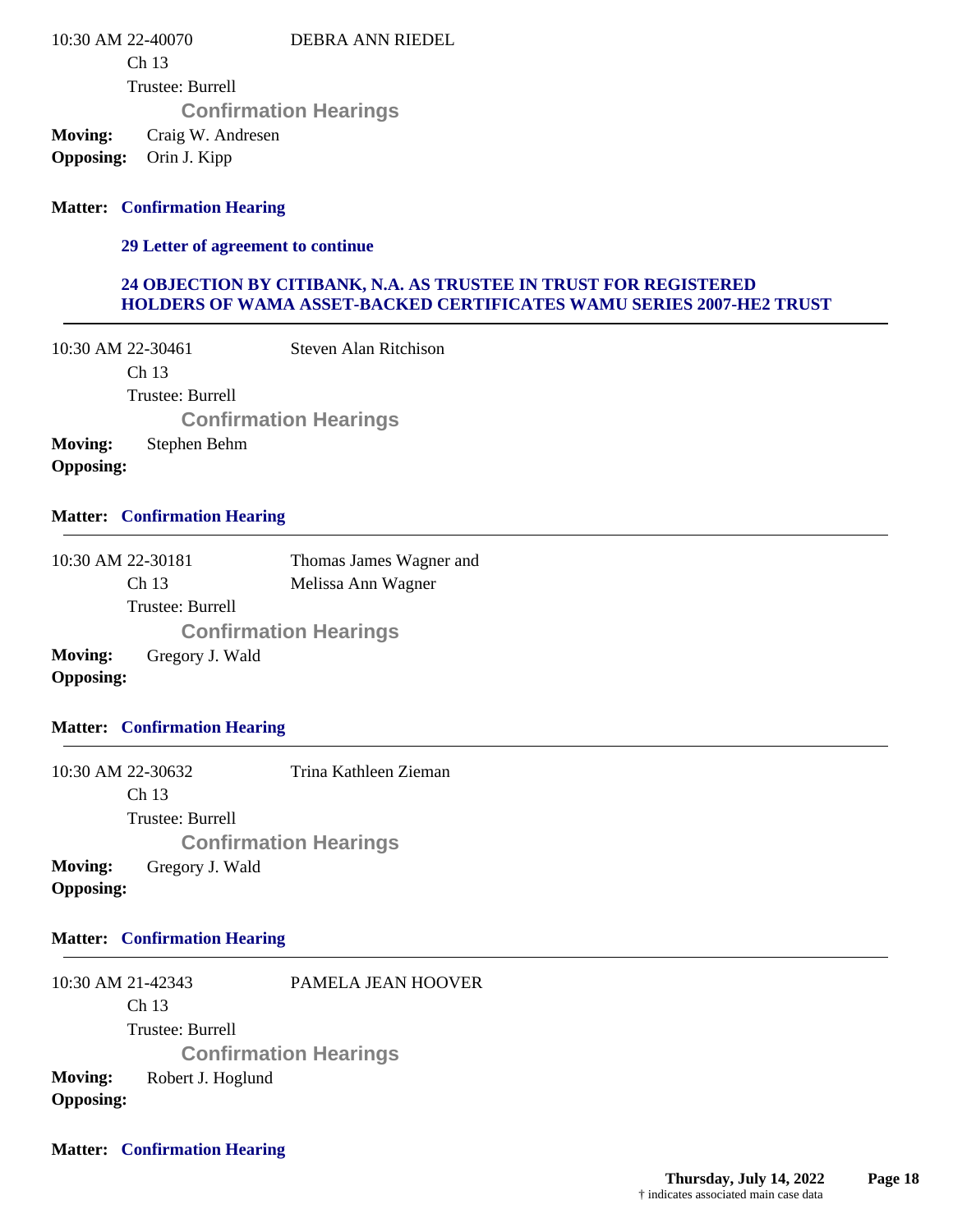10:30 AM 22-30130 Ch 13 Trustee: Burrell ROSETTA ANGEL SMITH **Confirmation Hearings Moving:** Robert J. Hoglund **Opposing:**

#### **Matter: Confirmation Hearing**

10:30 AM 22-30288 Ch 13 Trustee: Burrell MICHAEL JOHN BELLILE, Jr. **Confirmation Hearings Moving:** Robert J. Hoglund **Opposing:**

### **Matter: Confirmation Hearing**

10:30 AM 22-30463 Ch 13 Trustee: Burrell JAMIE RONALD GROBE and Robin Ellen Grobe **Confirmation Hearings Moving:** Robert J. Hoglund **Opposing:**

#### **Matter: Confirmation Hearing**

10:30 AM 22-30665 Ch 13 Trustee: Burrell JOSHUA MICHAEL KASTEN **Confirmation Hearings Moving:** Robert J. Hoglund **Opposing:**

#### **Matter: Confirmation Hearing**

10:30 AM 22-40583 Ch 13 Trustee: Burrell SONYA ALNETTE TILMON **Confirmation Hearings Moving:** Robert J. Hoglund **Opposing:**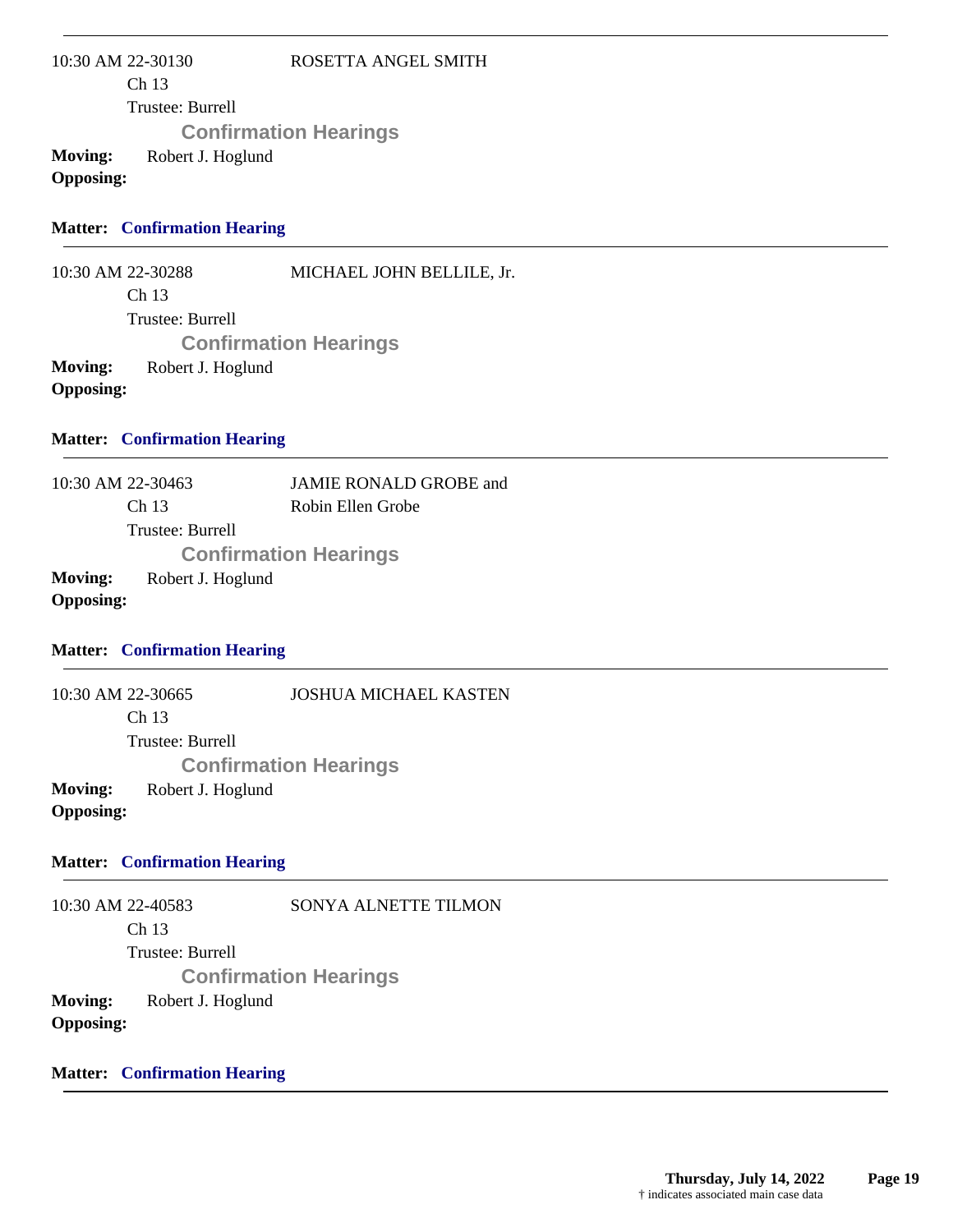| 10:30 AM 22-40585 |                   | CHRISTOPHER JAMES NEFZGER BANKS and |
|-------------------|-------------------|-------------------------------------|
|                   | Ch <sub>13</sub>  | AMEE LYNN NEFZGER BANKS             |
|                   | Trustee: Burrell  |                                     |
|                   |                   | <b>Confirmation Hearings</b>        |
| Moving:           | Robert J. Hoglund |                                     |
| <b>Opposing:</b>  |                   |                                     |

### **Matter: Confirmation Hearing**

10:30 AM 22-30166 Ch 13 Trustee: Burrell Timothy Geer **Confirmation Hearings Moving:** Wesley W. Scott **Opposing:**

#### **Matter: Confirmation Hearing AND APPLICATION FOR COMPENSATION \$3,000**

10:30 AM 21-42307 Ch 13 Trustee: Burrell TUNG N. TRAN **Confirmation Hearings Moving:** Edward P. Russell **Opposing:** Joseph M. Rossman

#### **Confirmation Hearing AND AMENDED APPLICATION FOR COMPENSATION \$3,313.00 Matter:**

**21 Letter of agreement to Continue**

**19 Objection by NewRez, LLC dba Shellpoint Mortgage Servicing**

**12 Amended Application for Compensation**

#### **2 Chapter 13 Plan**

OBJECTION WITHDRAWN

| 10:30 AM 22-30514                                        |                  | Lindsey Ann Langhans         |
|----------------------------------------------------------|------------------|------------------------------|
|                                                          | Ch <sub>13</sub> |                              |
|                                                          | Trustee: Burrell |                              |
|                                                          |                  | <b>Confirmation Hearings</b> |
| <b>Moving:</b><br>Jeffrey J. Bursell<br><b>Opposing:</b> |                  |                              |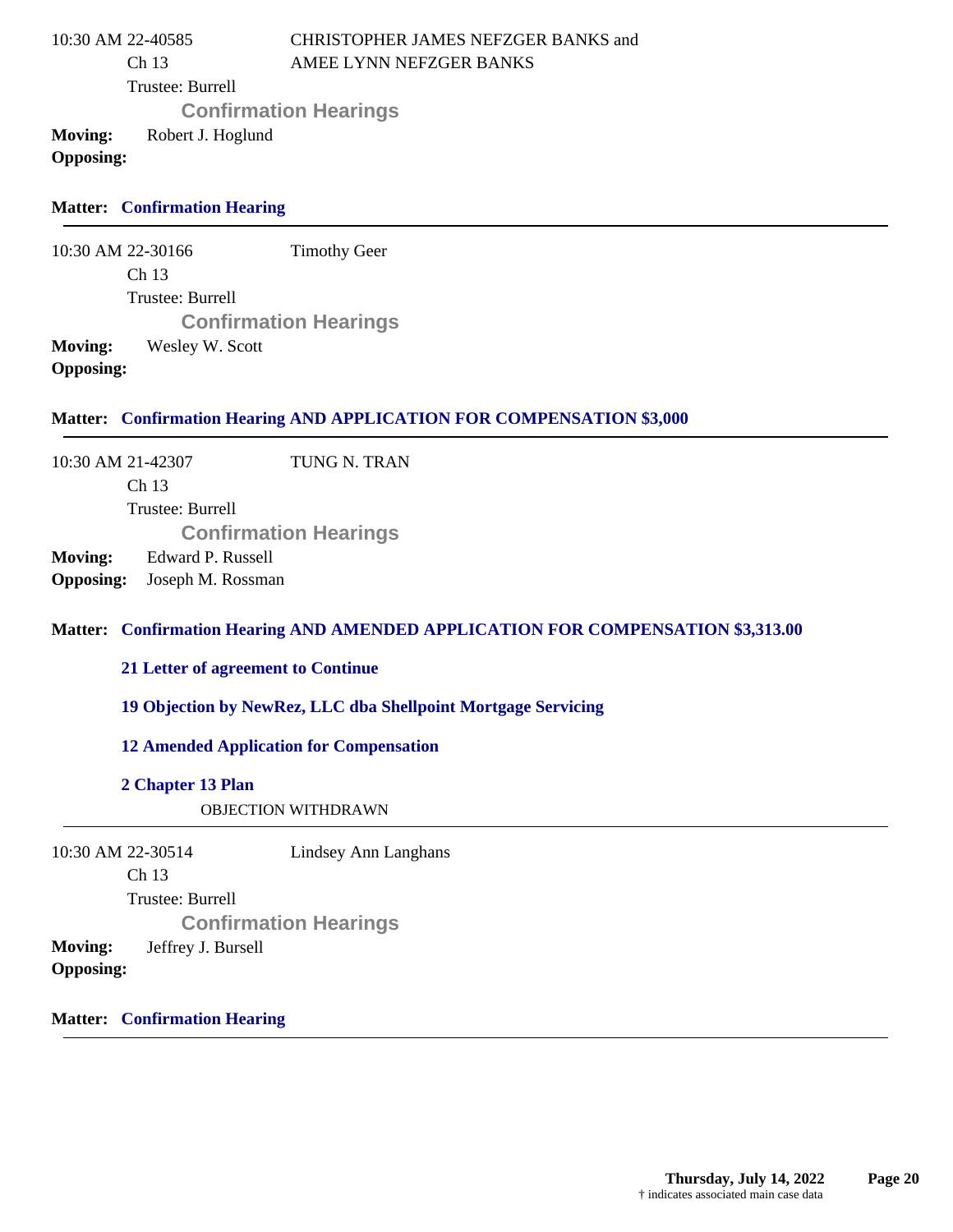10:30 AM 21-42003 Ch 13 Trustee: Burrell LUIS JAVIER AMORRORTU **Confirmation Hearings Moving:** John D. Lamey III **Opposing:**

### **Matter: Confirmation Hearing**

10:30 AM 22-30628 WESLEY ALLAN JOHNSON

> Ch 13 Trustee: Burrell **Confirmation Hearings**

**Moving:** John D. Lamey III

**Opposing:** Bradley J. Halberstadt

#### **Matter: Confirmation Hearing**

**13 Letter of agreement to continue**

### **12 Objection filed by Creditor Exeter Finance, LLC**

10:30 AM 21-41902 Ch 13 Trustee: Burrell Kelly Marie Bottema **Confirmation Hearings Moving:** Nathan Myrum Hansen **Opposing:**

### **Matter: Confirmation Hearing**

10:30 AM 22-30149 Ch 13 Trustee: Burrell Davin M. Bengson **Confirmation Hearings Moving:** Jeffrey H. Butwinick **Opposing:**

### **Matter: Confirmation Hearing**

10:30 AM 22-40007 Ch 13 Trustee: Burrell Roseella Dubose **Confirmation Hearings Moving:** Jeffrey H. Butwinick **Opposing:**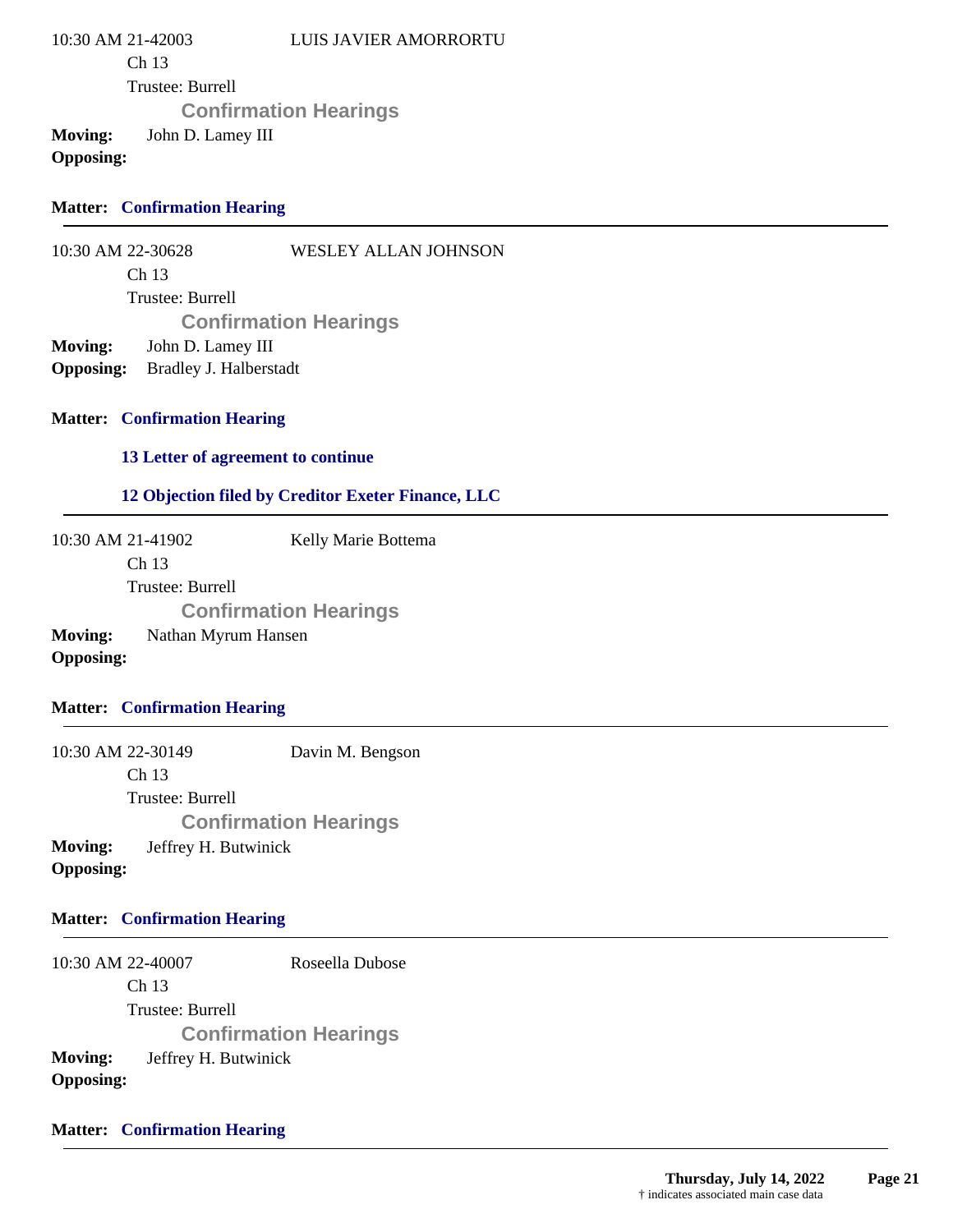10:30 AM 22-40586 Ch 13 Trustee: Burrell Pamela Lynn Fisher **Confirmation Hearings Moving:** Nicole L. Anderson **Opposing:**

### **Matter: Confirmation Hearing**

10:30 AM 22-40510 Ch 13 Trustee: Burrell Hugh Joseph Muehlberg, III and Shannon Marie Muehlberg **Confirmation Hearings Moving:** Jennifer L. VanDerBosch Starkey **Opposing:** Kevin T. Dobie

#### **Matter: Confirmation Hearing**

**21 Objection withdrawn by Credit Acceptance Corp**

**20 Objection withdrawn by Carrington Mortgage Services**

**19 Modified Chapter 13 Plan**

**16 Objection by Creditor Credit Acceptance Corp.**

**14 Objection by Carrington Mortgage Services, LLC**

#### **2 Chapter 13 Plan**

OBJECTIONS WITHDRAWN

10:30 AM 22-30119 Ch 13 Trustee: Burrell Darren Roy Anderson and Michelle Anne Anderson **Confirmation Hearings Moving:** Jesse A. Horoshak **Opposing:**

#### **Matter: Confirmation Hearing**

10:30 AM 22-30641 Ch 13 Trustee: Burrell Eric William Melbye **Confirmation Hearings Moving:** Jesse A. Horoshak **Opposing:**

#### **Matter: Confirmation Hearing AND APPLICATION FOR COMPENSATION \$3000.00**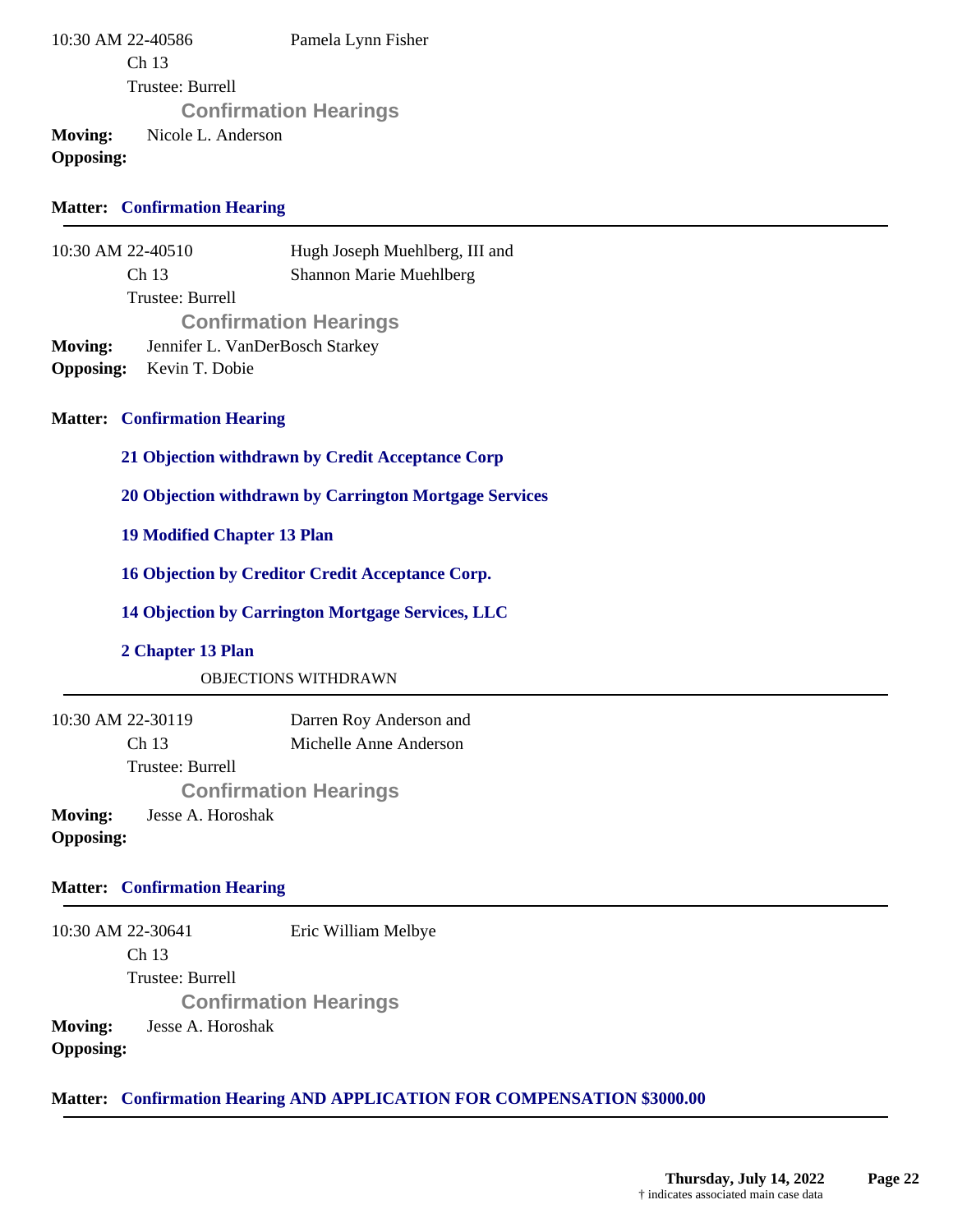10:30 AM 21-40810 Ch 13 Trustee: Burrell CLARA KOMNAH DOE **Confirmation Hearings Moving:** Michael G. Davey **Opposing:**

### **Matter: Confirmation Hearing**

10:30 AM 16-42086 Ch 13 Trustee: Burrell Robert T Reese

**Moving:** Matthew M. Tande **Opposing:**

#### **Matter: Motion to confirm postconfirmation modified plan**

10:30 AM 21-41845 Ch 13 Trustee: Burrell Andrew Caleb McCoy

**Moving:** Matthew M. Tande **Opposing:** Gregory A Burrell

#### **Motion to confirm postconfirmation modified plan AND APPLICATION FOR COMPENSATION Matter: \$770.67**

#### **19 Objection by Trustee Gregory Burrell**

Hearing is continued

10:30 AM 18-42135 Ch 13 Trustee: Burrell Shane Christopher Lindholm

**Moving:** Andrew C. Walker **Opposing:**

#### **Motion to confirm postconfirmation modified plan AND APPLICATION FOR COMPENSATION Matter: \$750.00**

10:30 AM 21-40581 Ch 13 Trustee: Burrell Dee Ann Basten **Confirmation Hearings Moving:** Andrew C. Walker **Opposing:**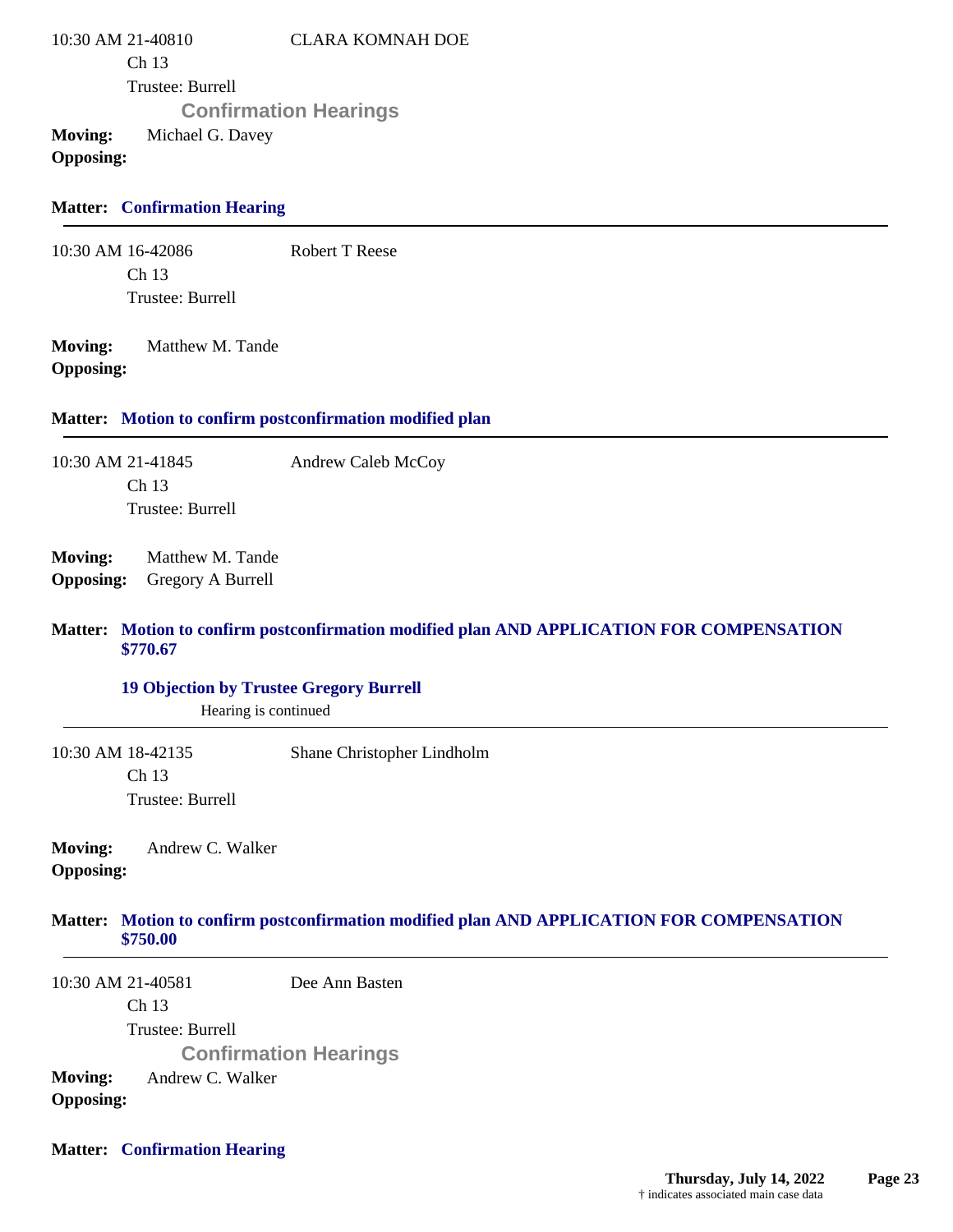10:30 AM 21-41342 Ch 13 Trustee: Burrell Robin Shari Smolen **Confirmation Hearings Moving:** Andrew C. Walker **Opposing:**

#### **Matter: Confirmation Hearing**

10:30 AM 21-42101 Ch 13 Trustee: Burrell Nou Nickson Lor and Kha Shing Olivia Lor **Confirmation Hearings Moving:** Andrew C. Walker **Opposing:**

#### **Matter: Confirmation Hearing AND APPLICATION FOR COMPENSATION \$3813.00**

10:30 AM 21-42332 Ch 13 Trustee: Burrell Amy Valerie Perez and Alyssa Justine Perez **Confirmation Hearings Moving:** Andrew C. Walker

**Opposing:**

### **Matter: Confirmation Hearing AND APPLICATION FOR COMPENSATION\$3313.00**

10:30 AM 22-30579 Ch 13 Trustee: Burrell Sarah Louise Hoorelbeke **Confirmation Hearings Moving:** Andrew C. Walker **Opposing:**

#### **Confirmation Hearing AND APPLICAITON FOR COMPENSATION \$3813.00 Matter:**

**2 Plan**

#### **10 Modified Plan**

10:30 AM 22-40013 Ch 13 Trustee: Burrell Angela Christine Hopkins and Sarah Lynn Peterson **Confirmation Hearings Moving:** Andrew C. Walker **Opposing:**

**Matter: Confirmation Hearing AND APPLCIATION FOR COMPENSATION \$3813.00**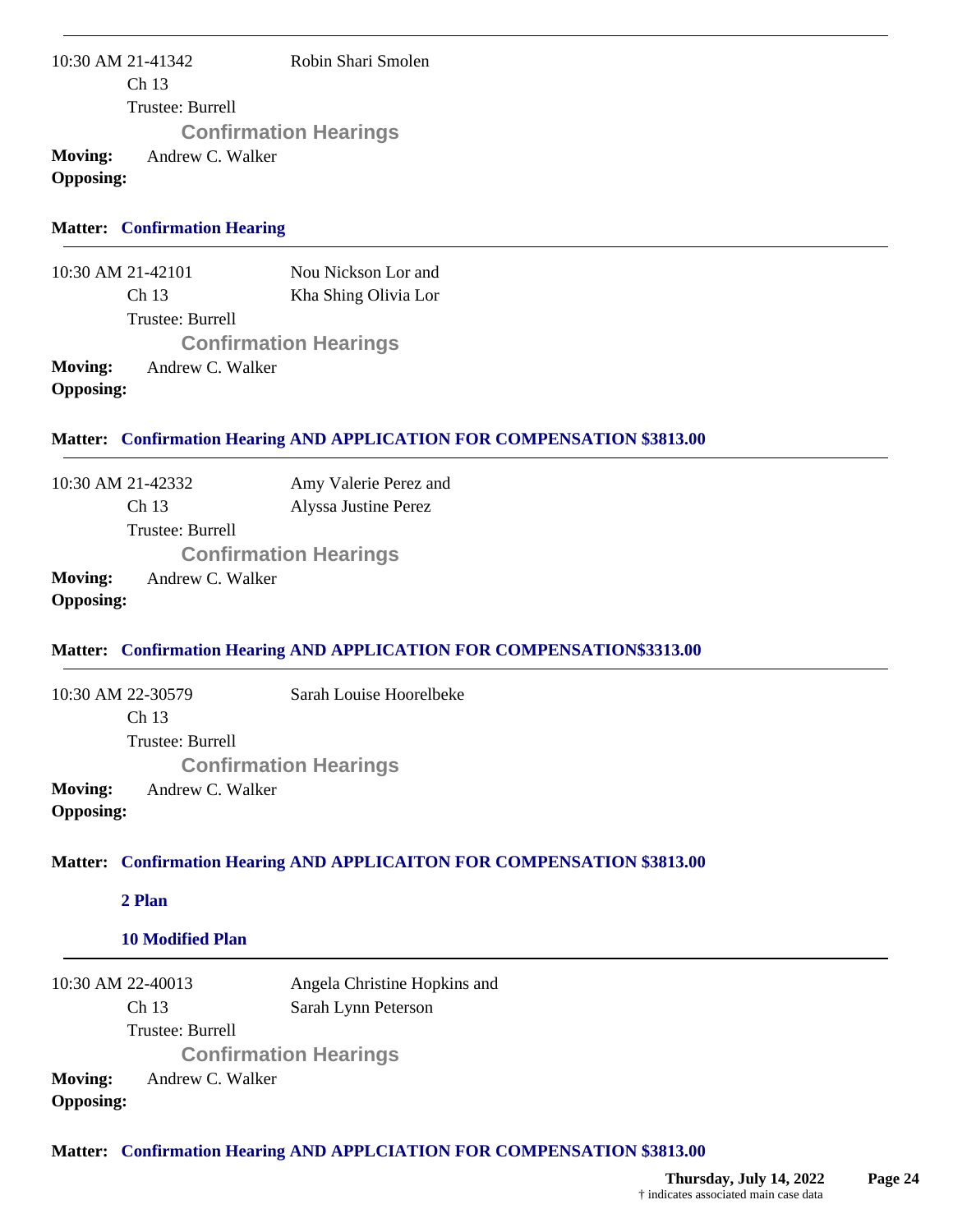10:30 AM 22-40079 Ch 13 Trustee: Burrell Brian Lee Ulrich **Confirmation Hearings Moving:** Andrew C. Walker **Opposing:**

## **Matter: Confirmation Hearing AND APPLICATION FOR COMPENSATION \$3813.00**

10:30 AM 22-40137 Ch 13 Trustee: Burrell Jada Marie Yule **Confirmation Hearings Moving:** Andrew C. Walker **Opposing:**

## **Matter: Confirmation Hearing & APPLICATION FOR COMPENSATION \$3,813.00**

10:30 AM 22-40203 Daisy Hagen

Ch 13 Trustee: Burrell **Confirmation Hearings Moving:** Andrew C. Walker

**Opposing:**

## **Matter: Confirmation Hearing AND APPLICATION FOR COMPENSATION \$3,313.00**

10:30 AM 22-40350 Ch 13 Trustee: Burrell David Marshall Thompson and Lisa Marie Thompson **Confirmation Hearings Moving:** Andrew C. Walker **Opposing:**

### **Matter: Confirmation Hearing AND APPLICATION FOR COMPENSATION \$3,813.00**

10:30 AM 22-40359 Ch 13 Trustee: Burrell Ted Russell Hutson **Confirmation Hearings Moving:** Andrew C. Walker **Opposing:**

#### **Matter: Confirmation Hearing AND APPLICATION FOR COMPENSATION \$3813.00**

Amended notice of hearing for July 14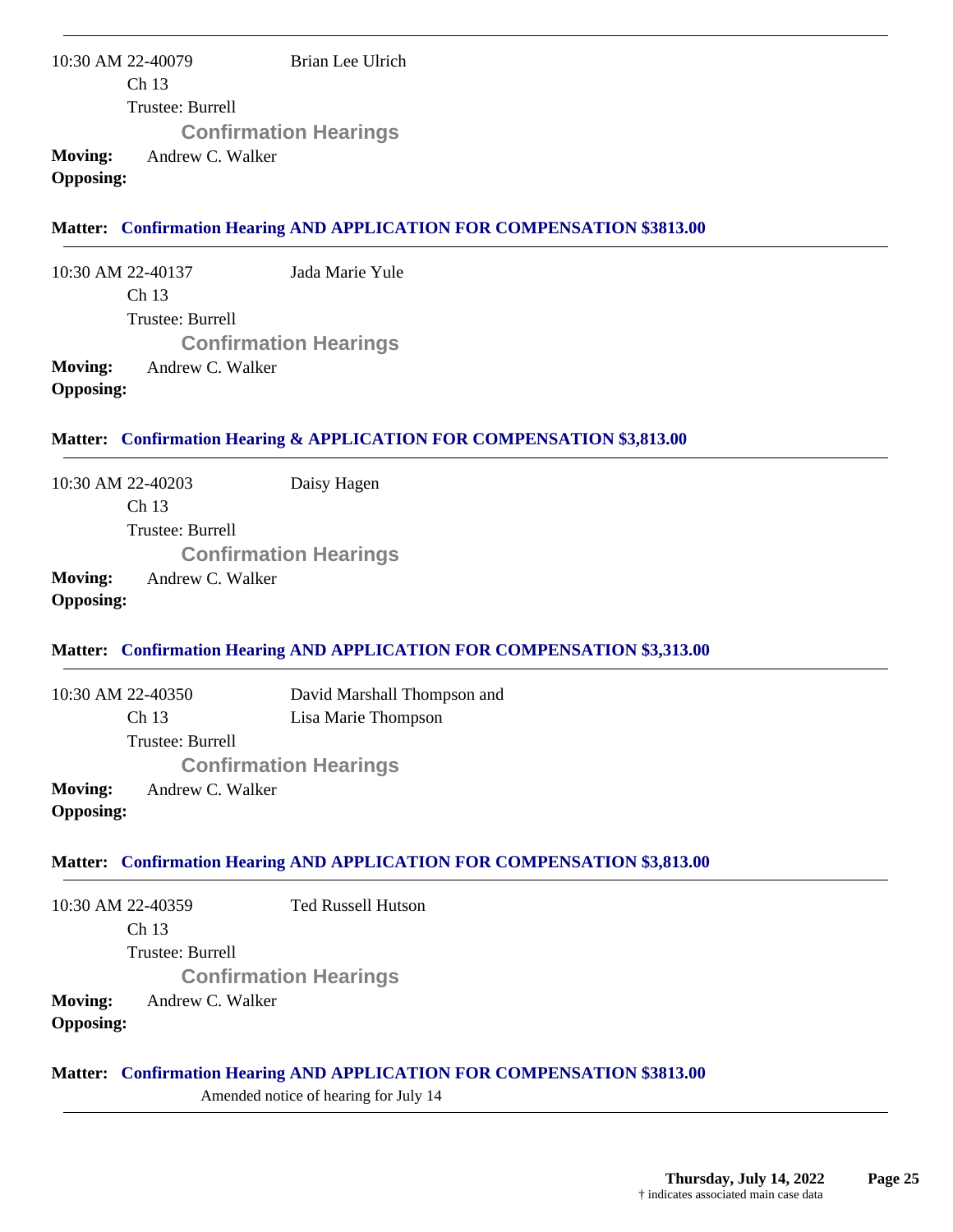10:30 AM 22-40524 Ch 13 Trustee: Burrell Nicholas Edmund Chapel **Confirmation Hearings Moving:** Andrew C. Walker

**Opposing:**

### **Matter: Confirmation Hearing AND APPLICATION FOR COMPENSATION \$3813.00**

10:30 AM 17-40219 Ch 13 Trustee: Burrell Charles Patrick O'Brien and Michelle Lynn O'Brien

**Moving:** Gregory A Burrell **Opposing:**

#### **Matter: Motion to dismiss Michelle Lynn OBrien**

10:30 AM 22-30432 Ch 13 Trustee: Burrell Pamela Dupree-Esaw **Confirmation Hearings Moving:** Col M-H Ovik

## **Opposing:**

#### **Matter: Confirmation Hearing**

10:30 AM 22-40041 Ch 13 Trustee: Burrell Essence Roberta Jones **Confirmation Hearings Moving:** Col M-H Ovik **Opposing:**

#### **Matter: Confirmation Hearing AND APPLICAITON FOR COMPENSATION \$3500.00**

10:30 AM 22-40644 Ch 13 Trustee: Burrell Mary Margaret Hogan **Confirmation Hearings Moving:** Chris D. Anderson **Opposing:**

### **Matter: Confirmation Hearing AND APPLICATION FOR COMPENSATION \$3813.00**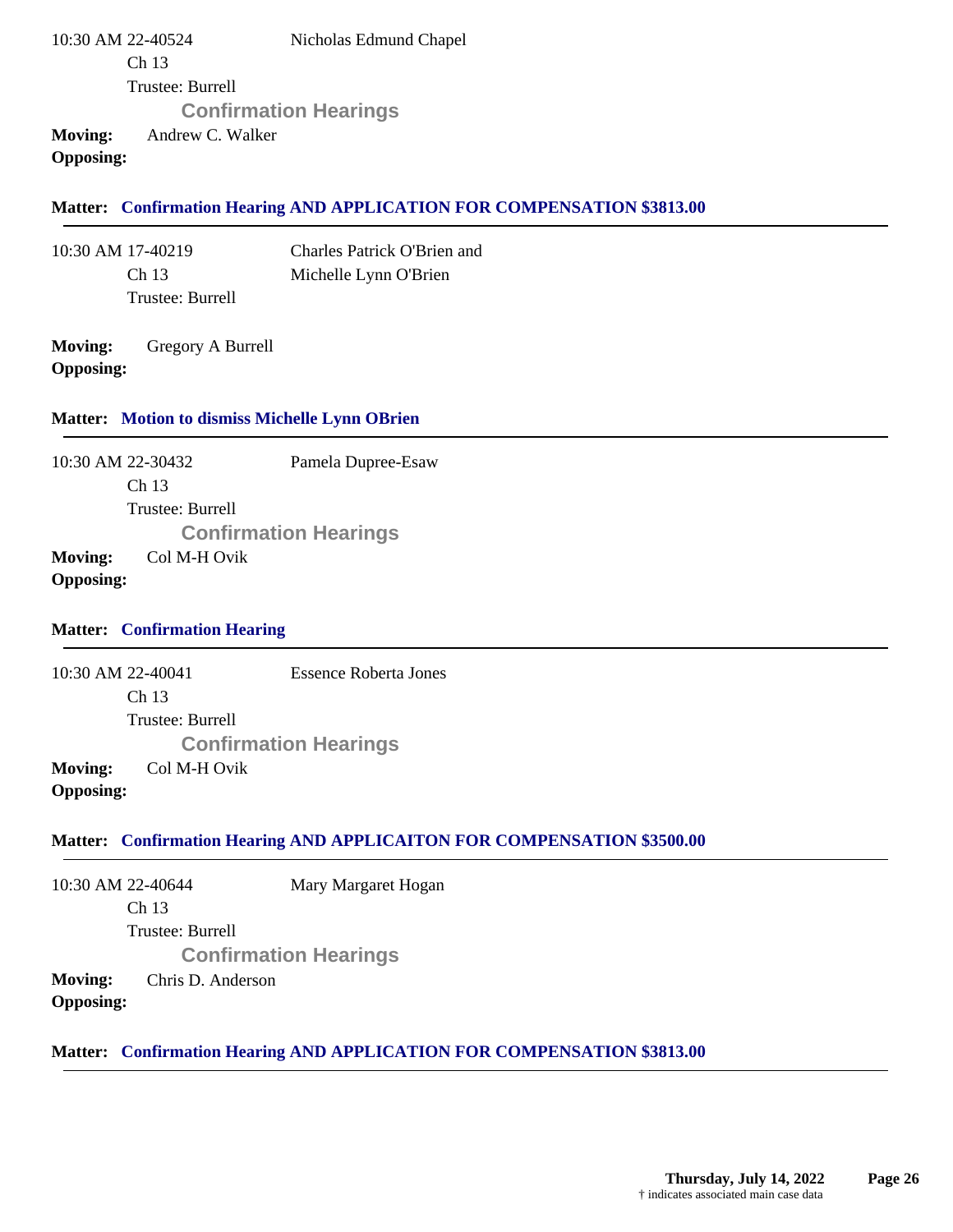| 10:30 AM 22-30147 |                  | Marvin Earnest Stai and      |
|-------------------|------------------|------------------------------|
|                   | Ch <sub>13</sub> | Candy Rae Stai               |
|                   | Trustee: Burrell |                              |
|                   |                  | <b>Confirmation Hearings</b> |
| <b>Moving:</b>    | Danielle Lin     |                              |
| <b>Opposing:</b>  |                  |                              |

### **Matter: Confirmation Hearing**

10:30 AM 22-30453 Ch 13 Trustee: Burrell Teresa Ann Benjamin **Confirmation Hearings Moving:** Benjamin Solon Abraham **Opposing:**

#### **Matter: Confirmation Hearing AND APPLICATION FOR COMPENSATION \$3000.00**

10:30 AM 22-40308 Ch 13 Trustee: Burrell Venessa Maria Fuentes **Confirmation Hearings Moving:** Benjamin Solon Abraham

### **Opposing:**

### **Matter: Confirmation Hearing AND APPLICATION FOR COMPENSATION \$3000.00**

10:30 AM 16-42086 Ch 13 Trustee: Burrell Robert T Reese

**Moving: Opposing:**

#### **Matter: Motion to dismiss for failure to make plan payments**

10:30 AM 17-40529 Ch 13 Trustee: Burrell JOHN K CLARK

**Moving: Opposing:**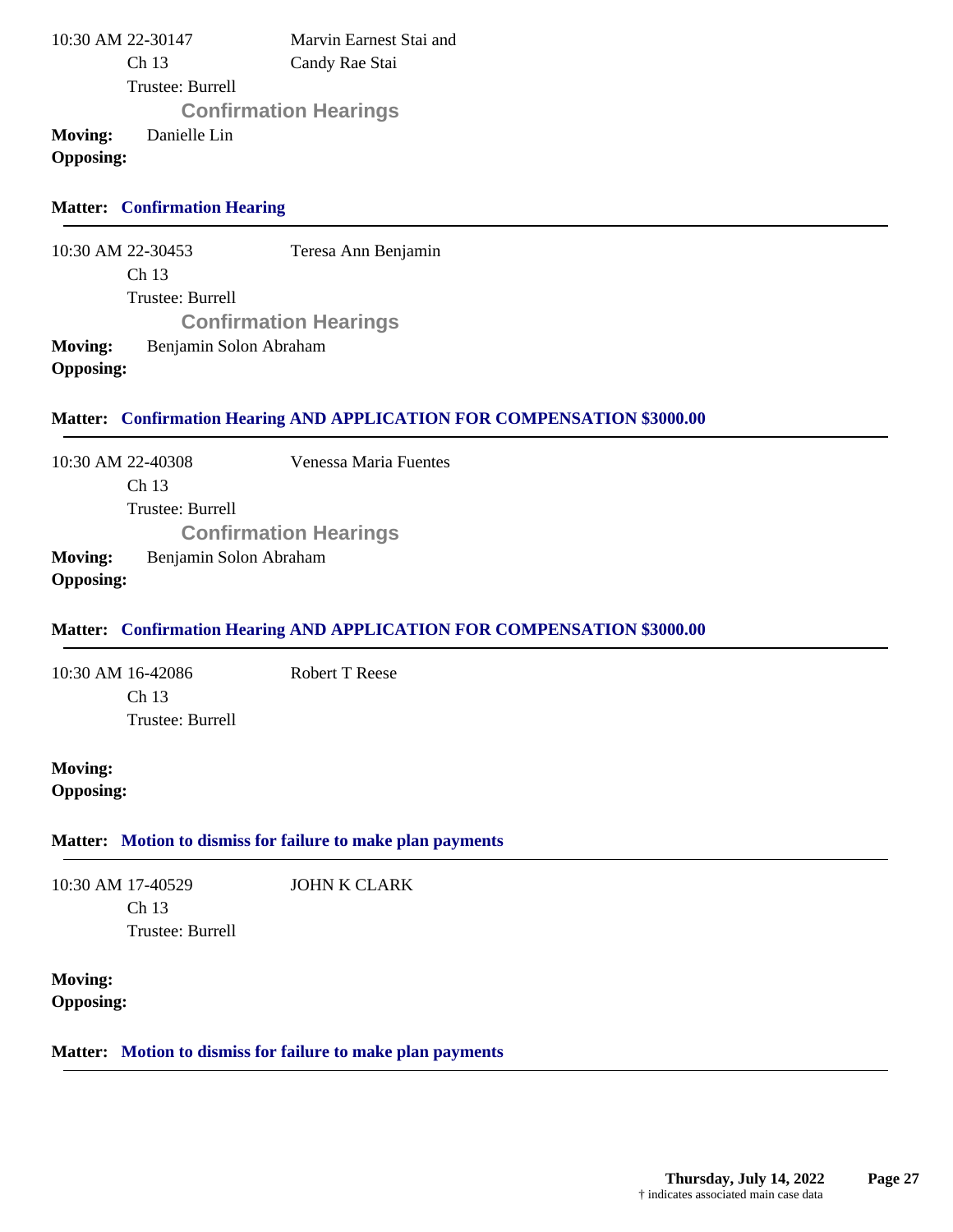10:30 AM 18-42536 Ch 13 Trustee: Burrell Kristine Lee Mercurio

KELLY JO GLADER

## **Moving: Opposing:**

#### **Matter: Motion to dismiss for failure to make plan payments**

10:30 AM 19-41251 Ch 13

Trustee: Burrell

### **Moving: Opposing:**

## **Matter: Motion to dismiss for failure to make plan payments**

10:30 AM 19-42311 Ch 13 Trustee: Burrell Joshua Paul Hoff

#### **Moving: Opposing:**

## **Matter: Motion to dismiss for failure to make plan payments**

10:30 AM 19-43523 Ch 13 Trustee: Burrell Lucy Thuy-Vi Huynh

## **Moving: Opposing:**

## **Matter: Motion to dismiss for failure to make plan payments**

10:30 AM 19-43865 Ch 13 Trustee: Burrell LAWANNA JAMILA PITTS

**Moving: Opposing:**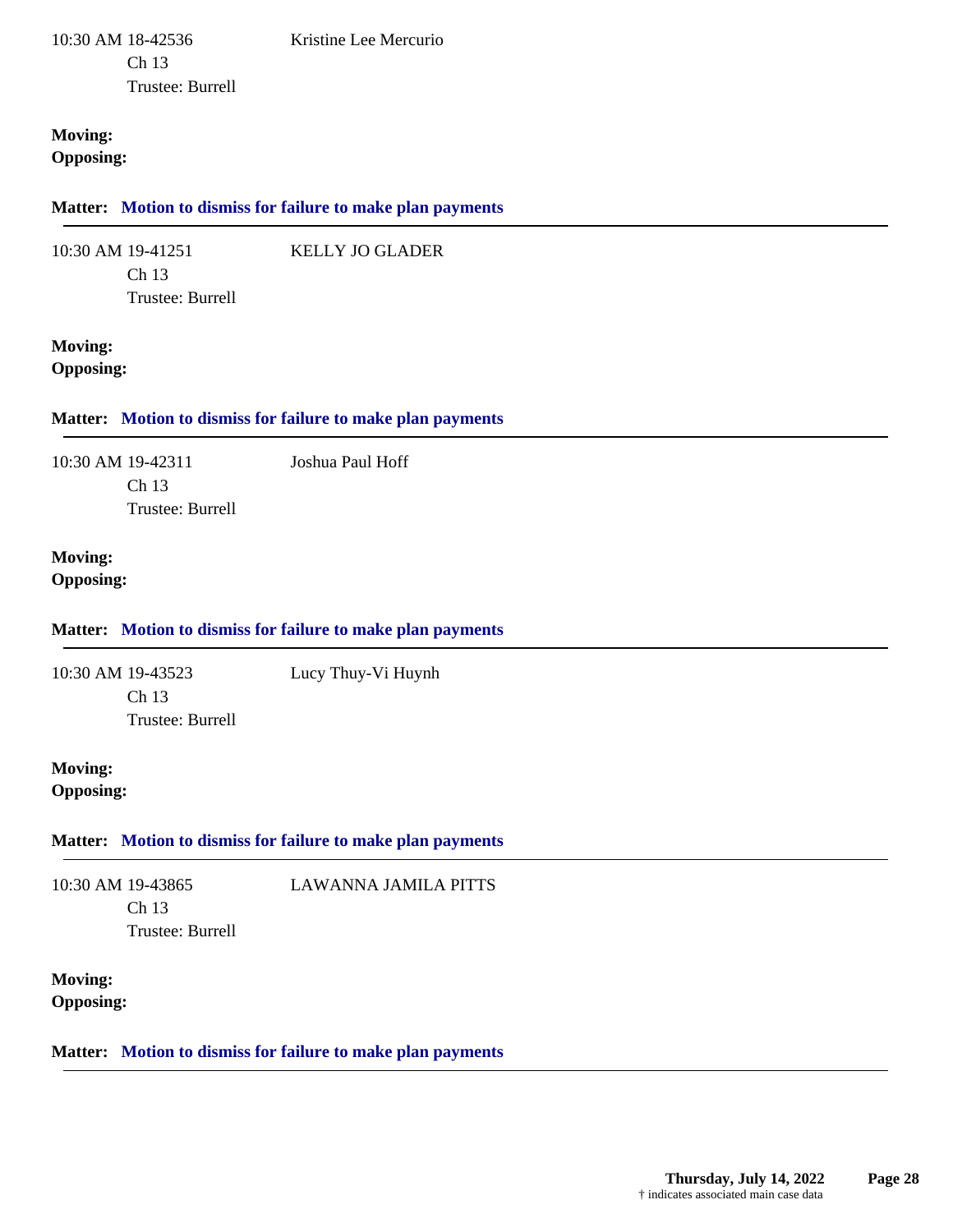### **Moving: Opposing:**

### **Matter: Motion to dismiss for failure to make plan payments**

10:30 AM 20-40670 Ch 13

Rob Ruben Arrieta

ROSETTA ANGEL SMITH

Trustee: Burrell

## **Moving: Opposing:**

**Matter: Motion to dismiss for failure to make plan payments**

10:30 AM 20-41578 Ch 13 Trustee: Burrell Jeffery Paul Thompson and Lisa Marie Thompson

## **Moving: Opposing:**

## **Matter: Motion to dismiss for failure to make plan payments**

10:30 AM 22-30130 Ch 13 Trustee: Burrell

**Moving: Opposing:**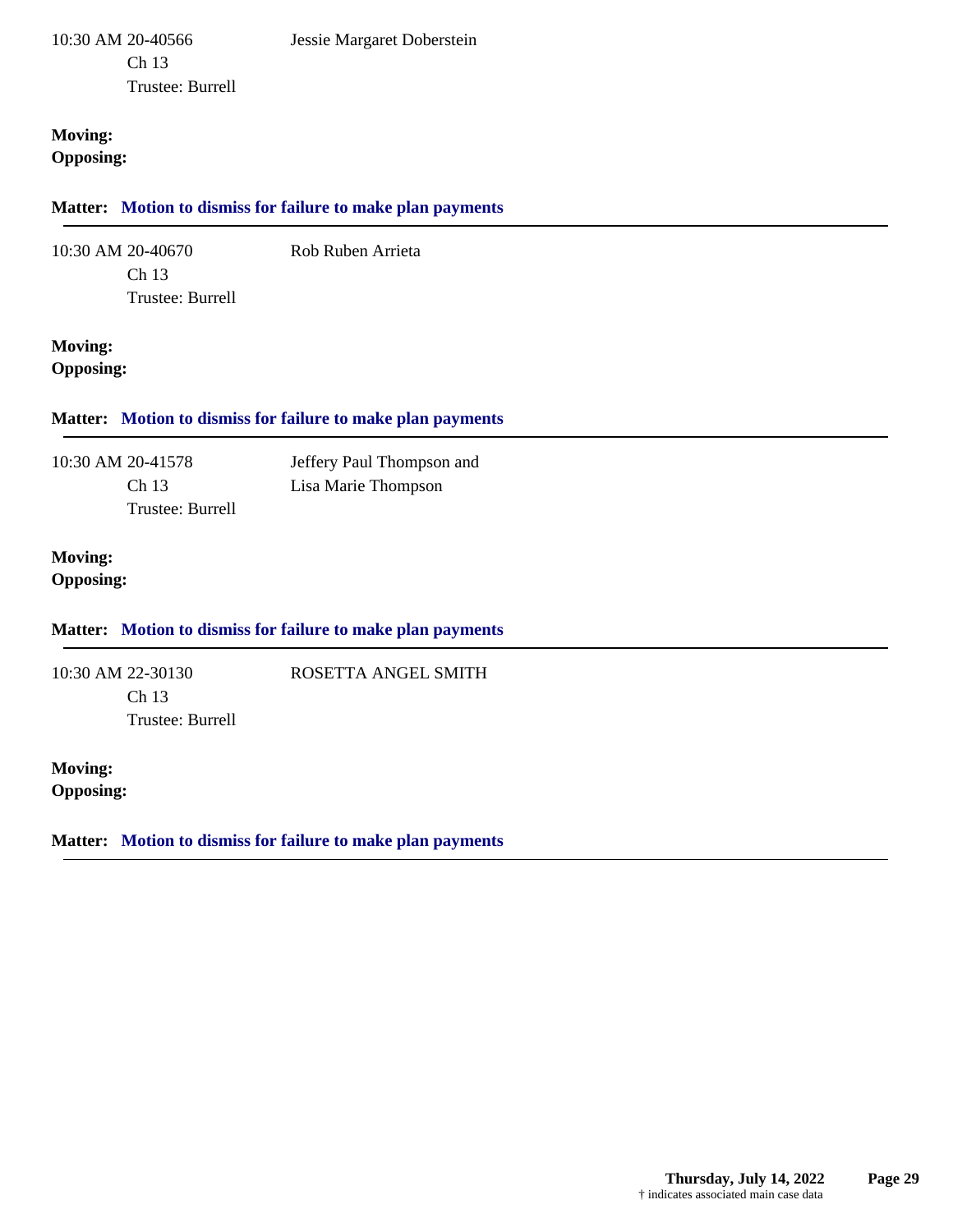## **USBC Teleconference**

10:30 AM 19-41346 Ch 13

Trustee: Burrell

Christine A. Willman

**Moving:** Gregory A Burrell **Opposing:**

#### **41 Motion to dismiss for failure to make plan payments AND APPLICATION FOR Matter: COMPENSATION \$500.00**

**44 Response re: MTD**

10:30 AM 20-40363 Ch 13 Trustee: Burrell Terrance Michael Golden and Debra Rae Golden

**Moving:** Gregory A Burrell **Opposing:** Matthew M. Tande

#### **34 Motion to dismiss for failure to make plan payments Matter:**

#### **35 Response re: MTD**

10:30 AM 20-41142 Ch 13 Trustee: Burrell Jeffrey Terrance Willey

**Moving:** Gregory A Burrell **Opposing:**

#### **25 Motion to dismiss for failure to make plan payments Matter:**

#### **26 Response re: MTD**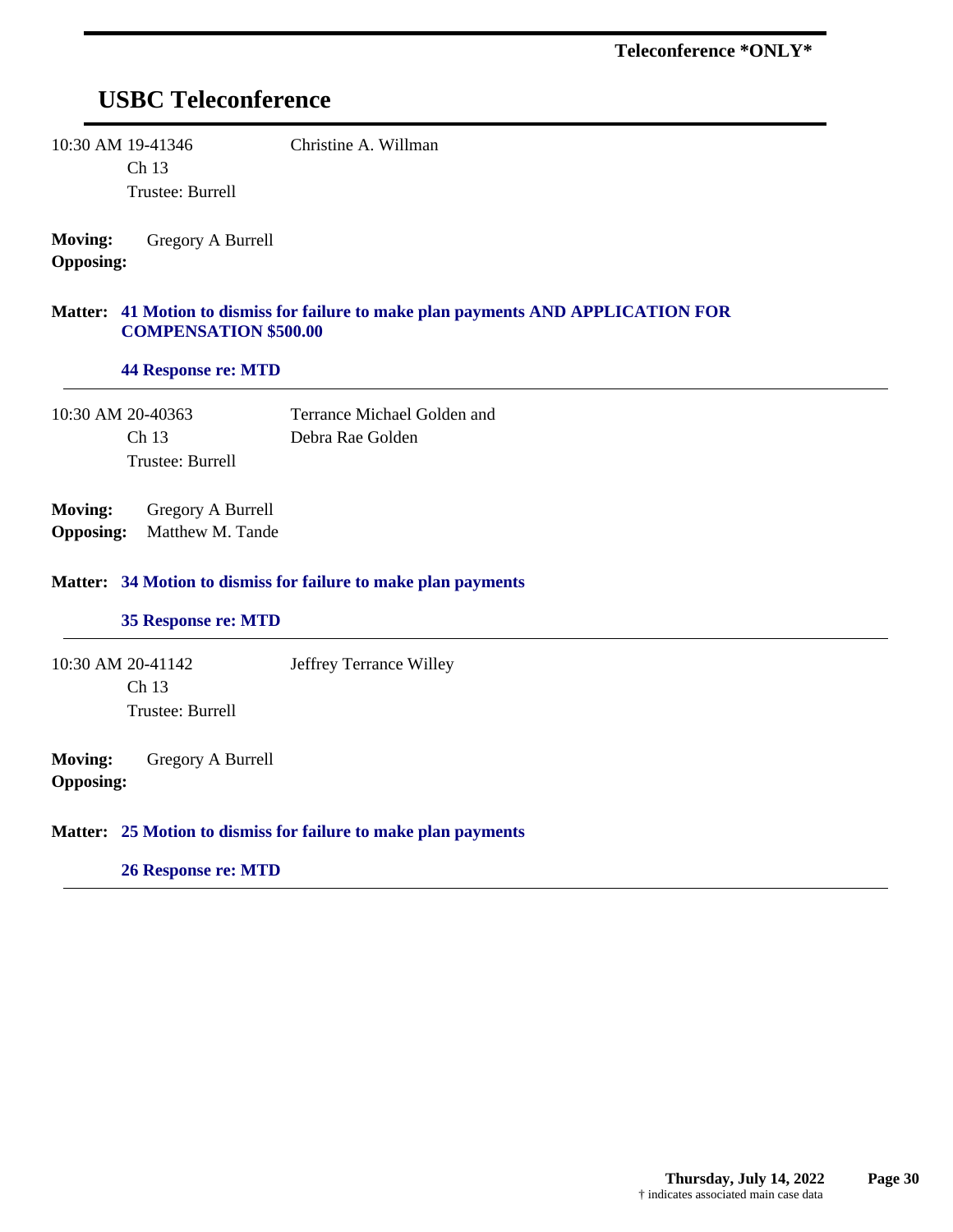## **St Paul**

# **U.S. Bankruptcy Court**

| 10:30 AM 22-40690 |                  | Michelle Lee Williams and     |
|-------------------|------------------|-------------------------------|
|                   | Ch <sub>13</sub> | <b>Brian Patrick Williams</b> |
|                   | Trustee: Burrell |                               |
|                   |                  | <b>Confirmation Hearings</b>  |
| <b>Moving:</b>    | Timothy P. Tonga |                               |
| <b>Opposing:</b>  |                  |                               |

## **Confirmation Hearing AND APPLICATION FOR COMPENSATION \$3500.00 Matter:**

## **17 Objection by Lakeview Loan Servicing**

10:30 AM 18-41303 Ch 13 Trustee: Burrell Lucious Wade and Odyssey B Wade

## **Moving: Opposing:**

#### **Matter: Motion to dismiss for failure to make plan payments**

10:30 AM 19-42639 Ch 13 Trustee: Burrell

**Moving: Opposing:**

#### **Matter: Motion to dismiss for failure to make plan payments**

10:30 AM 19-42879 Ch 13 Trustee: Burrell Brianna Michelle Miller

John Earl Wiley

**Moving:**

**Opposing:**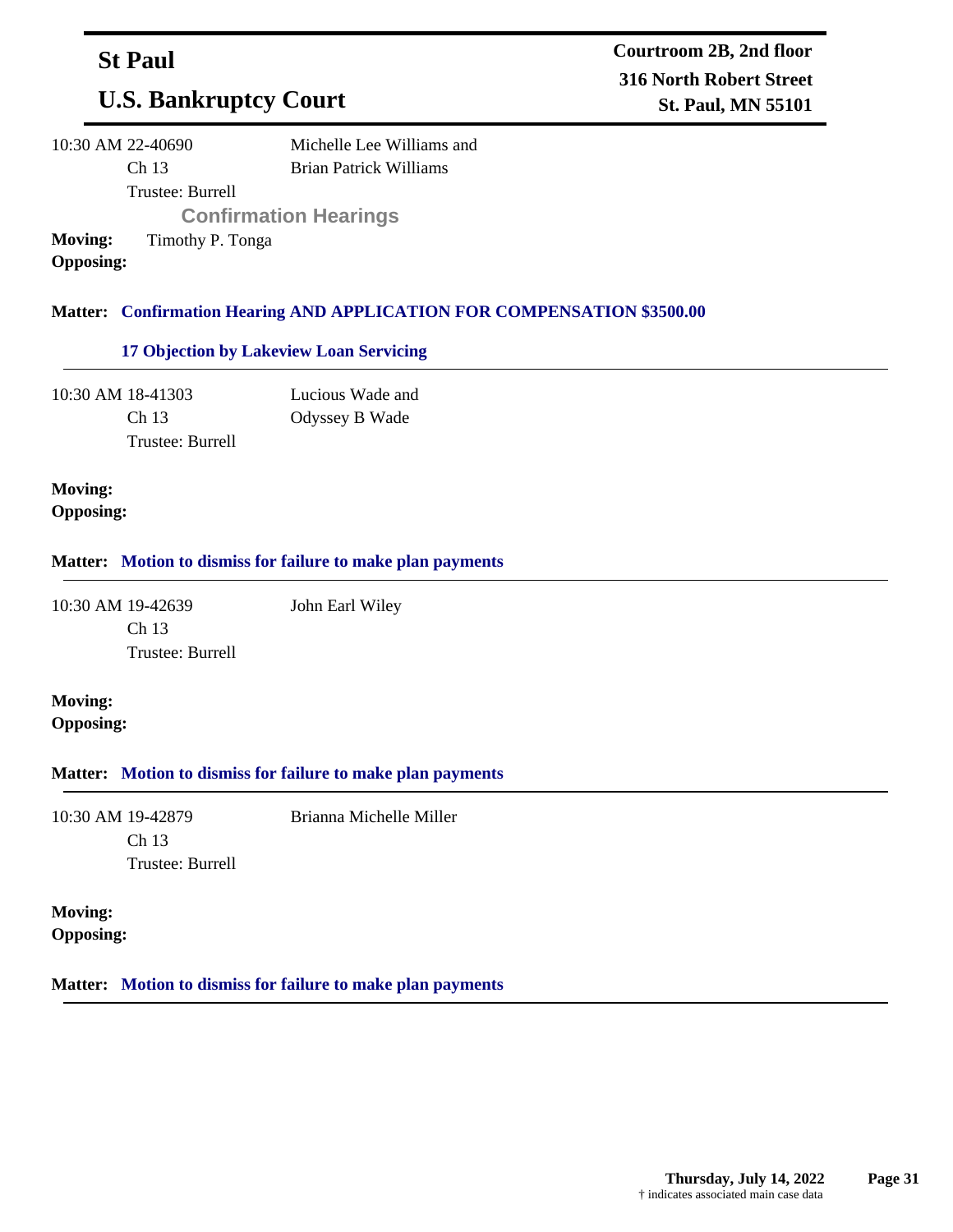| 10:30 AM 22-40695<br>Ch 13<br>Trustee: Burrell                                                                       | <b>JULIE ANN STACK</b>                                                                    |
|----------------------------------------------------------------------------------------------------------------------|-------------------------------------------------------------------------------------------|
| <b>Moving:</b><br>Robert J. Hoglund<br><b>Opposing:</b>                                                              | <b>Confirmation Hearings</b>                                                              |
| <b>Matter: Confirmation Hearing</b>                                                                                  |                                                                                           |
| 10:30 AM 22-30521<br>Ch 13<br>Trustee: Burrell<br><b>Moving:</b><br>Robert S. Thyen<br><b>Opposing:</b>              | Gregory Michael Rochat and<br>Amber Lynn Rochat<br><b>Confirmation Hearings</b>           |
| <b>Matter: Confirmation Hearing</b>                                                                                  |                                                                                           |
| 10:30 AM 19-42879<br>Ch 13<br>Trustee: Burrell                                                                       | Brianna Michelle Miller                                                                   |
| <b>Moving:</b><br>Nicole L. Anderson<br><b>Opposing:</b><br>Matter: Motion to confirm postconfirmation modified plan |                                                                                           |
| 10:30 AM 18-41303<br>Ch 13<br>Trustee: Burrell                                                                       | Lucious Wade and<br>Odyssey B Wade                                                        |
| <b>Moving:</b><br>Matthew M. Tande<br><b>Opposing:</b>                                                               |                                                                                           |
| \$793.46                                                                                                             | Matter: Motion to confirm postconfirmation modified plan AND APPLICATION FOR COMPENSATION |
| 10:30 AM 20-40486<br>Ch 13<br>Trustee: Burrell                                                                       | <b>Tracy Carmel Brooks</b>                                                                |
| <b>Moving:</b><br>Gregory J. Wald<br><b>Opposing:</b>                                                                |                                                                                           |
| \$788.11                                                                                                             | Matter: Motion to confirm postconfirmation modified plan AND APPLICAITON FOR COMPENSATION |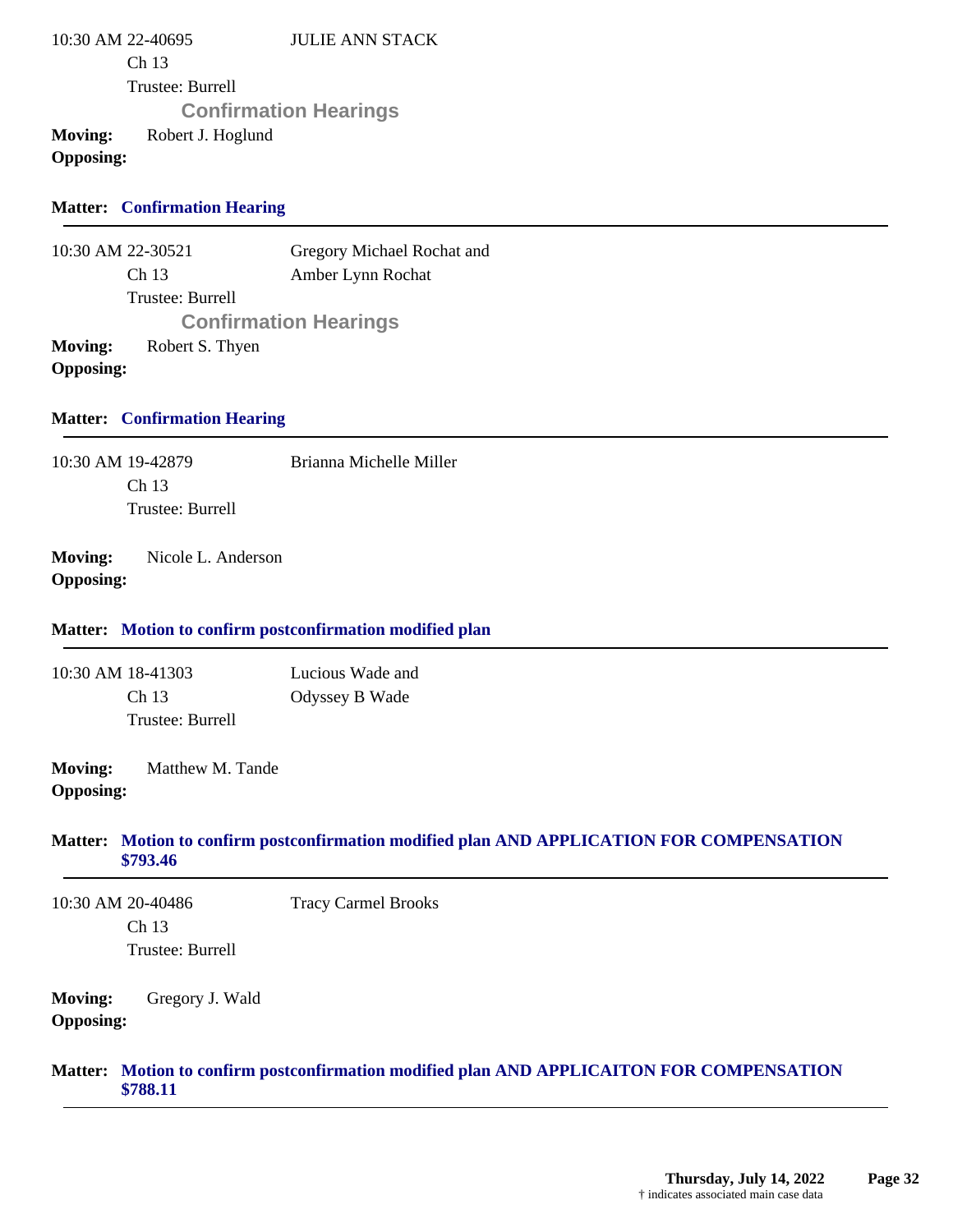10:30 AM 19-40908 Ch 13 Trustee: Burrell Maggie Lynn Hart

**Moving:** Robert J. Hoglund **Opposing:**

**Matter: Motion to confirm postconfirmation modified plan**

10:30 AM 19-42502 Ch 13 Trustee: Burrell TIMOTHY MICHAEL SPETZMAN and KANDI LEE SPETZMAN

**Moving:** Robert J. Hoglund **Opposing:**

**Matter: Motion to confirm postconfirmation modified plan**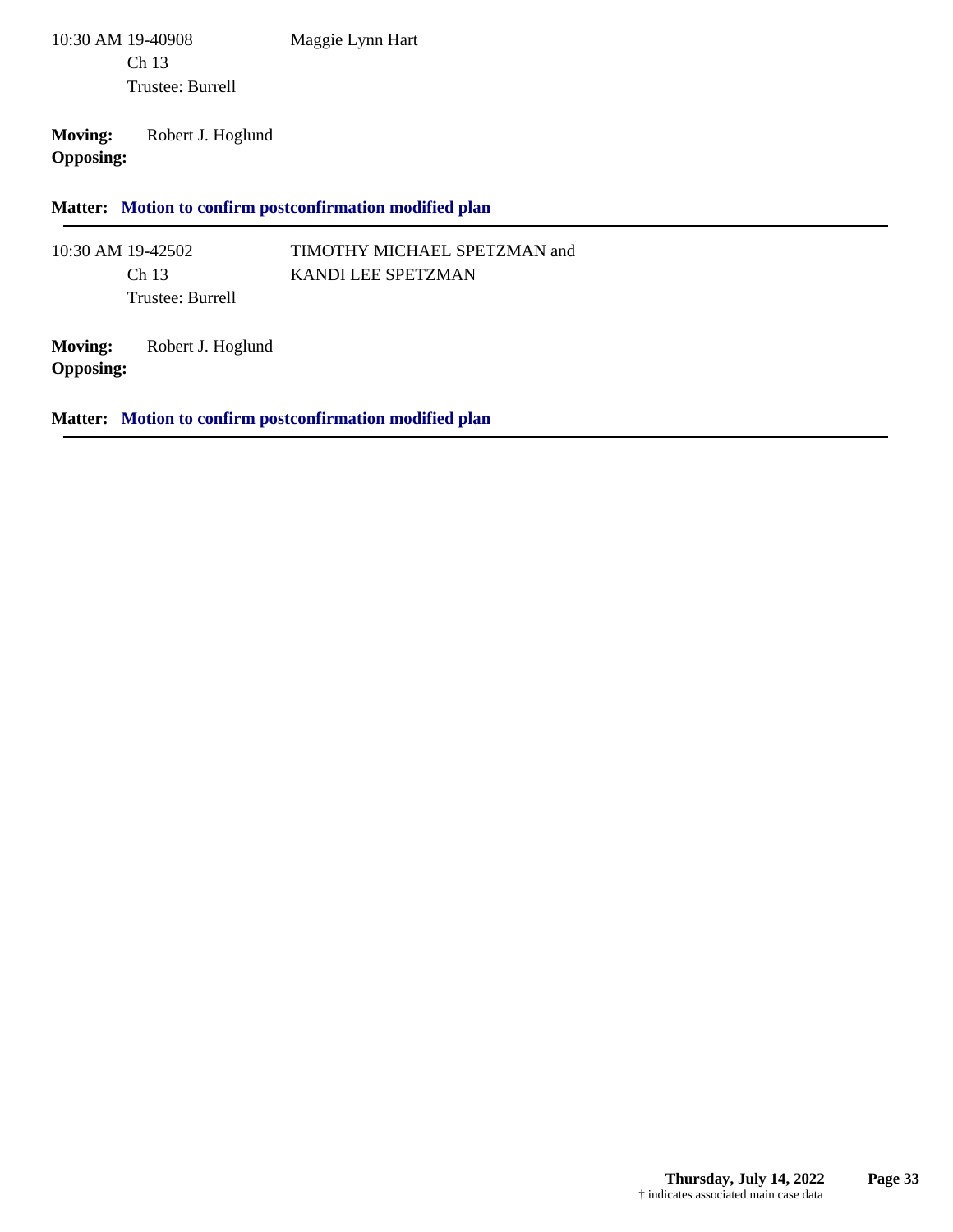# **USBC Teleconference**

10:30 AM 21-42017 Ch 13 Trustee: Burrell STEVE LOUIS TIMM and MARGARET LEIGHTON TIMM

**Moving:** Terri A. Running **Opposing:**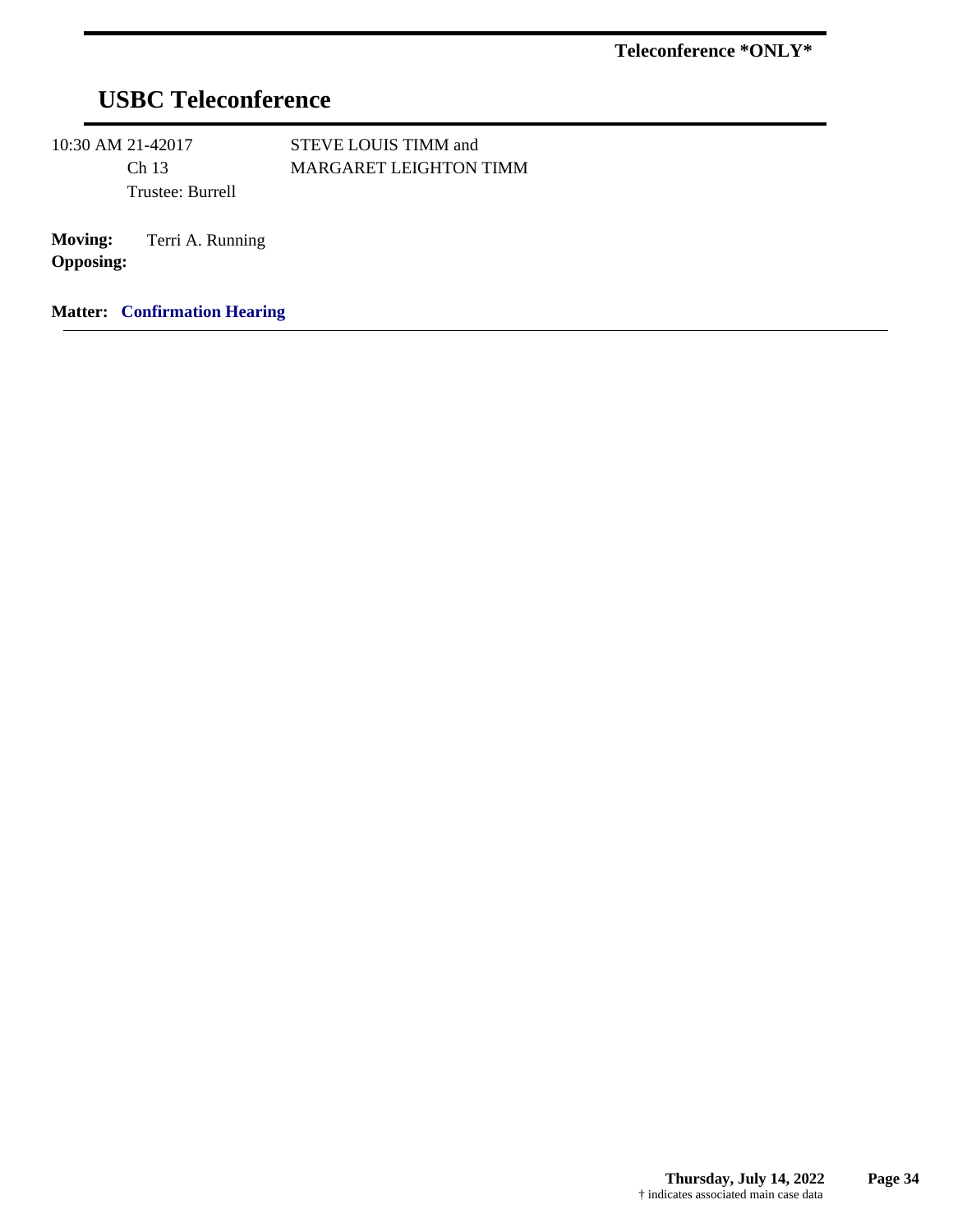## **St Paul**

# **U.S. Bankruptcy Court**

10:30 AM 22-30699 Ch 13 Trustee: Burrell John P Larson and Michelle D Larson **Confirmation Hearings Moving:** David D. Kingsbury **Opposing:**

## **Matter: Confirmation Hearing**

10:30 AM 21-41189 Ch 13 Trustee: Burrell Eugenio Diaz

**Moving:** Jeffrey J. Bursell **Opposing:**

**Matter: Motion to confirm postconfirmation modified plan**

**Courtroom 2B, 2nd floor 316 North Robert Street St. Paul, MN 55101**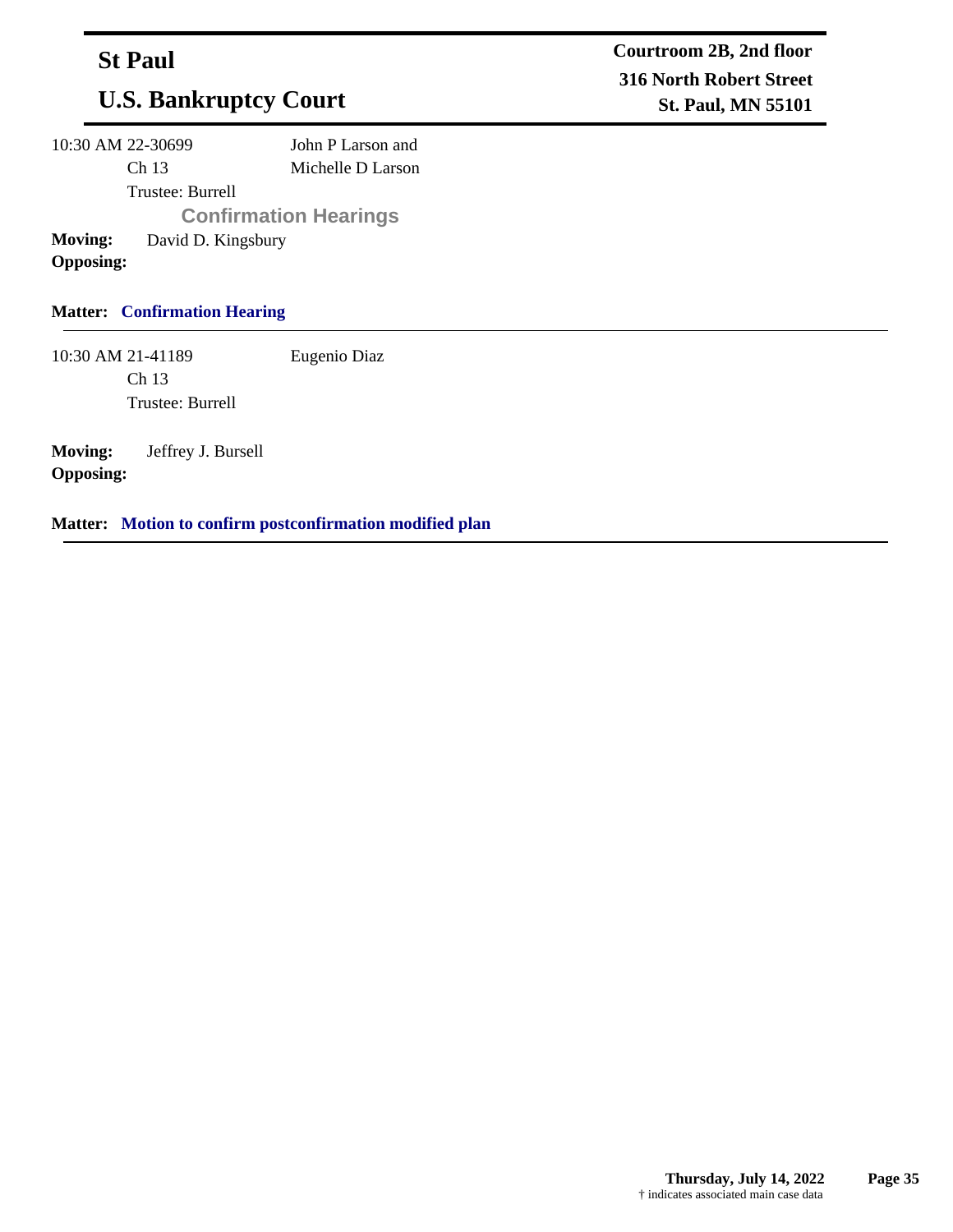# **USBC Teleconference**

10:30 AM 20-40442

Ch 13 Trustee: Burrell Sarah J. Swenson

**Moving:** Ronald J. Lundquist **Opposing:**

**Matter: Motion to confirm postconfirmation modified plan**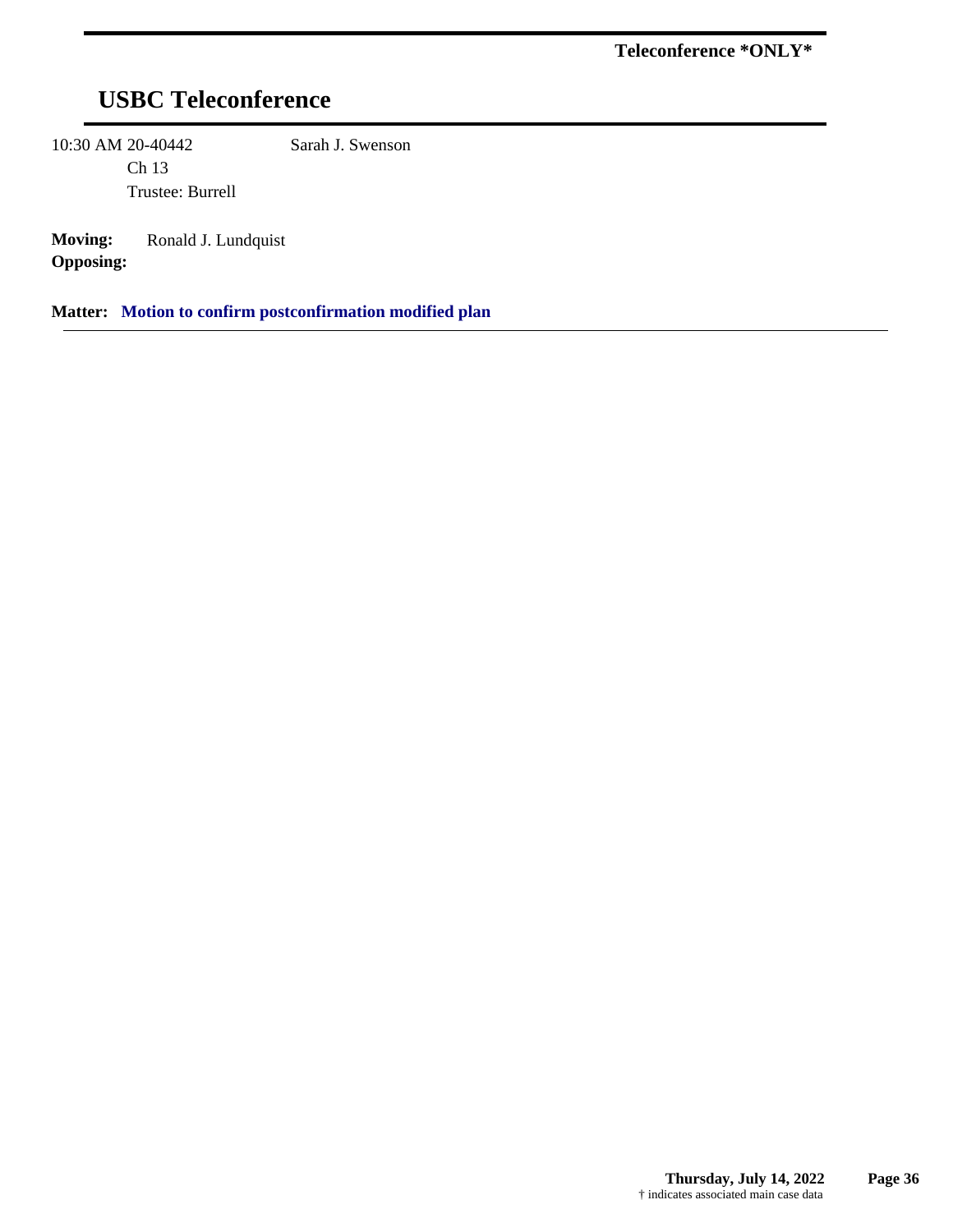## **St Paul**

# **U.S. Bankruptcy Court**

10:30 AM 22-30845 Ch 13 Jessica A. Harwood

Trustee: Burrell

**Confirmation Hearings**

**Moving:** Jeffrey H. Butwinick

**Opposing:**

## **Matter: Confirmation Hearing**

10:30 AM 22-30901 Ch 13 Trustee: Burrell Cortez Arnold **Confirmation Hearings Moving:** Jeffrey H. Butwinick **Opposing:**

## **Matter: Confirmation Hearing**

10:30 AM 22-40877 Ch 13 Trustee: Burrell Anniemarie Danielle Brooks **Confirmation Hearings Moving:** Jeffrey H. Butwinick **Opposing:**

## **Matter: Confirmation Hearing**

10:30 AM 22-40810 Ch 13 Trustee: Burrell Nichole Marie Danley **Confirmation Hearings Moving:** Robert S. Thyen **Opposing:**

**Matter: Confirmation Hearing**

**Courtroom 2B, 2nd floor 316 North Robert Street St. Paul, MN 55101**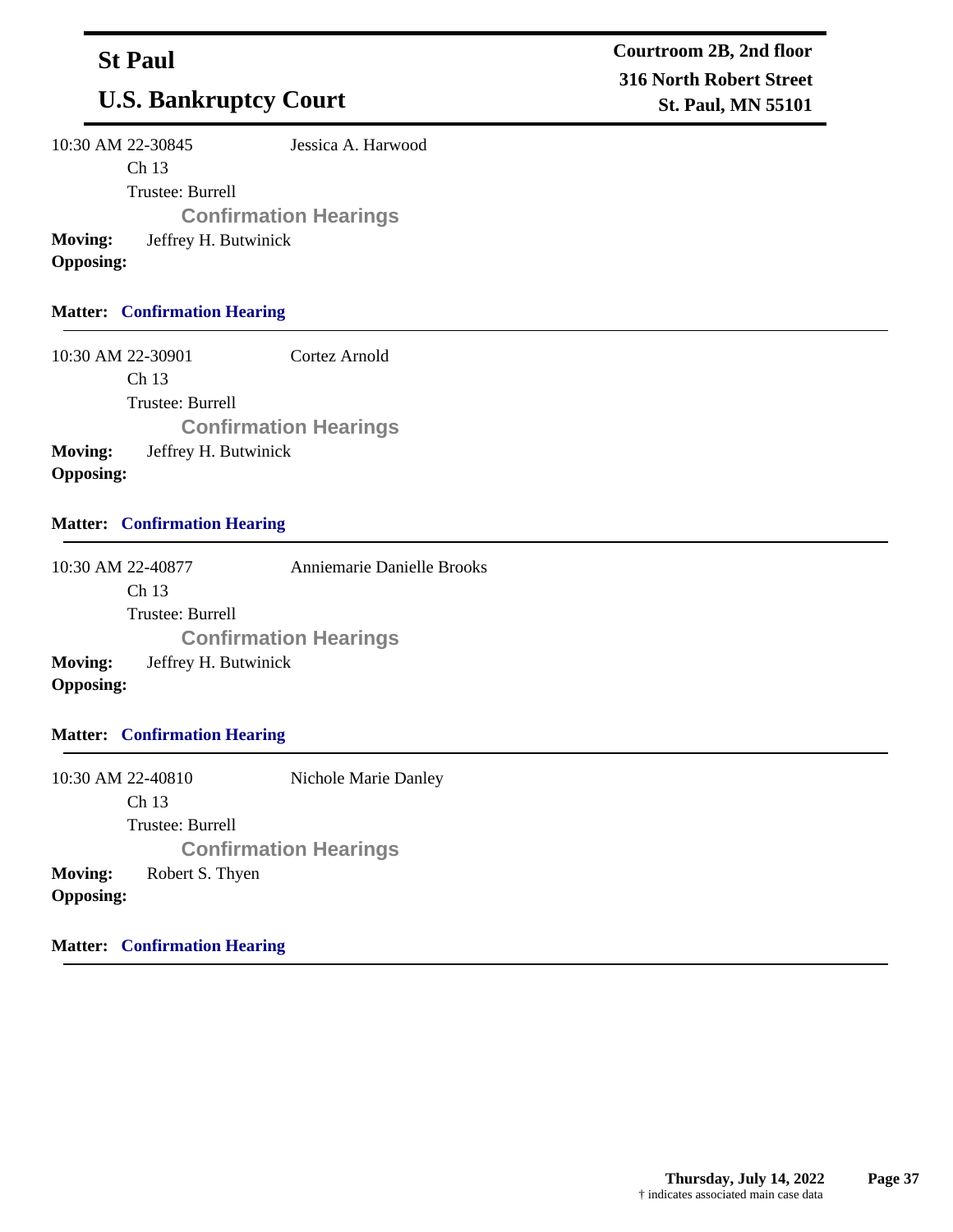| 10:30 AM 22-30751                                 |                  | Altanie Mae Hansen           |
|---------------------------------------------------|------------------|------------------------------|
|                                                   | Ch <sub>13</sub> |                              |
|                                                   | Trustee: Burrell |                              |
|                                                   |                  | <b>Confirmation Hearings</b> |
| Moving:<br>Nicole L. Anderson<br><b>Opposing:</b> |                  |                              |

### **Matter: Confirmation Hearing**

10:30 AM 22-40710 Ch 13 Trustee: Burrell Nathan Royal Anderson and Deshia Ann Anderson **Confirmation Hearings Moving:** Nicole L. Anderson **Opposing:**

#### **Matter: Confirmation Hearing**

10:30 AM 22-40784 Ch 13 Trustee: Burrell EDYTH MARIE MIELKE and JEROME DAVID MIELKE **Confirmation Hearings Moving:** Jesse A. Horoshak **Opposing:**

#### **Matter: Confirmation Hearing AND APPLICATION FOR COMPENSATION \$3000.00**

10:30 AM 22-40798 Ch 13 Trustee: Burrell YIN SHING KONG **Confirmation Hearings Moving:** Jesse A. Horoshak **Opposing:**

#### **Matter: Confirmation Hearing AND APPLICATION FOR COMPENSATION \$3000.00**

10:30 AM 19-43523 Ch 13 Trustee: Burrell Lucy Thuy-Vi Huynh

**Moving:** Matthew M. Tande **Opposing:**

## **Matter: Motion to confirm postconfirmation modified plan**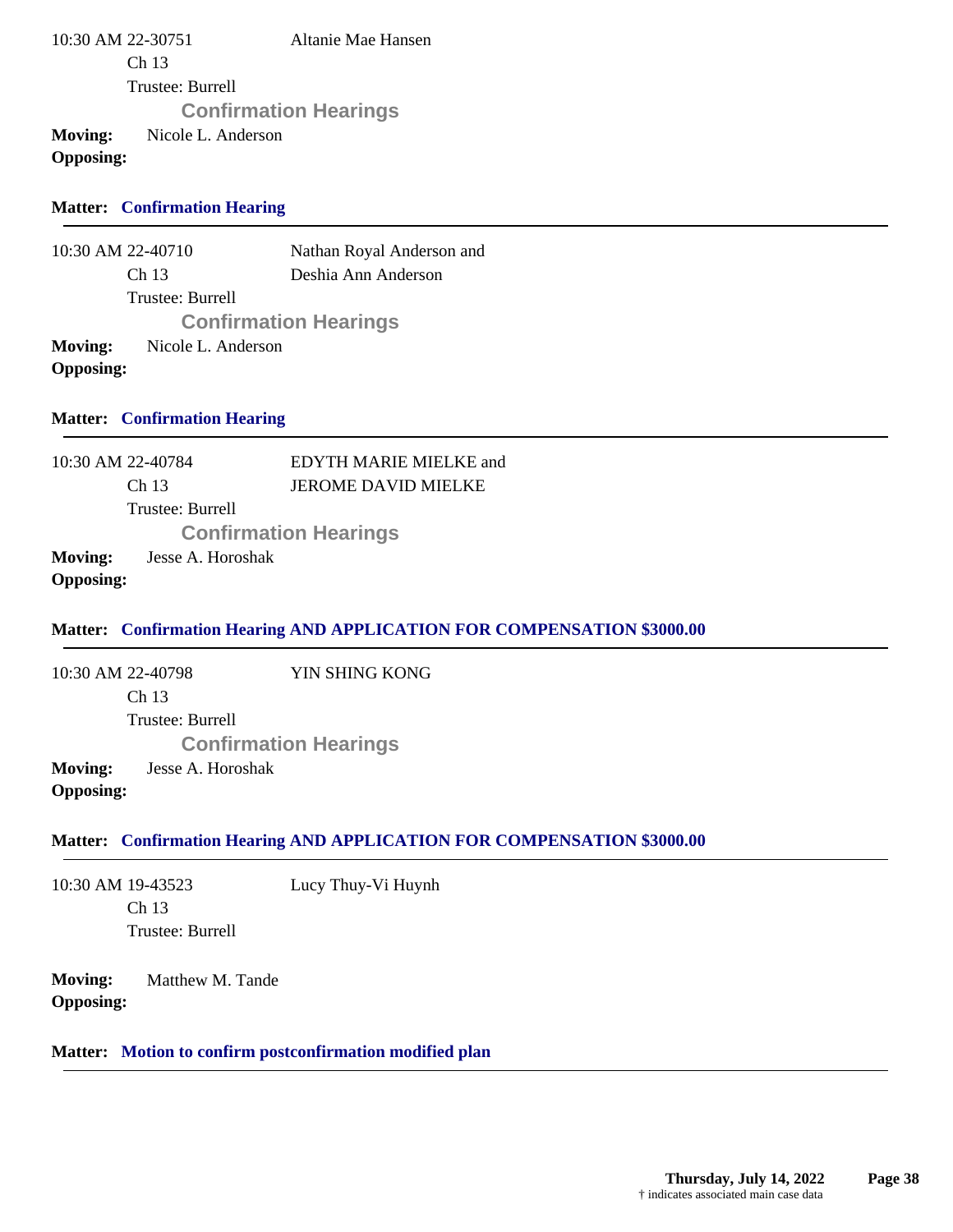10:30 AM 22-30797 Ch 13 Trustee: Burrell Julie Anne Kangas Barrett **Confirmation Hearings Moving:** Matthew M. Tande

**Opposing:**

#### **Matter: Confirmation Hearing**

10:30 AM 21-40590 Ch 13 Trustee: Burrell Steven Jordan

**Moving:** Andrew C. Walker **Opposing:**

#### **Matter: Motion to confirm postconfirmation modified plan**

10:30 AM 22-30717 Ch 13 Trustee: Burrell Bonnie Ann Daniels **Confirmation Hearings Moving:** Andrew C. Walker **Opposing:**

#### **Matter: Confirmation Hearing AND APPLICATION FOR COMPENSATION \$3313.00**

10:30 AM 22-30773 Ch 13 Trustee: Burrell Aleccia Monea Beal **Confirmation Hearings Moving:** Andrew C. Walker **Opposing:**

#### **Matter: Confirmation Hearing AND APPLICATION FOR COMPENSATION \$3313.00**

10:30 AM 22-40359 Ch 13 Trustee: Burrell Ted Russell Hutson

**Moving:** Andrew C. Walker **Opposing:**

### **Matter: Confirmation Hearing AND APPLICATION FOR COMPENSATION \$3,813.00**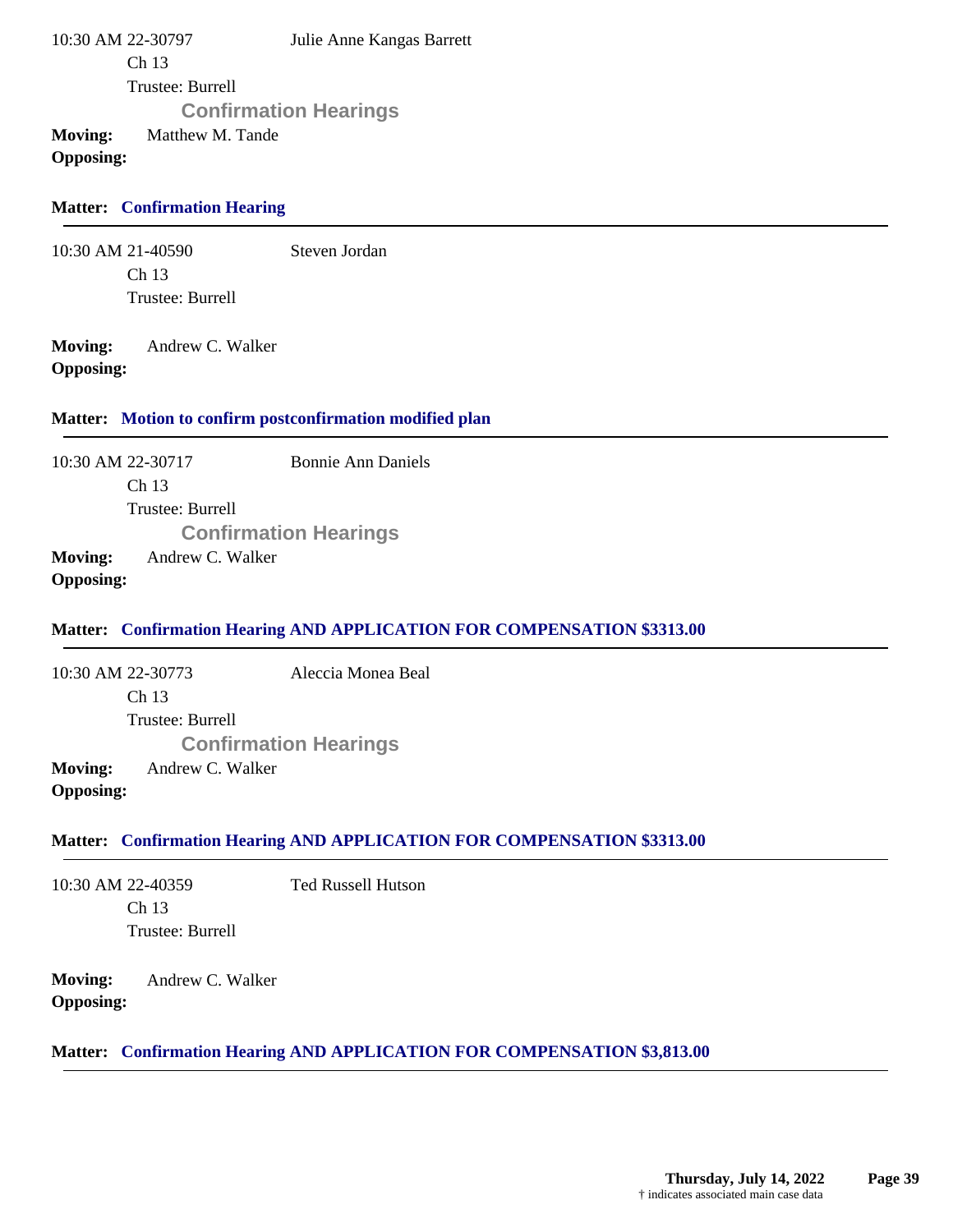| 10:30 AM 22-40742           | Nathan Michael O'Connor and  |
|-----------------------------|------------------------------|
| Ch <sub>13</sub>            | Rachael Madison O'Connor     |
| Trustee: Burrell            |                              |
|                             | <b>Confirmation Hearings</b> |
| Moving:<br>Andrew C. Walker |                              |
| <b>Opposing:</b>            |                              |

#### **Matter: Confirmation Hearing AND APPLICATION FOR COMPENSATION \$3813.00**

10:30 AM 22-40745 Ch 13 Trustee: Burrell Michael Jeffrey Schaber **Confirmation Hearings Moving:** Andrew C. Walker **Opposing:**

#### **Matter: Confirmation Hearing AND APPLICATION FOR COMPENSATION \$3313.00**

10:30 AM 22-30710 Ch 13 Trustee: Burrell Anne Marie Finn **Confirmation Hearings Moving:** Kelsey B. Quarberg

#### **Opposing:**

#### **Matter: Confirmation Hearing AND APPLICATION FOR COMPENSATION \$3500.00**

10:30 AM 22-30715 Ch 13 Trustee: Burrell Thomas David Gianesin and Margaret Elizabeth Gianesin **Confirmation Hearings Moving:** Col M-H Ovik **Opposing:**

#### **Matter: Confirmation Hearing AND APPLICAITON FOR COMPENSATION \$2,975.00**

10:30 AM 22-40811 Ch 13 Trustee: Burrell Mao Vue and Tou Sher Kue **Confirmation Hearings Moving:** Col M-H Ovik **Opposing:**

#### **Matter: Confirmation Hearing AND APPLICATION FOR COMPENSATION \$3000.00**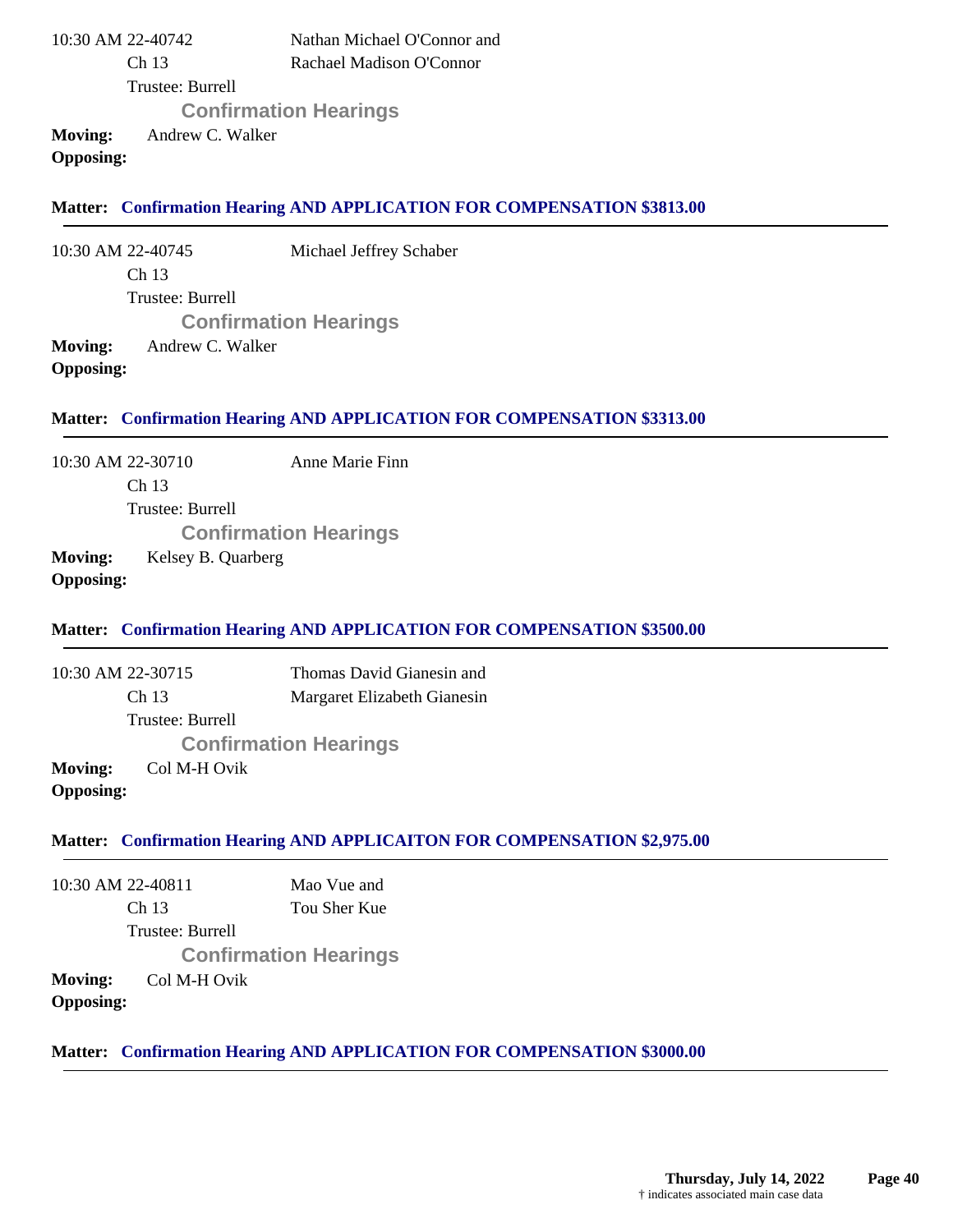10:30 AM 22-30709 Ch 13 Trustee: Burrell McKenzie Elizabeth McMillan **Confirmation Hearings Moving:** Danielle Lin

**Opposing:**

#### **Matter: Confirmation Hearing AND APPLICATION FOR COMPENSATION \$3500.00**

10:30 AM 22-40740 Ch 13 Trustee: Burrell Laura Ruth Biermann **Confirmation Hearings Moving:** Danielle Lin **Opposing:**

#### **Matter: Confirmation Hearing AND APPLICATION FOR COMPENSATION \$3500.00**

10:30 AM 22-40869 Ch 13 Trustee: Burrell Timothy Pierre Varner **Confirmation Hearings**

### **Moving:** Benjamin Solon Abraham **Opposing:**

#### **Matter: Confirmation Hearing AND APPLICATION FOR COMPENSATION \$3000.00**

10:30 AM 22-40754 Ch 13 Trustee: Burrell CRAIG STEVEN WALQUIST and MARIA LEA WALQUIST **Confirmation Hearings Moving:** CRAIG STEVEN WALQUIST **Opposing:**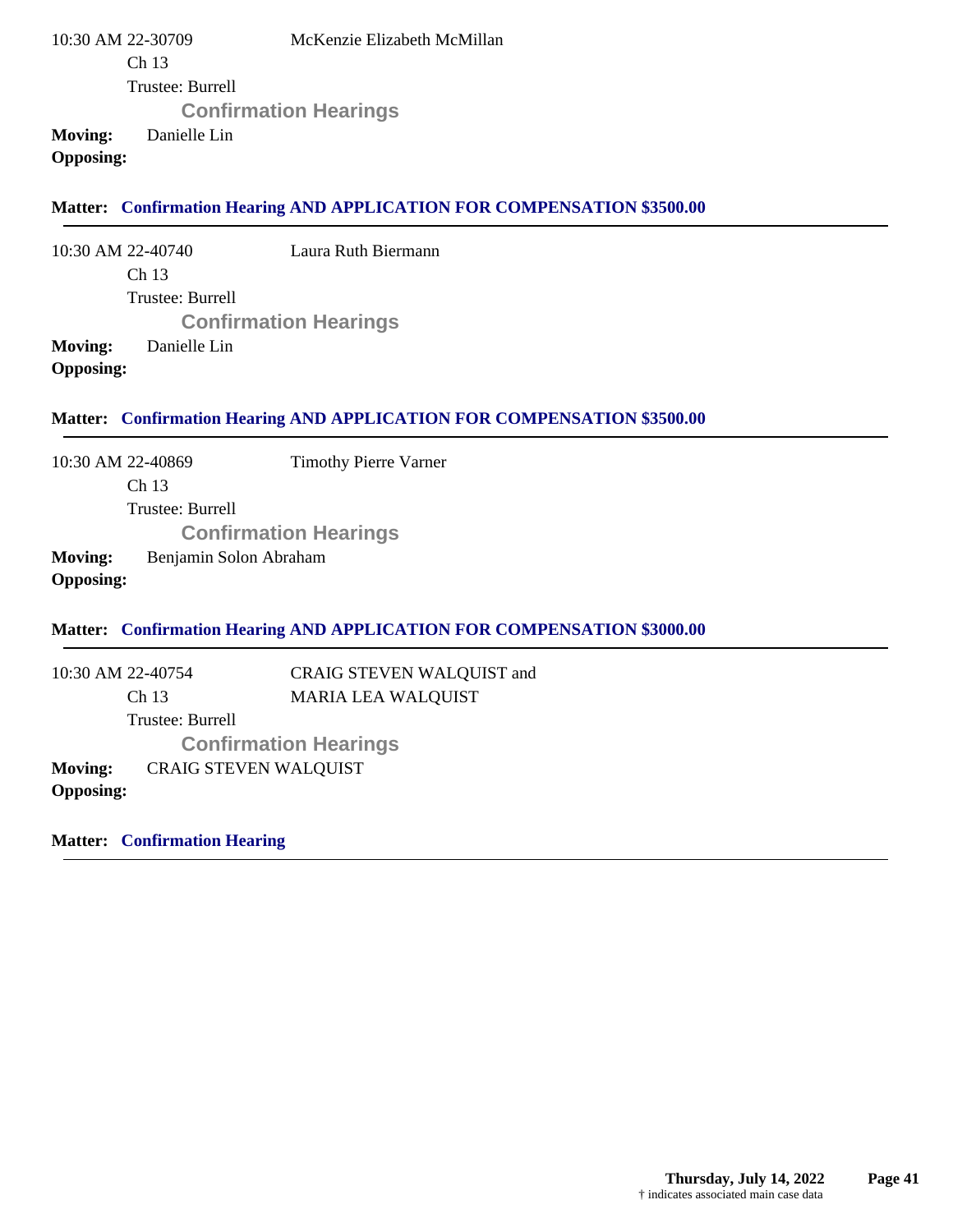## **USBC Teleconference**

10:30 AM 19-41405 Ch 13 Trustee: Burrell Douglas Omer McClain, III and Karen Jeanne McClain

ALIZE KRYSTAL BOSTON

### **Moving: Opposing:**

### **Matter: Motion to dismiss for failure to make plan payments**

10:30 AM 19-43336 Ch 13 Trustee: Burrell SHELL LAFAYE PATE

**Moving: Opposing:**

#### **Matter: Motion to dismiss for failure to make plan payments**

10:30 AM 19-43390 Ch 13 Trustee: Burrell

**Moving: Opposing:**

#### **Matter: Motion to dismiss for failure to make plan payments**

10:30 AM 19-43776 Ch 13 Trustee: Burrell Gopaul Lall

**Moving: Opposing:**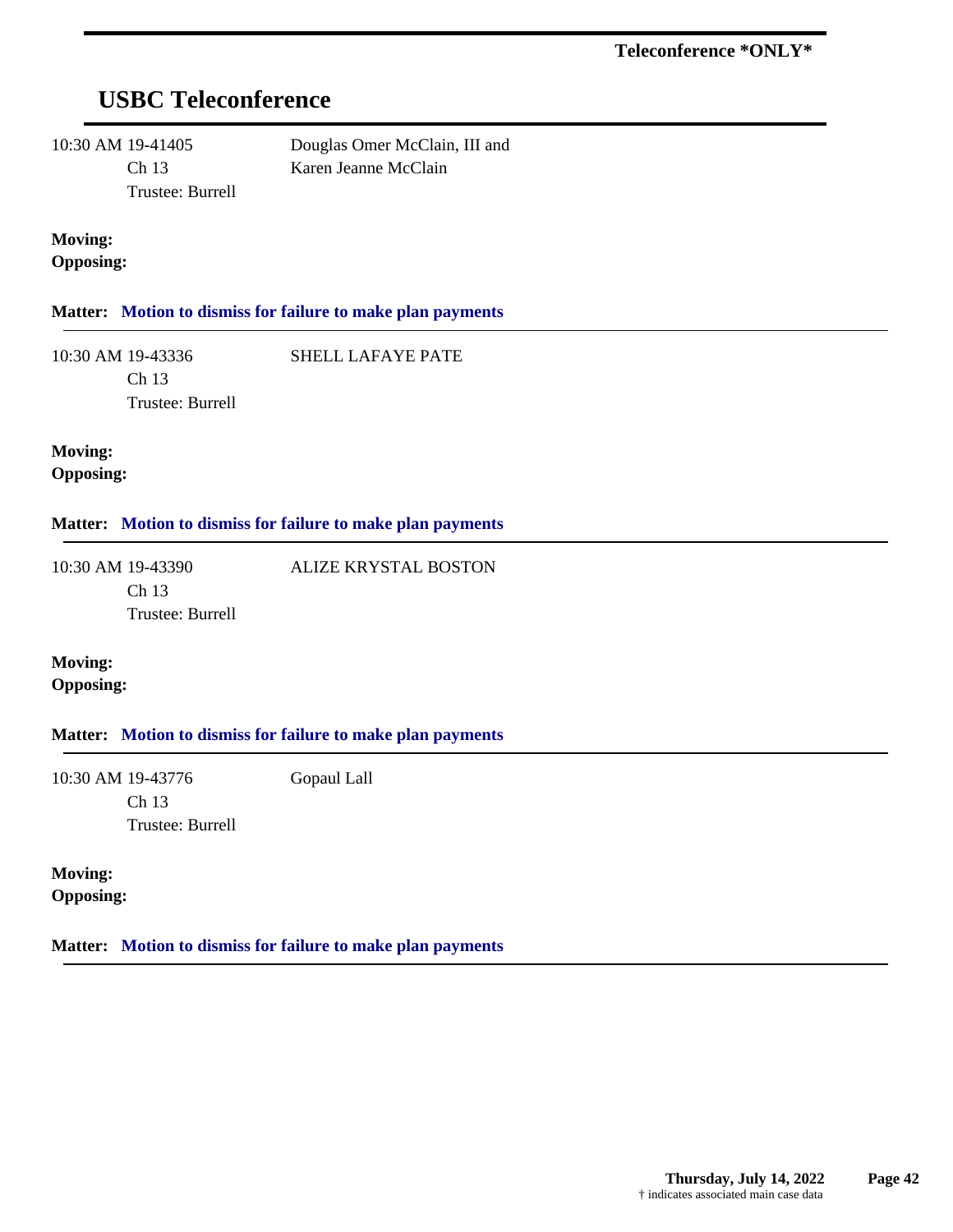### **Moving: Opposing:**

#### **Matter: Motion to dismiss for failure to make plan payments**

| 10:30 AM 20-42560 | VICTORIA CELESTE SULLIVAN |
|-------------------|---------------------------|
| Ch13              |                           |
| Trustee: Burrell  |                           |

### **Moving: Opposing:**

### **Matter: Motion to dismiss for failure to make plan payments**

| 10:30 AM 21-40936 | Craig Scott Olson |
|-------------------|-------------------|
| Ch <sub>13</sub>  |                   |
| Trustee: Burrell  |                   |

### **Moving: Opposing:**

## **Matter: Motion to dismiss for failure to make plan payments**

10:30 AM 21-41112 Ch 13 Trustee: Burrell Gregory Lamar Watkins and Linda Marie Watkins

## **Moving: Opposing:**

## **Matter: Motion to dismiss for failure to make plan payments**

10:30 AM 21-42162 Ch 13 Trustee: Burrell Jeannette Ann Hibbler

**Moving: Opposing:**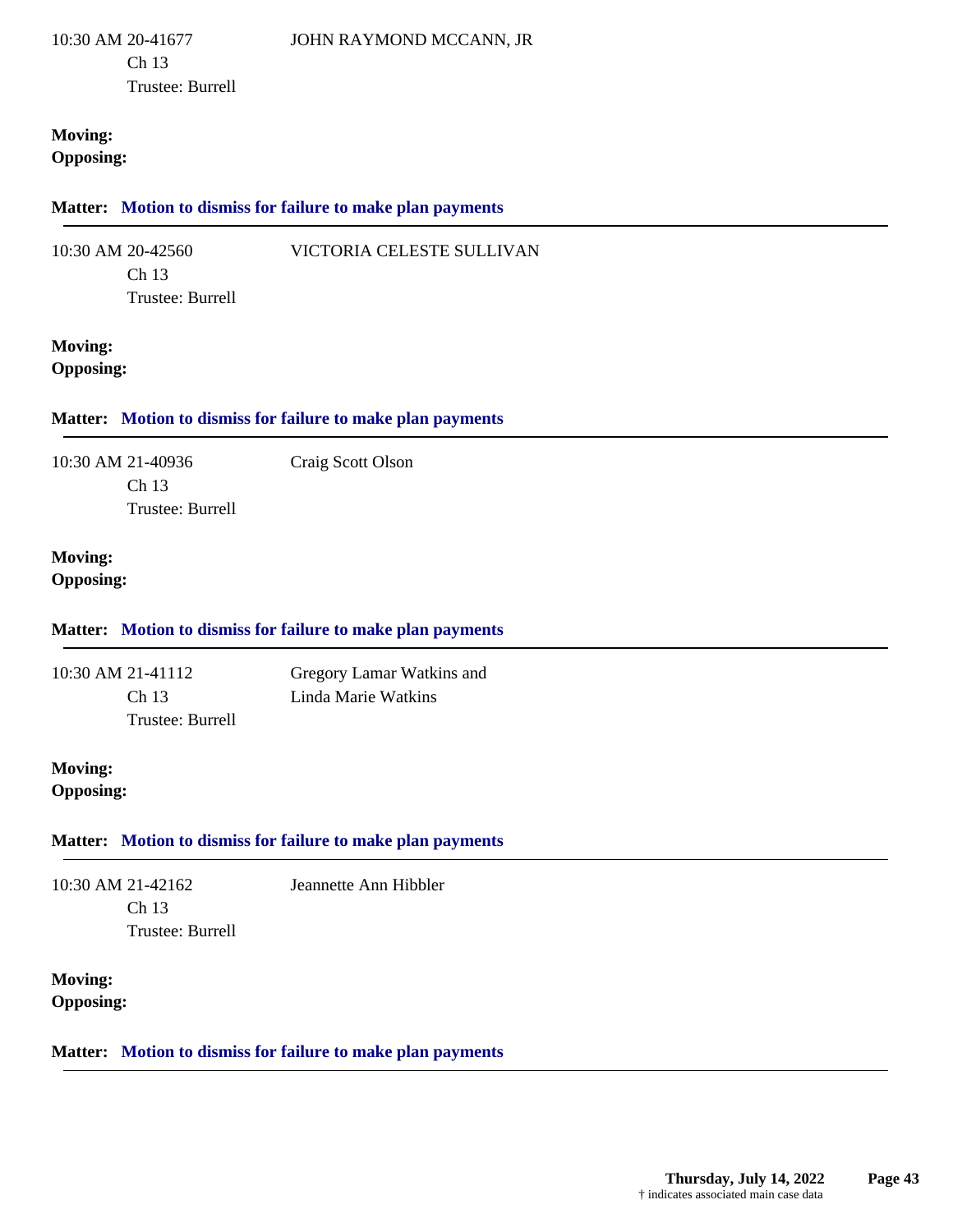10:30 AM 22-30149 Ch 13 Trustee: Burrell

**Moving: Opposing:**

**Matter: Motion to dismiss for failure to make plan payments**

Davin M. Bengson

Timothy Geer

10:30 AM 22-30166 Ch 13 Trustee: Burrell

**Moving: Opposing:**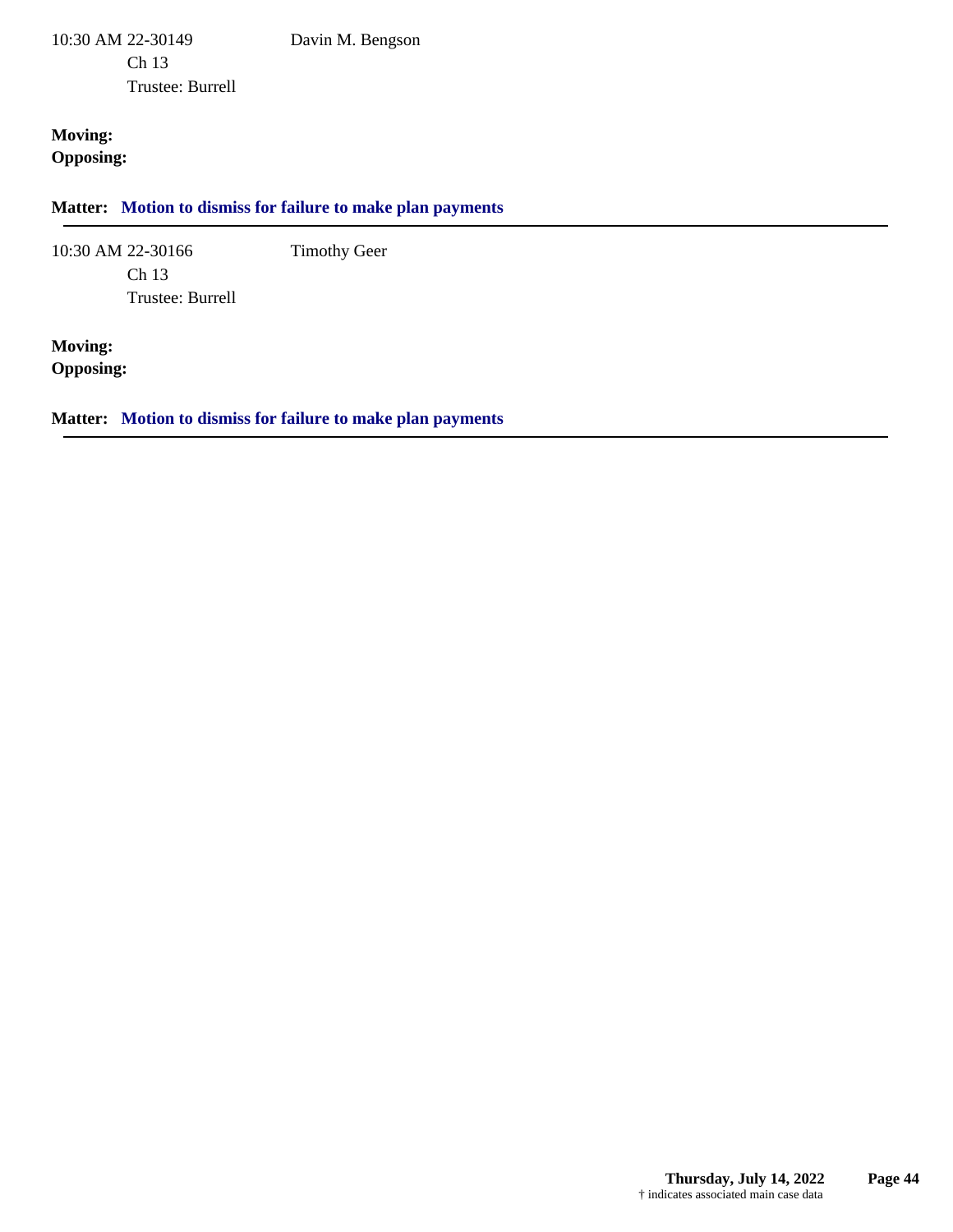| <b>St Paul</b><br><b>U.S. Bankruptcy Court</b>                                                                                                       |                        | Courtroom 2B, 2nd floor<br><b>316 North Robert Street</b><br><b>St. Paul, MN 55101</b> |  |
|------------------------------------------------------------------------------------------------------------------------------------------------------|------------------------|----------------------------------------------------------------------------------------|--|
| 10:30 AM 19-41251<br>Ch 13<br>Trustee: Burrell                                                                                                       | <b>KELLY JO GLADER</b> |                                                                                        |  |
| <b>Moving:</b><br>Robert J. Hoglund<br><b>Opposing:</b><br>**Stricken - Motion Withdrawn<br>Matter: Motion to confirm postconfirmation modified plan |                        |                                                                                        |  |
| 10:30 AM 21-40350<br>Ch 13<br>Trustee: Burrell                                                                                                       | James Earl Whittle, II |                                                                                        |  |
| <b>Moving:</b><br>Col M-H Ovik<br><b>Opposing:</b>                                                                                                   |                        |                                                                                        |  |

**\*\*Stricken - Motion Withdrawn**

**Matter: Motion to confirm postconfirmation modified plan**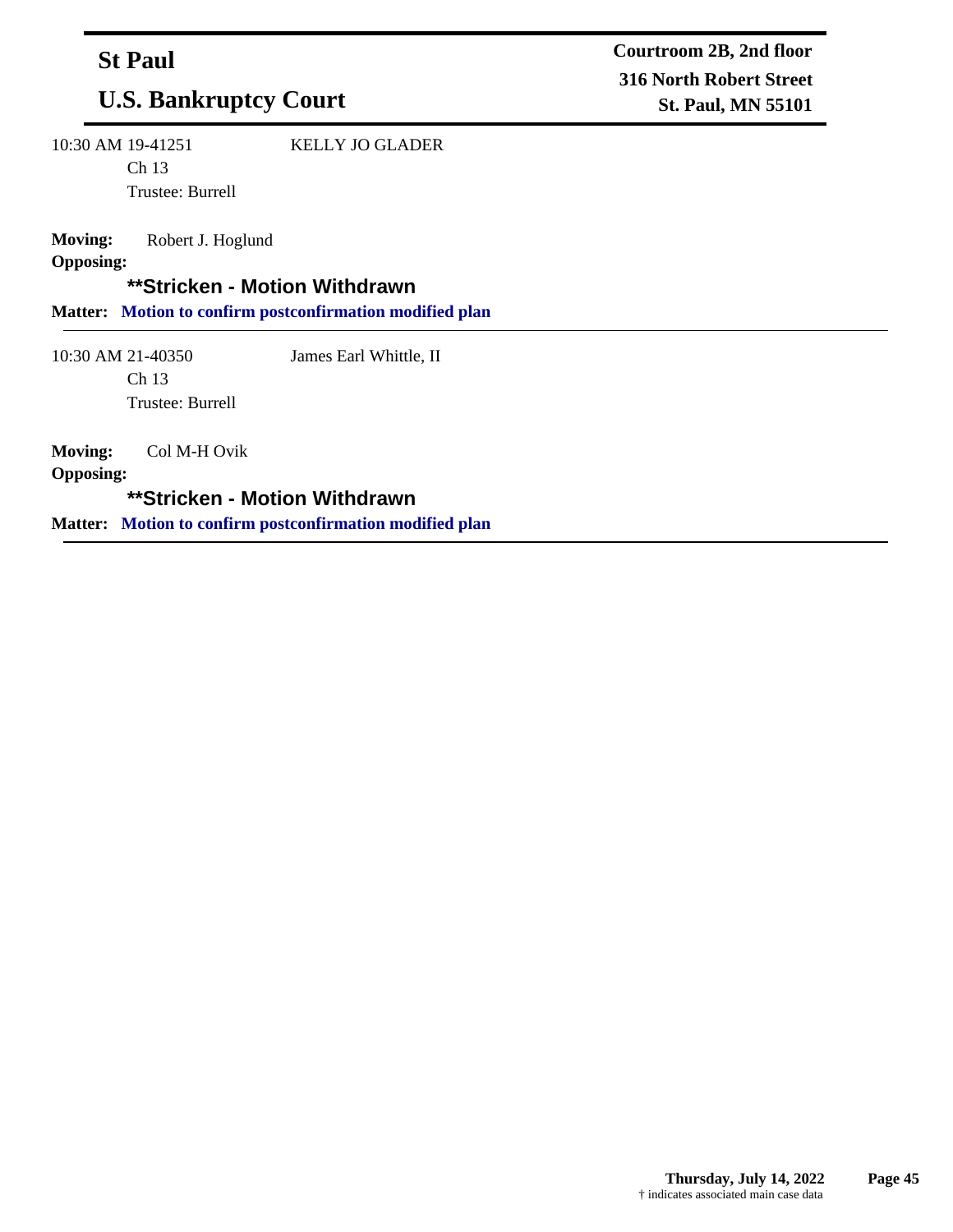## **US BANKRUPTCY COURT**

## **FOR THE DISTRICT OF MINNESOTA**

## **Honorable Kesha L Tanabe**

## **Wednesday, July 20, 2022**

*Current as of 6/29/2022 at 5:00 PM*

*(Items Stricken from Calendar Shown)*

## **Teleconference \*ONLY\***

## **USBC Teleconference**

| 10:30 AM 21-30039 | Virgil Leo Dykes, Sr. and        |
|-------------------|----------------------------------|
| Ch <sub>12</sub>  | <b>Constance Elizabeth Dykes</b> |
| Trustee: Carlson  |                                  |

**Moving:** Krystal M. Lynne **Opposing:** Sarah E. Doerr

## **Matter: 105 Motion to Sell Property Free and Clear of Liens**

| 1:30 PM 22-04025 | Jensen v. NEVIN    |
|------------------|--------------------|
| $\dagger$ Ch 7   |                    |
| 21-41171         | NATALIA ROSE NEVIN |

**Moving:** Nathan Myrum Hansen **Opposing:** Colin Kreuziger

**Matter: Motion to waive discharge**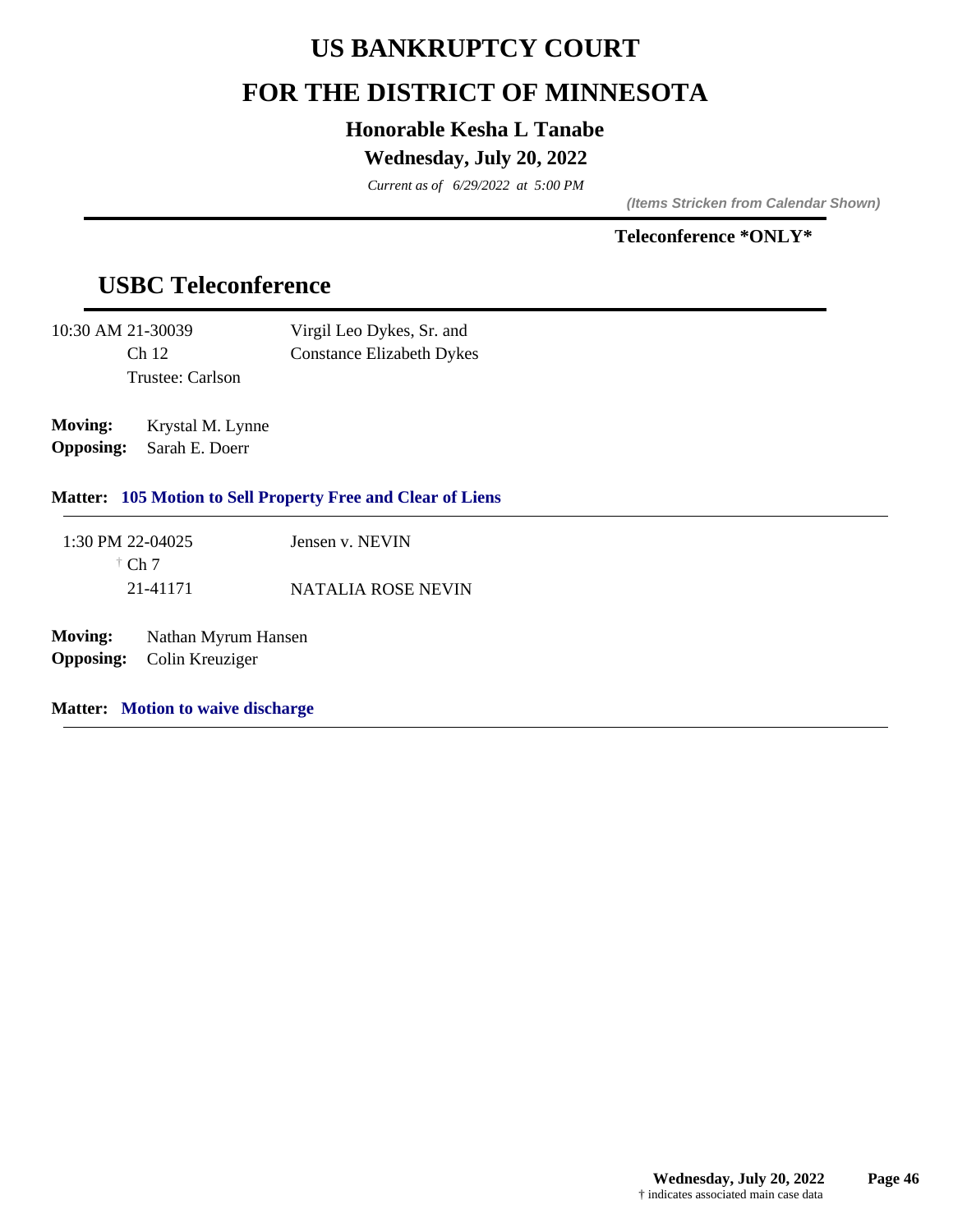## **US BANKRUPTCY COURT**

## **FOR THE DISTRICT OF MINNESOTA**

## **Honorable Kesha L Tanabe**

## **Thursday, July 21, 2022**

*Current as of 6/29/2022 at 5:00 PM*

*(Items Stricken from Calendar Shown)*

## **St Paul**

**U.S. Bankruptcy Court**

**Courtroom 2B, 2nd floor 316 North Robert Street St. Paul, MN 55101**

1:00 PM 22-30101 Ch<sub>7</sub> Trustee: Sullivan KIMBERLY CHRISTIANSEN and CLINT CHRISTIANSEN

**Moving:**

**Opposing:**

**\*\*Stricken - Motion Withdrawn**

**Reaffirmation agreement between Affinity Plus and debtor(s). Undue Hardship. Not signed by Matter: attorney. Property: 2015 Chevrolet Equinox**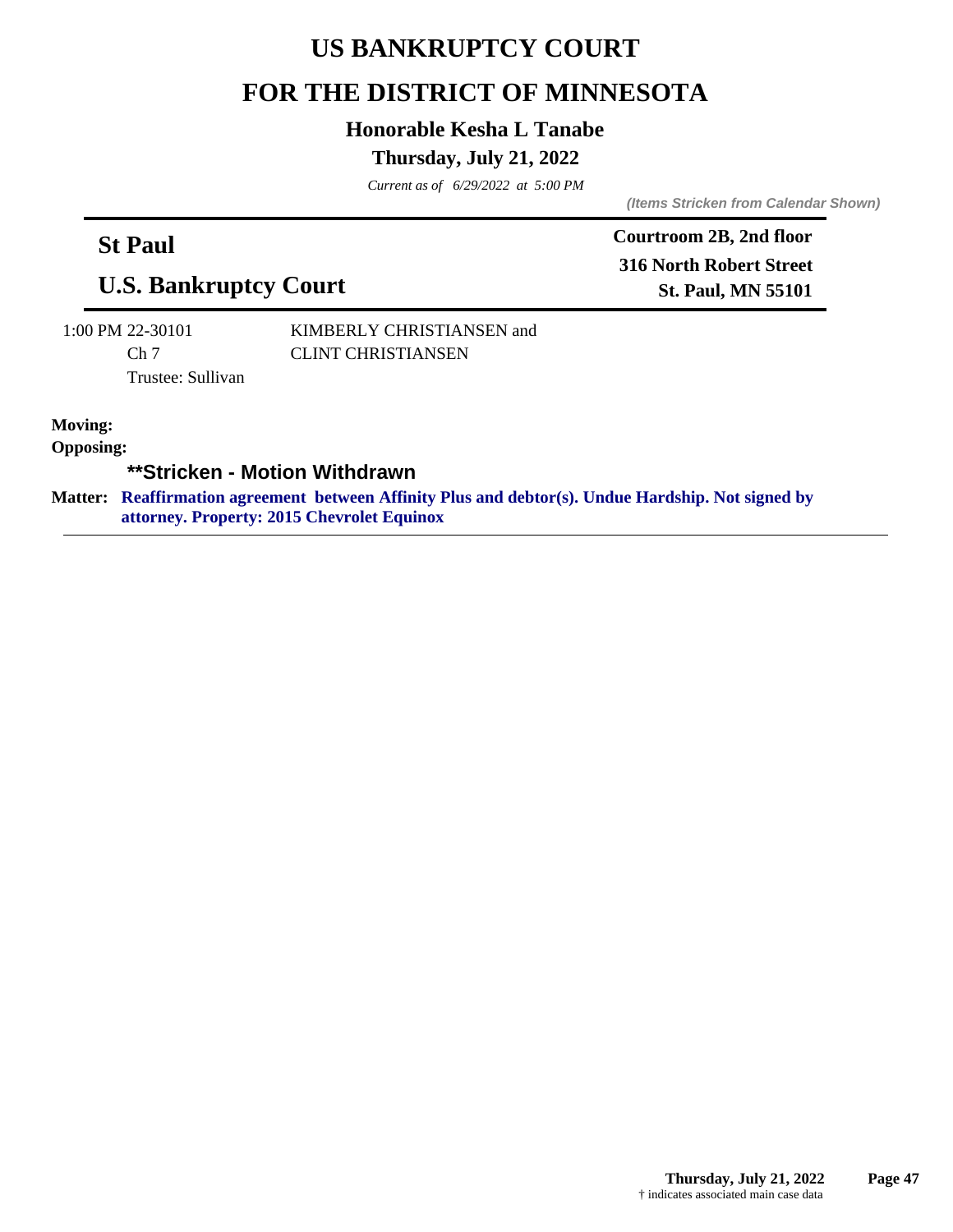## **USBC Teleconference**

| 1:30 PM 19-41346 | Christine A. Willman |
|------------------|----------------------|
| Ch <sub>13</sub> |                      |
| Trustee: Burrell |                      |

**Moving:** Bradley J. Halberstadt **Opposing:** Andrew C. Walker

#### **42 Motion for relief from stay filed by Wells Fargo Bank, N.A. d/b/a Wells Fargo Auto f/k/a Wells Matter: Fargo Dealer Services 43 Corporate Ownership Statement re [42]**

1:30 PM 17-43024 Ch 13 Trustee: Burrell ZANONA L ANDERSON

**Moving:** Michael V. Schleisman **Opposing:** Ian Ball

#### **36 Motion for relief from stay filed by U.S. Bank National Association Matter: 37 Corporate Ownership Statement**

| $2:00 \text{ PM} 22-04026$ | Christians v. Johnson et al        |
|----------------------------|------------------------------------|
|                            |                                    |
| 20-41472                   | <b>CHRISTOPHER RANDALL JOHNSON</b> |

**Moving:** Joseph R. Richie **Opposing:**

#### **Matter: Motion to Dismiss**

| $2:00$ PM 22-04027<br>÷                                | Christians v. Johnson et al |
|--------------------------------------------------------|-----------------------------|
| 20-41472                                               | CHRISTOPHER RANDALL JOHNSON |
| <b>Moving:</b><br>Joseph R. Richie<br><b>Opposing:</b> |                             |
| <b>Matter:</b> Motion to Dismiss                       |                             |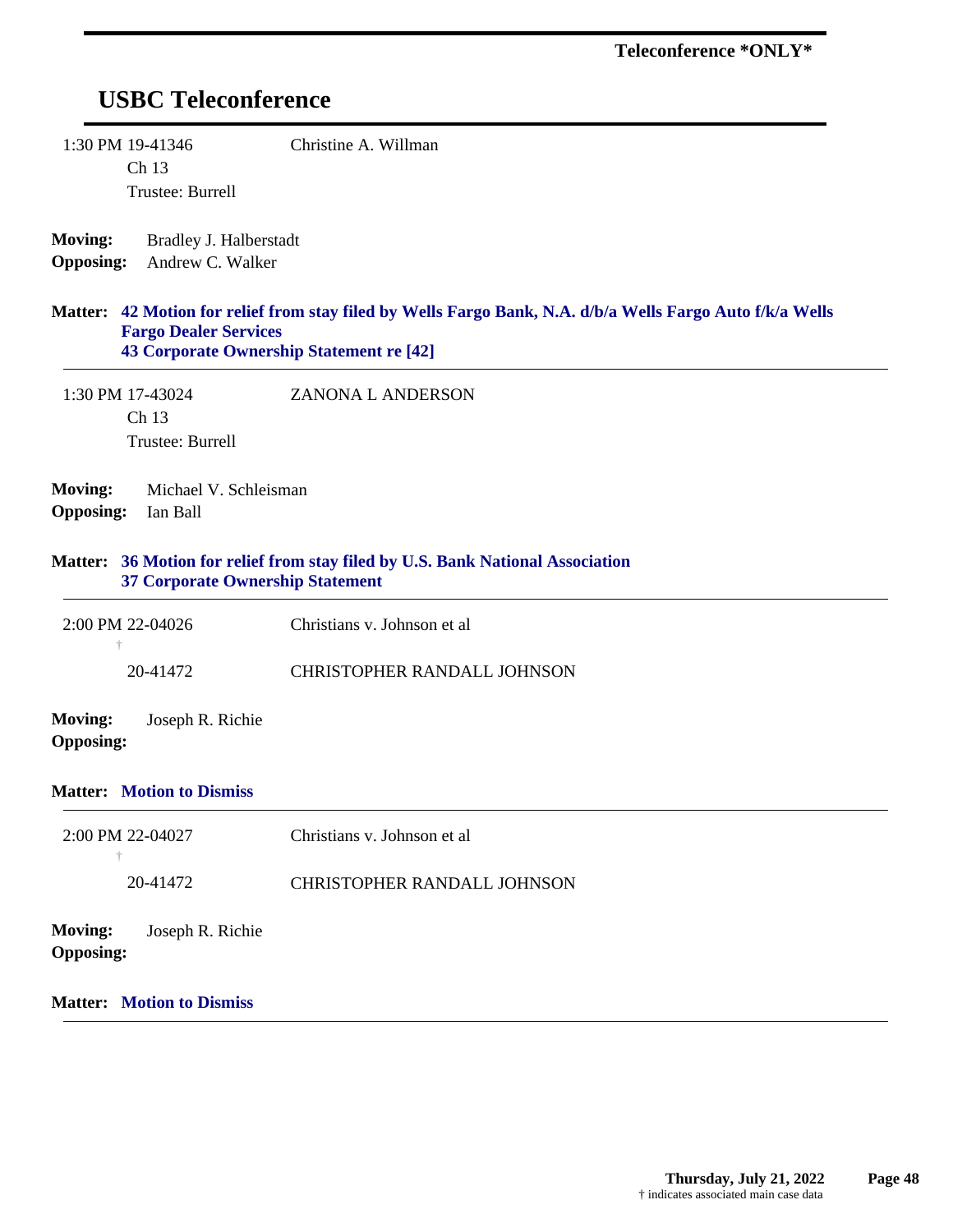| 2:00 PM 22-04028<br>÷                                  | Christians v. Johnson et al        |  |
|--------------------------------------------------------|------------------------------------|--|
| 20-41472                                               | <b>CHRISTOPHER RANDALL JOHNSON</b> |  |
| <b>Moving:</b><br>Joseph R. Richie<br><b>Opposing:</b> |                                    |  |
| <b>Matter:</b> Motion to Dismiss                       |                                    |  |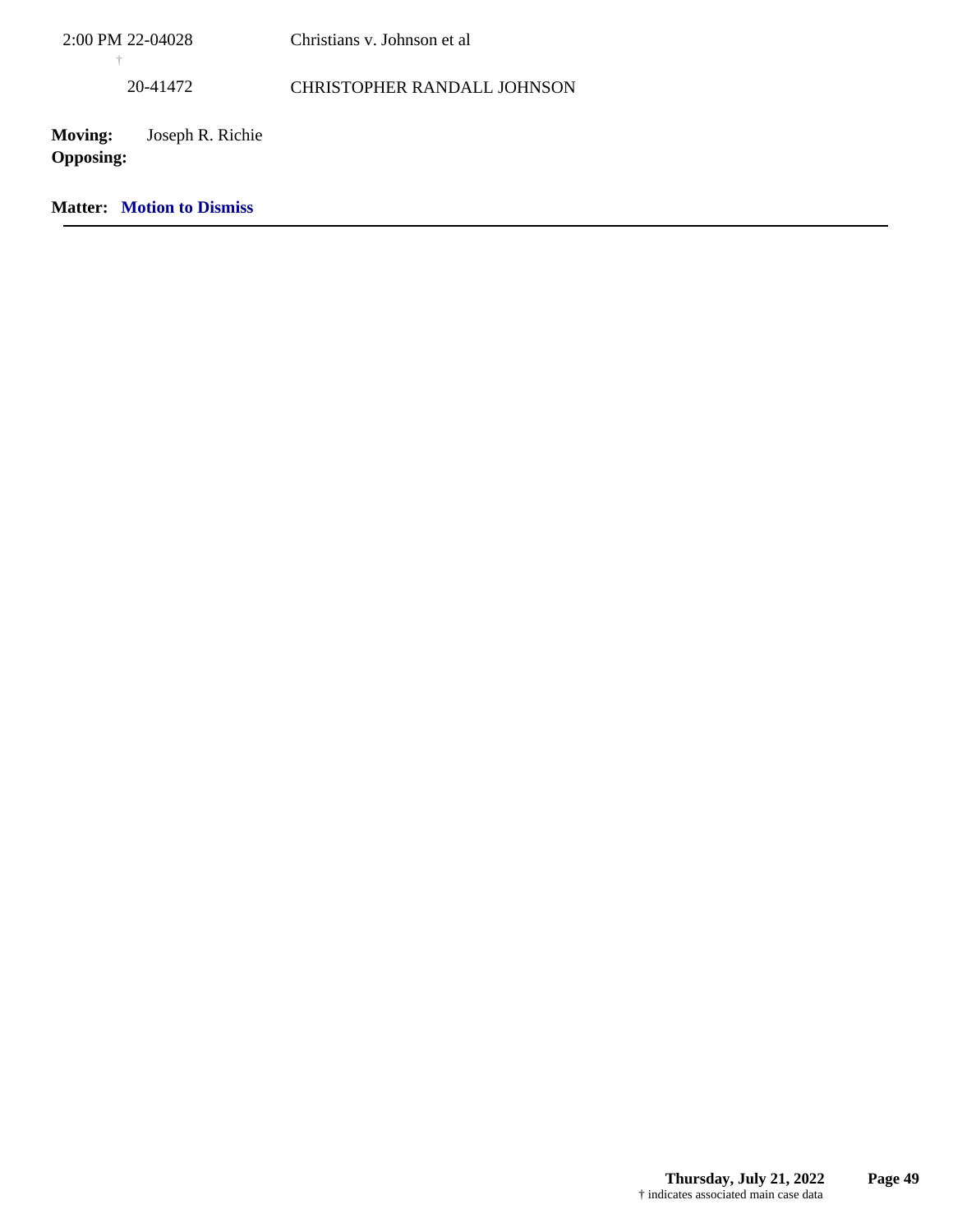## **US BANKRUPTCY COURT**

## **FOR THE DISTRICT OF MINNESOTA**

## **Honorable Kesha L Tanabe**

## **Wednesday, July 27, 2022**

*Current as of 6/29/2022 at 5:00 PM*

*(Items Stricken from Calendar Shown)*

## **Teleconference \*ONLY\***

## **USBC Teleconference**

**Opposing:**

|                                    | 10:00 AM 17-42872          | April Beth Swenson and                                                                                                                              |
|------------------------------------|----------------------------|-----------------------------------------------------------------------------------------------------------------------------------------------------|
|                                    | Ch 13                      | <b>Michael Patrick Swenson</b>                                                                                                                      |
|                                    | Trustee: Carlson           |                                                                                                                                                     |
| <b>Moving:</b><br><b>Opposing:</b> | Tim Theisen                |                                                                                                                                                     |
| <b>Matter:</b>                     | \$2500, Expenses: \$86.50. | 88 Application for compensation for Tim Theisen, Attorney. Period: 8/30/2019 to 6/21/2022, Fee:                                                     |
|                                    | 10:00 AM 22-30590          | Gary Eugene Grindstaff                                                                                                                              |
|                                    | Ch <sub>13</sub>           |                                                                                                                                                     |
|                                    | Trustee: Carlson           |                                                                                                                                                     |
| <b>Moving:</b><br><b>Opposing:</b> | Stephen Behm               |                                                                                                                                                     |
|                                    |                            | Matter: 15 Application for compensation for Stephen Behm, Debtor's Attorney. Period: 3/16/2022 to<br>6/24/2022, Fee: \$5850.00, Expenses: \$418.84. |
|                                    | 10:00 AM 18-40268          | Philip M Harry and                                                                                                                                  |
|                                    | Ch <sub>13</sub>           | Katie M Harry                                                                                                                                       |
|                                    | Trustee: Carlson           |                                                                                                                                                     |
| <b>Moving:</b>                     | David D. Kingsbury         |                                                                                                                                                     |

### **72 Application for compensation for David D. Kingsbury, Debtor's Attorney. Period: to, Fee: Matter: \$5,212.50, Expenses: \$648.01.**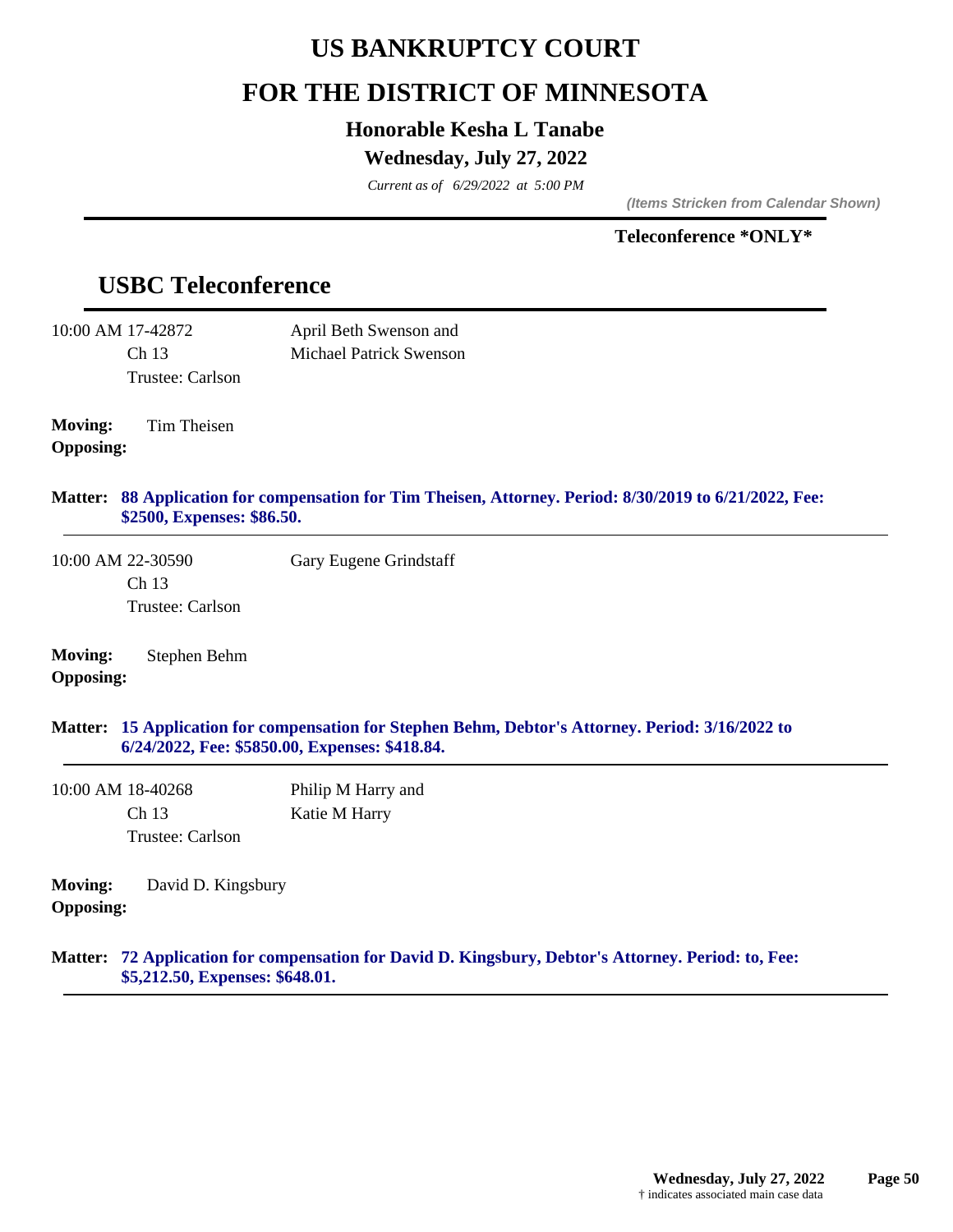**Moving:** Steven B Nosek **Opposing:**

### **30 Application for compensation for Steven B Nosek, Debtor's Attorney. Period: 4/12/2022 to Matter: 5/31/2022, Fee: \$8,550.00, Expenses: \$1,077.38. 31 Exhibits Invoice re [30] 39 Exhibits A - Service List re [38]**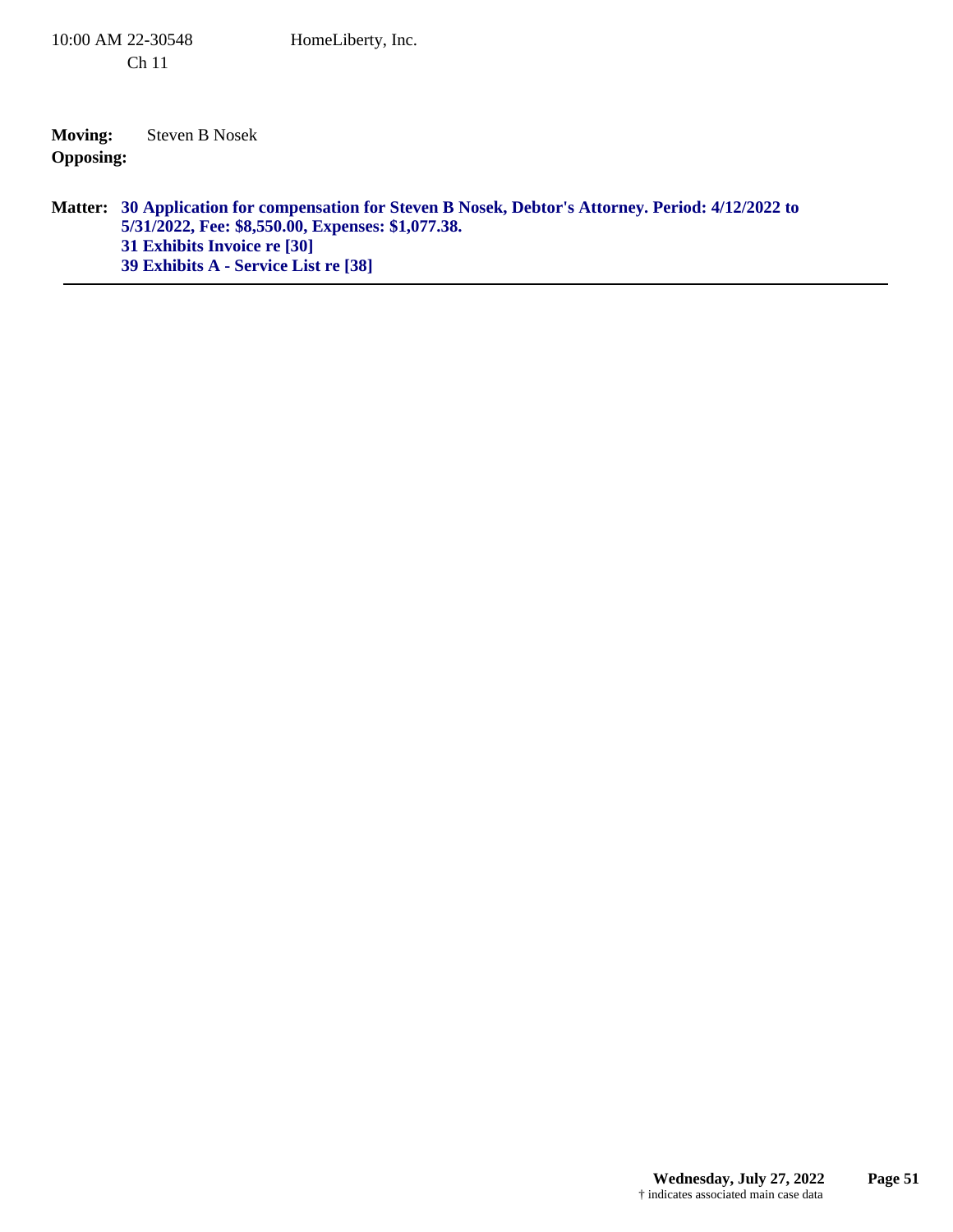## **St Paul**

# **U.S. Bankruptcy Court**

10:00 AM 19-43865 Ch 13

LAWANNA JAMILA PITTS

Trustee: Burrell

**Moving:** John D. Lamey III **Opposing:**

#### **37 Application for compensation for John D. Lamey III, Attorney. Period: 7/20/2020 to 6/9/2022, Matter: Fee: \$1090.92, Expenses: \$0.00.**

**Courtroom 2B, 2nd floor 316 North Robert Street St. Paul, MN 55101**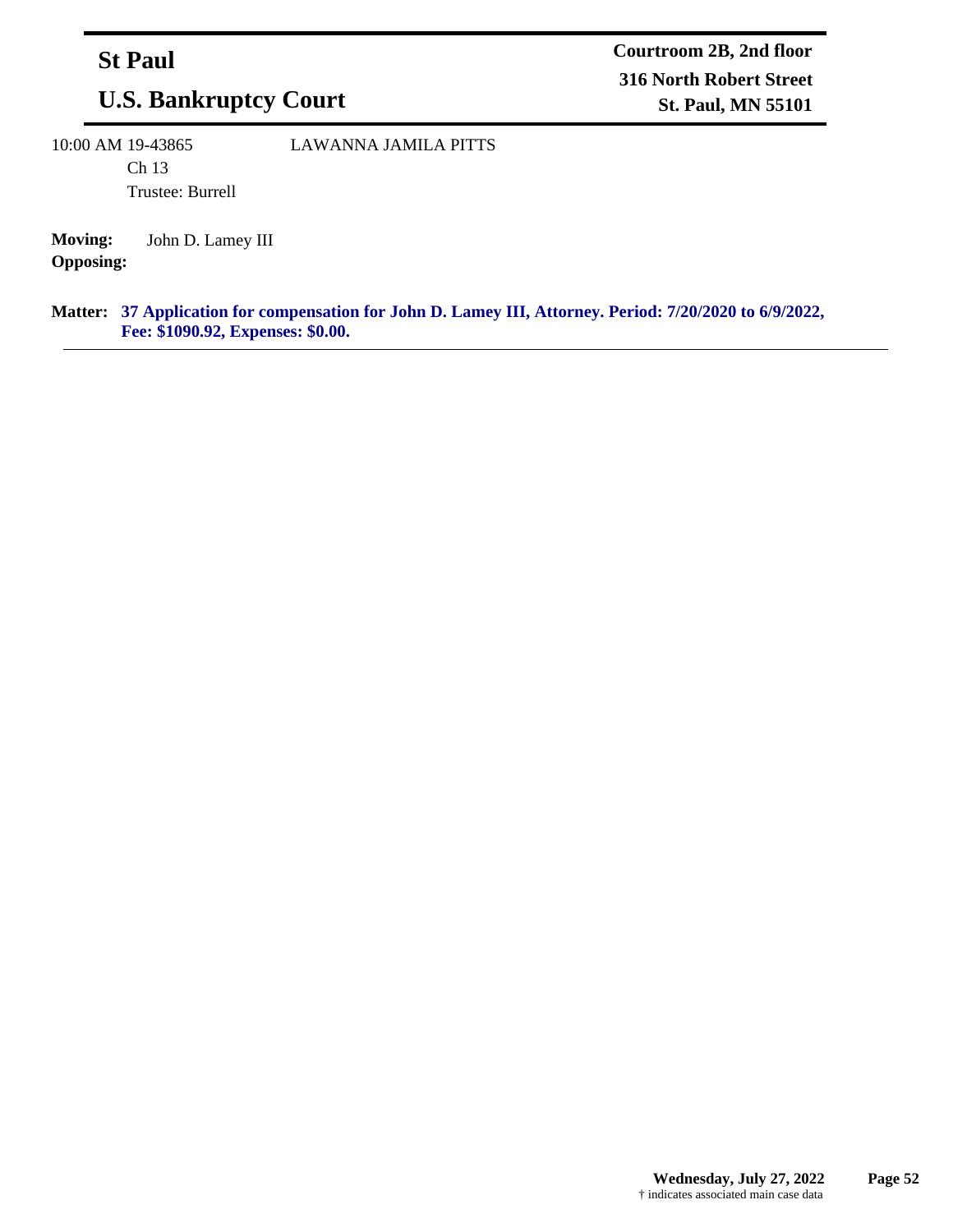## **USBC Teleconference**

10:00 AM 19-41582 Ch 13 Trustee: Carlson Kelijah Jarrod Walton and Katie Ann Walton

**Moving:** Col M-H Ovik **Opposing:**

#### **54 Application for compensation for Col M-H Ovik, Debtor's Attorney. Period: to, Fee: \$640.00, Matter: Expenses: \$0.00.**

10:00 AM 20-41936 Ch 13 Trustee: Burrell Jose Angel Duran

**Moving:** Col M-H Ovik **Opposing:**

#### **29 Application for compensation for Col M-H Ovik, Debtor's Attorney. Period: to, Fee: \$363.67, Matter: Expenses: \$0.00.**